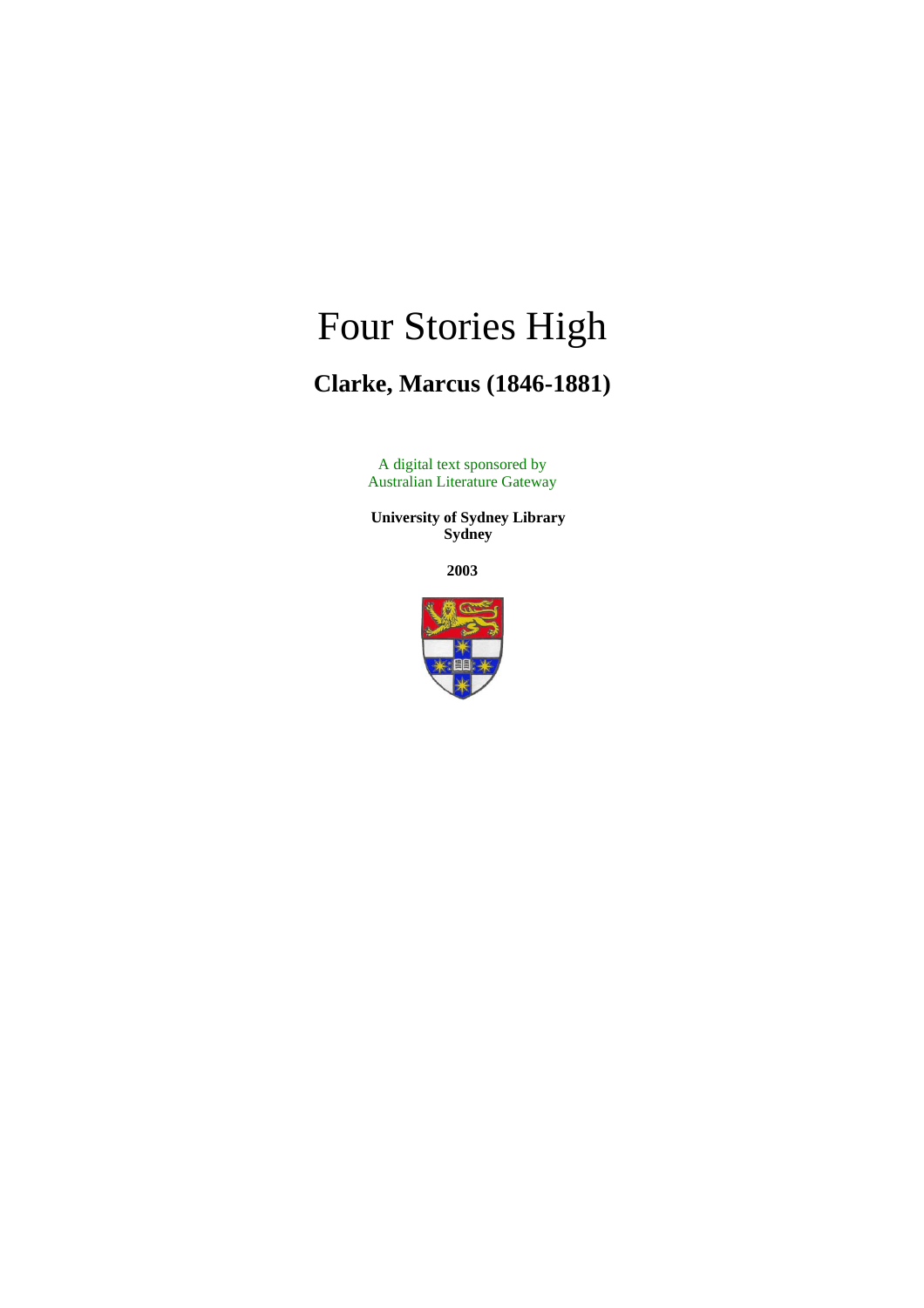http://purl.library.usyd.edu.au/setis/id/clafour © University of Sydney Library. The texts and images are not to be used for commercial purposes without permission

#### **Source Text:**

 Prepared from the print edition published by A. H. Massina Melbourne 1877 80pp.

All quotation marks are retained as data.

First Published: 1877

RB1577.5 *Australian Etext Collections at short stories 1870-1889*

 **Four Stories High Melbourne A. H. Massina 1877**

TO WILLIAM SAURIN LYSTER.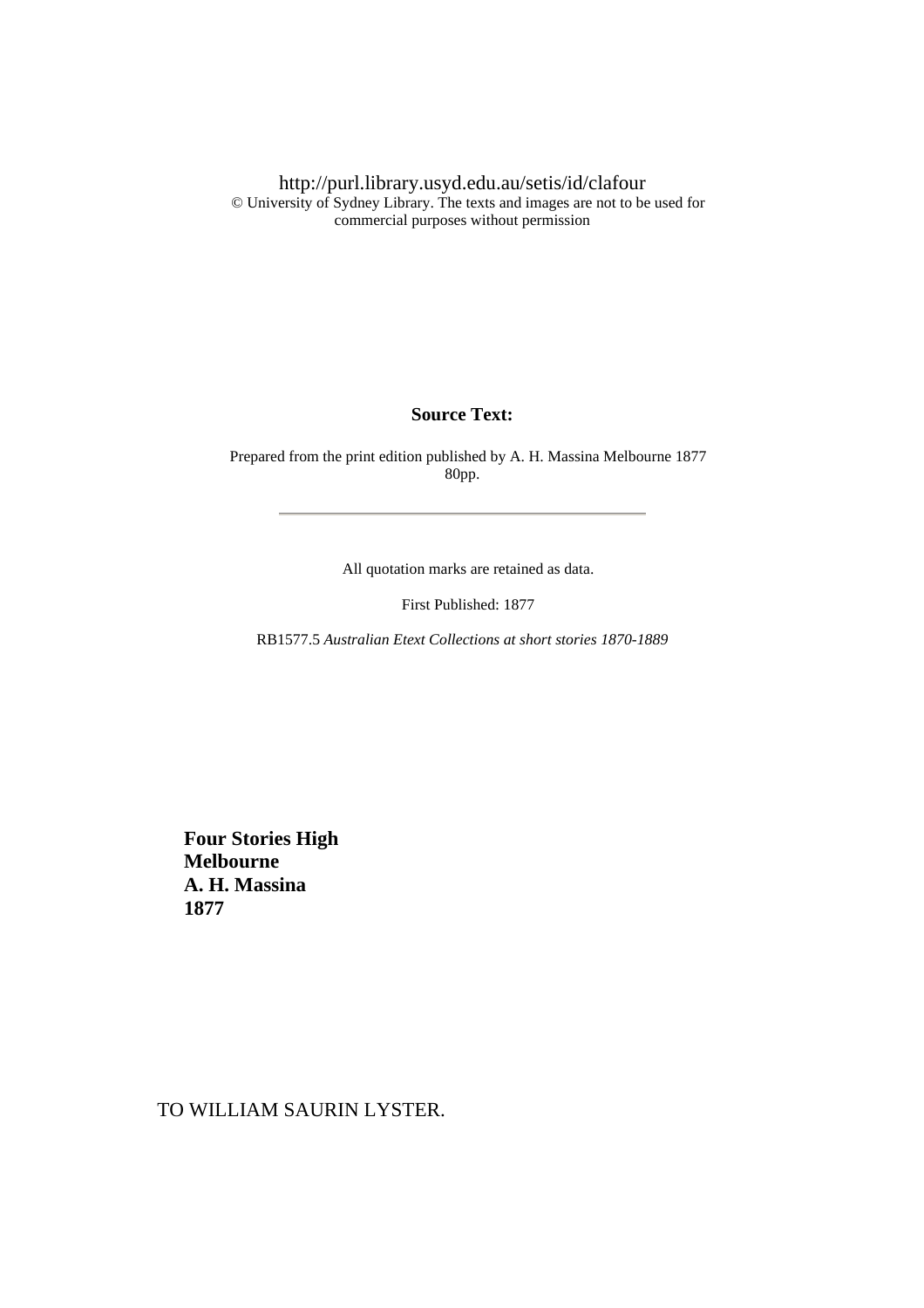Four Stories High.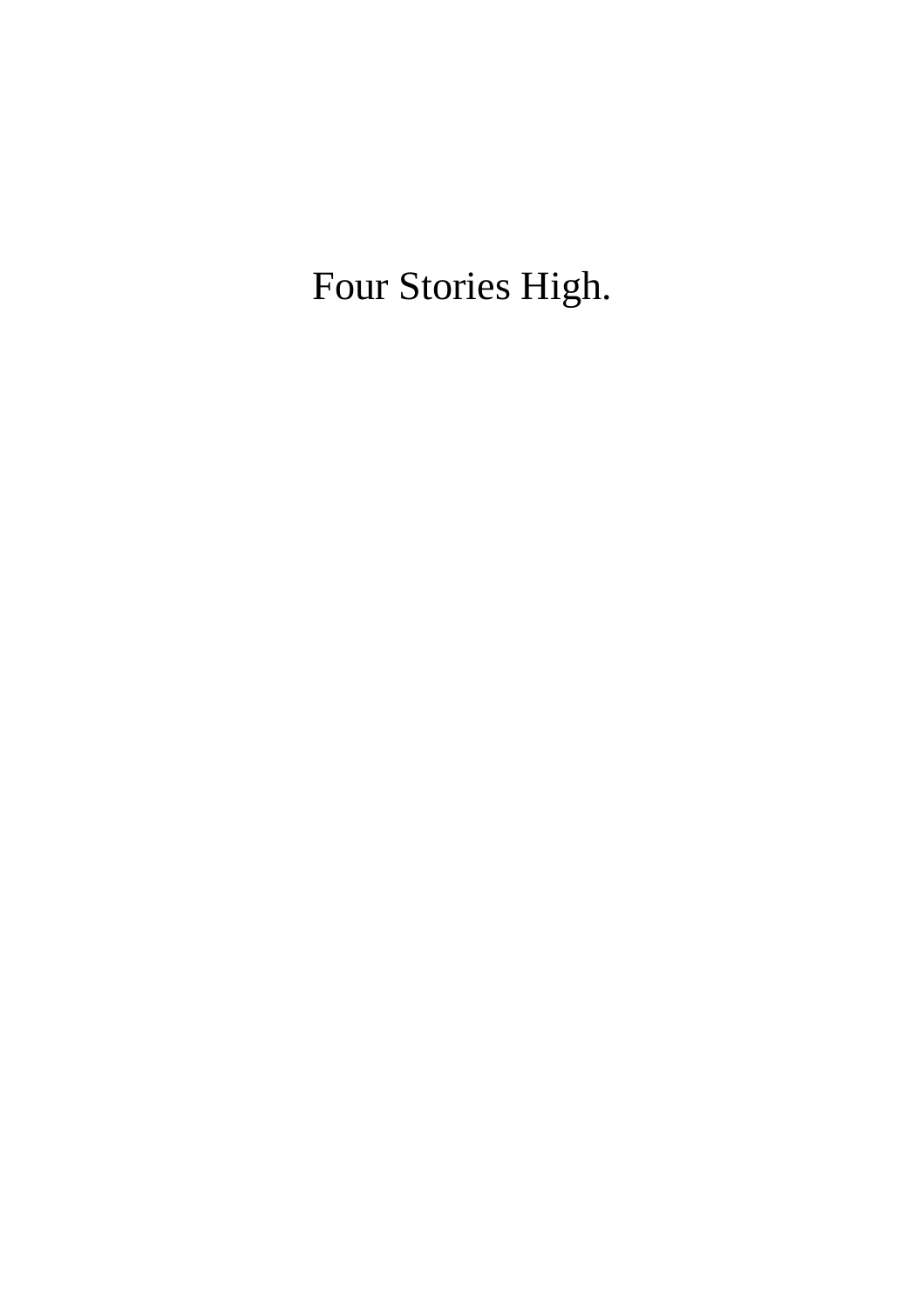## **Four Stories High.**

 "AND what is the name of your Christmas Story Book?" asked my old friend, Tityrus Tallowfat, as we adjourned to the verandah.

"I am not going to publish one," said I.

 "You are getting lazy," said Marston, flinging himself into the most capacious of the lounging chairs.

 "Everybody is publishing a Christmas book," said Falx, lighting his cigar with the first proof-sheet of his review upon one.

"And who is Everybody?"

 "The universe generally: England, Ireland, Scotland, and the Isle of Man, France, and the still vexed Bermoothes. More immediately: Mr. Walch, Mr. Whitworth, and the 'Vagabond.' "

 "I have promised to write both for Walch and the 'Vagabond,' " said I. "Whitworth usually writes his books himself."

"And do you intend to keep your promise?" asked Marston.

"I have not yet made up my mind. Probably not."

"But that will not prevent you bringing out a book yourself," said Falx.

 "No. But I am sick of Christmas books. I tried to write one last year. Indeed, I got as far as being paid in advance for it — and there I stuck."

 "Your admission justifies me in the belief which I have always privately had of you," said Marston. "You are utterly without Moral Principle."

 "I have often been uncomfortably inclined to think so myself," said I. "But I will make a proposition."

 "A penny in the pound was the last one, wasn't it?" growled Falx, under his breath; "and *not* accepted, I believe, by our numerous creditors."

 "Don't, Falx," said dear old Tallowfat; "we may all be offering a penny in the pound shortly if this Bursting Up Act becomes law."

 "No politics," said Marston. "Let us hear what the gentleman has to say."

 "I was about to observe," said I, "that I *do* know a story which seems to me to be rather curious and entertaining; I will tell it, and we shall see if it suggests any idea of another story to any of you."

 "So that you may get an original idea out of each of us," said Marston, "and sell the same to your own profit. I have hopes of you. You are becoming a Man of Business."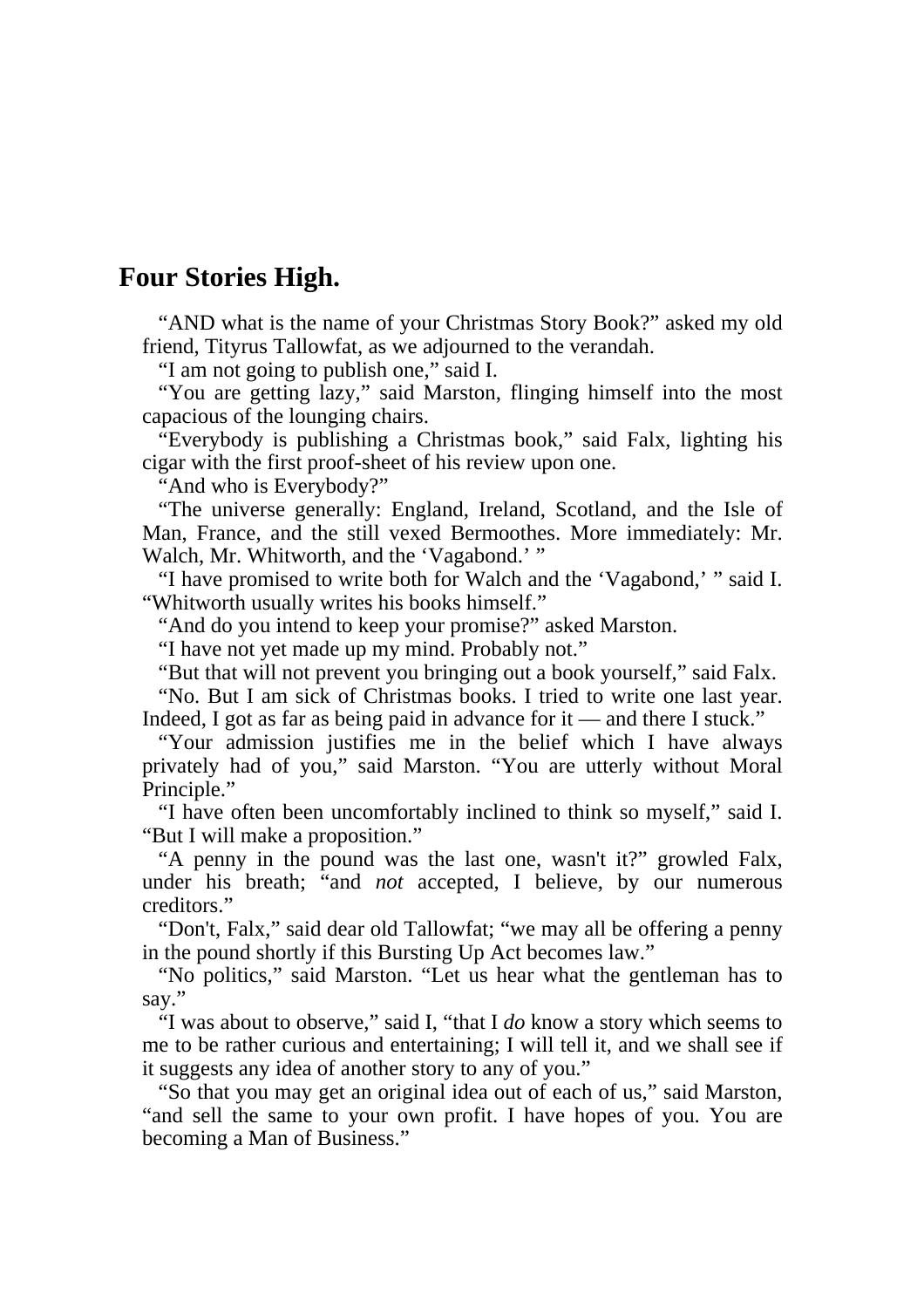"And what may be Mr. Marston's notions of man of business?"

 "A man of business," said Marston, oracularly, "is one who becomes possessed of other people's money without bringing himself within the purview of the  $law$ ."

"But I haven't got any original ideas," cried Tallowfat, in alarm.

 "No man ever sounded the depths of his own ignorance," said Falx, coolly. "You are only a wealthy squatter, and little is expected from you."

 "Well," said Marston, "the notion is novel. Pass one of the claret bottles and the cigars, and proceed."

 "The story which I have the honour to submit to you, gentlemen," said I, "I have called the ROMANCE OF LIVELY CREEK. The claret is in the ice-chest, and the cigar-box on the cane-chair."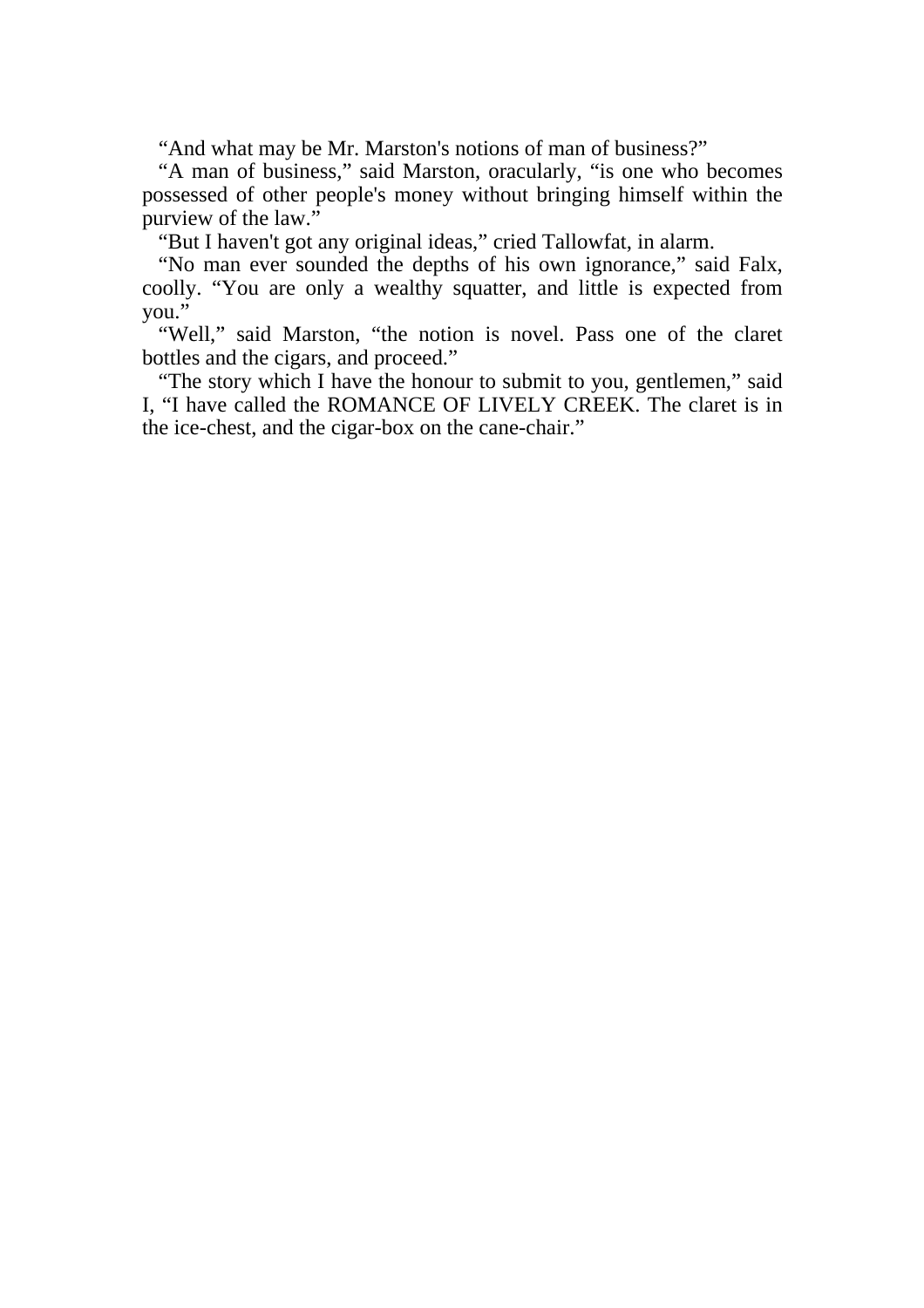### **The Romance of Lively Creek.**

 THE township of Lively Creek is not the sort of place in which one would expect a romance to happen; and yet, in the year  $18 -$ , when I accepted the secretaryship to the Mechanics' Institute, occurred a series of circumstances which had in them all the elements of the wildest French fiction.

 The unwonted impetus given to social relations, which was effected by the "opening up" of the Great Daylight Reef, brought together those incongruous particles of adventurous humanity which are to be found floating about the gold-mining centres of Australian population, and in six months the quiet village — up to that time notorious for its extreme simplicity — had become a long street, surrounded by mounds, shafts, and engine-houses, and boasting a court-house, a mechanics' institute, half-a-dozen places of (variously conducted) religious worship, and some twenty public-houses.

 The thirst for knowledge which attends upon worldly success soon made my office a laborious one, for, in addition to my duties as librarian, I was expected to act as master of the ceremonies, conductor of *conversaziones*, curator of a museum of curiosities, and theatrical manager. The committee of management were desirous that no attraction which might increase the funds of the institution should be passed over, and when Mademoiselle Pauline Christoval (of the Theatres Royal, Honolulu, Manilla, Singapore, and Popocatapetl) offered a handsome rent to be permitted to play for six nights in the great hall, I was instructed to afford every facility to that distinguished actress.

 Mademoiselle Pauline was a woman of an uncertain age — that is to say, she might have been two-and-twenty, and was not improbably threeand-thirty. Tall, elegant, self-possessed and intelligent, she made her business arrangements with considerable acuteness, and having duly checked all items of "gas" and "etceteras," announced that she would play the "Green Bushes" as an initiatory performance.

 "I always act as my own agent," said she, "and my company is entirely under my own direction."

 Upon inquiry at the Three Star Brand — where the company were lodged — I found this statement to be thoroughly correct. Miss Fortescue (the wife of Mr. Effingham Bellingham, the "leading" gentleman) had already confided to Mrs. Butt, the landlady, several items of intelligence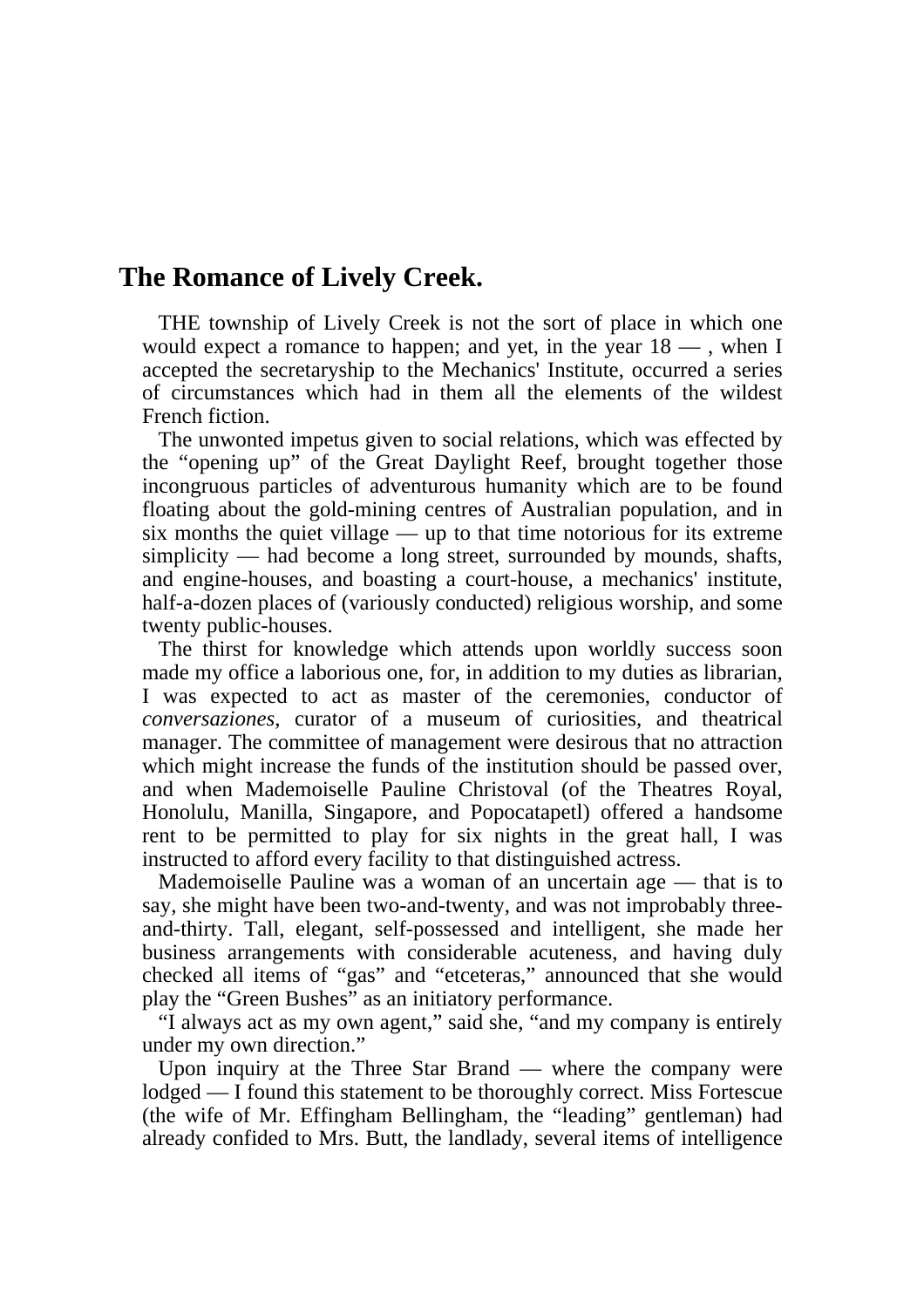concerning the tyranny exercised by the lady-manager. Mr. Capricorn, the "juvenile man" (husband of Miss Sally Lunn, the charming *danseuse*), had hinted vaguely, with much up-lifting of his juvenile brows, that mademoiselle was not to be trifled with; while I found that old Joe Banks, the low comedian (the original Stunning Joseph, in the popular farce of "My Wife's Aunt"), had shaken his venerable head many times in humorous denunciation of "the artfulness of Christoval."

 There was much excitement in the bar-parlour of the Main Reef Hotel at dinner hour. So many reefers took me mysteriously behind the door and begged me to bring them casually behind the scenes during the performance, that it was evident that for the first night of the six, at all events, the improvised theatre would be crowded. The only man who manifested no interest was Sporboy — Sporboy, the newly-arrived, Sporboy the adventurer, Sporboy the oracle of tap-rooms, Sporboy the donor of curiosities to our Museum, Sporboy the shareholder in the Great Day-light, Sporboy the traveller, the narrator, the hot whisky swiller; — honest Jack Sporboy, the richest man, the hugest drunkard, and the biggest liar in all Lively Creek.

 "I've seen enough of them sort o' gals," said he. "I'm getting old. My hair's gray. Pauline Christoval, of the Theatres Royal, Manilla and Popocatapetl, eh? Bosh! Hot whisky."

"But, Captain Sporboy, your influence — "

 "Oh, yes! All right. I've been in Manilla. I've eaten brain soup and *basi* in Ilocos, my boy. *Human* brains! Devilish good, too. Ha, ha! Another lump of sugar."

 "Human brains, you old cannibal!" cried Jack Barnstable. "What do you mean?"

 "Just what I say, dear boy," returned the old reprobate, wagging his Silenus head. "When I was in Sampalo we made a trip to Pangasinan and assisted at a native feast. The Palanese had just achieved a victory over the Guinanès, and seventy-five heads were served up in my honour. Gad, gentlemen, the fellows cracked 'em like cocoanuts, and whipped out the brains in less time than you would disembowel a crayfish!"

 "But a theatrical entertainment, my dear Captain Sporboy, merits your patronage."

 "Seen 'em all, sir. Tired of 'em. N'York, Par's, London. No! Jack Sporboy, sir, is tired of the vanities of life, and prefers the elegant simplicity of whisky hot! I had the theatre on Popocatapetl myself once, and lost 4000dol. by a *mêtis* that I hired to dance the tight rope. Fine woman, but immoral, gentlemen. She ran away with my big-drum-andcymbals, and left me to support her helpless husband. Never trust a halfcaste; they are all treacherous."

 So we left the virtuous old gentleman to the enjoyment of his memories, and went to the Hall. My anticipations were realised. The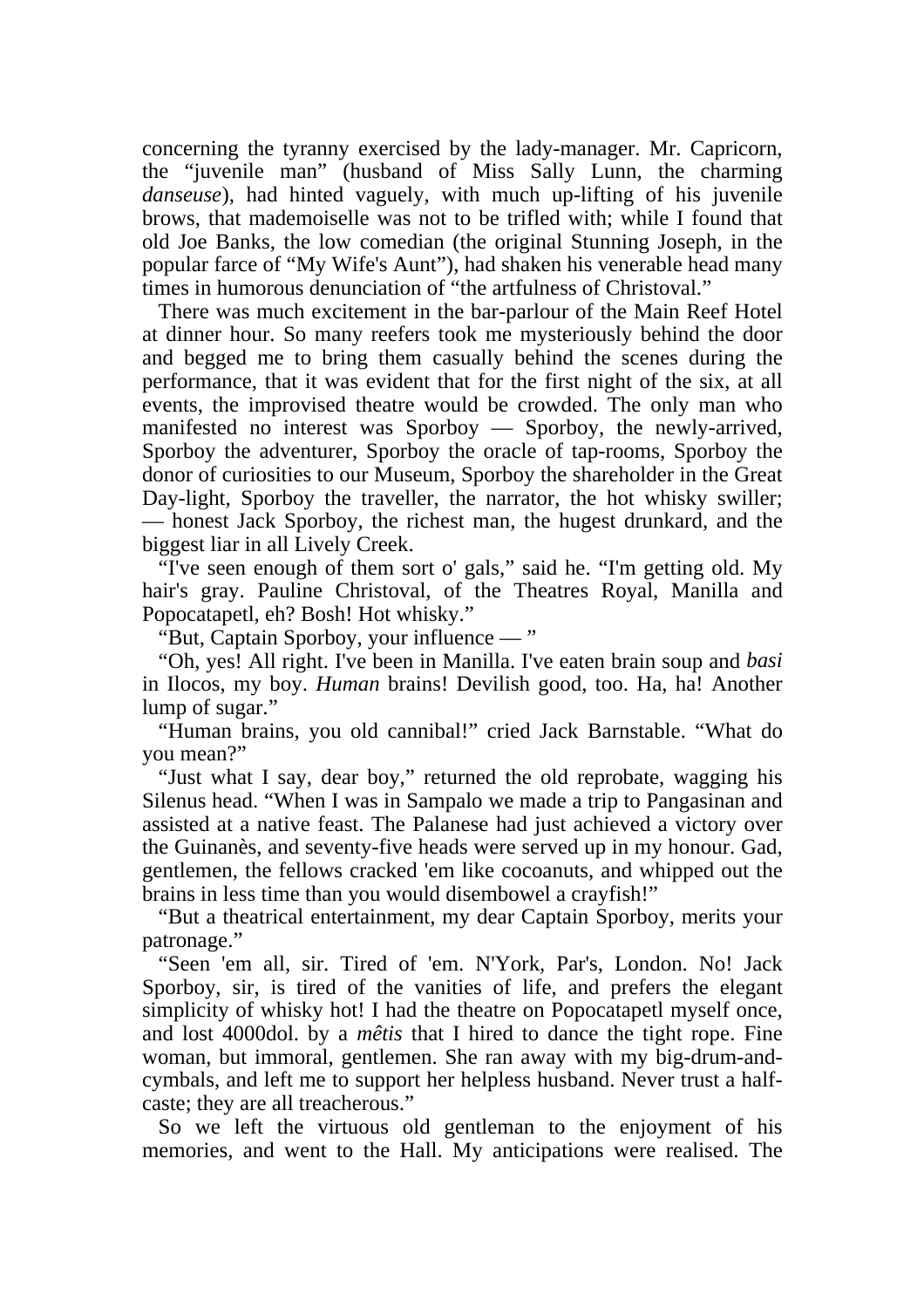"Green Bushes" was a distinct success. Joe Banks, as Jack Gong, was voted magnificent, and for the Miami the audience could not find words enough in which to express their admiration. Madlle. Christoval added to the attractions of her flashing black eyes, streaming black hair, supple figure, and delicate brown hands, a decided capacity for the realisation of barbaric passion, and her performance was remarkably good. The *Lively Creek Gazette*, indeed, expressed itself on the following morning in these admirable terms: — "Madlle. Christoval's Miami was simply magnificent, and displayed a considerable amount of dramatic power. She looked the Indian to the life, and her intense reproduction of the jealous wife rose almost to mediocrity in the third act. Indeed, in the delineation of the fiercer emotions, Madlle. Christoval has no equal on the colonial stage, and we have no hesitation in pronouncing her a very nice actress." After the drama was over, I took advantage of my position to go "behind the scenes," and while Joe Banks was delighting the public with the "roaring farce" of "Turn Him Out," to compliment the lady upon her triumph. I found the door of the improvised dressing-room besieged by the male fashion of the township, who (having made Lame Dick, my janitor, drunk) had obtained introductions to the eminent *tragedienne*. Foremost amongst these was Harry Beaufort, the son of Beaufort, of Beaufort's Mount.

"Ah!" said I, "are you here?"

"Yes," said he, blushing; "rode over to-day from Long Gully."

 "Mr. Beaufort and I are old acquaintances," said the soft tones of the lady, as, emerging, cloaked and bonneted, from the rough planking, she melted the crowd with a smile, and turned towards me. "Will you join us at supper?"

 I looked at Harry and saw him blush again. It struck me that he was only two-and-twenty; that his father was worth half a million of sheep, and that Mad e. Christoval was not a woman to marry for love. "Thank you," said I, "I will."

 We had a very pleasant supper, for though I was evidently a skeleton at the banquet, the actress was far too clever to let me see her uneasiness. Harry sulked, after the manner of his stupid sex, but the lady talked with a vivacity which made ample amends for his silence. She was a very agreeable woman. Born  $\sim$  so she told me  $\sim$  in the Phillipines, she had travelled through South America and the States, had visited California, and was now "doing Australia" on her way to Europe. "I want to see life," she said, with extraordinary vigour of enjoyment in her black eyes, "and I must travel."

"Why don't you take an engagement in Melbourne?" I asked.

 "Can't get one to suit me. I don't care about sharing after everything a night but the gas. Besides, I only want to pay my way and travel. I should have to stop too long in one place if I took a Melbourne engagement."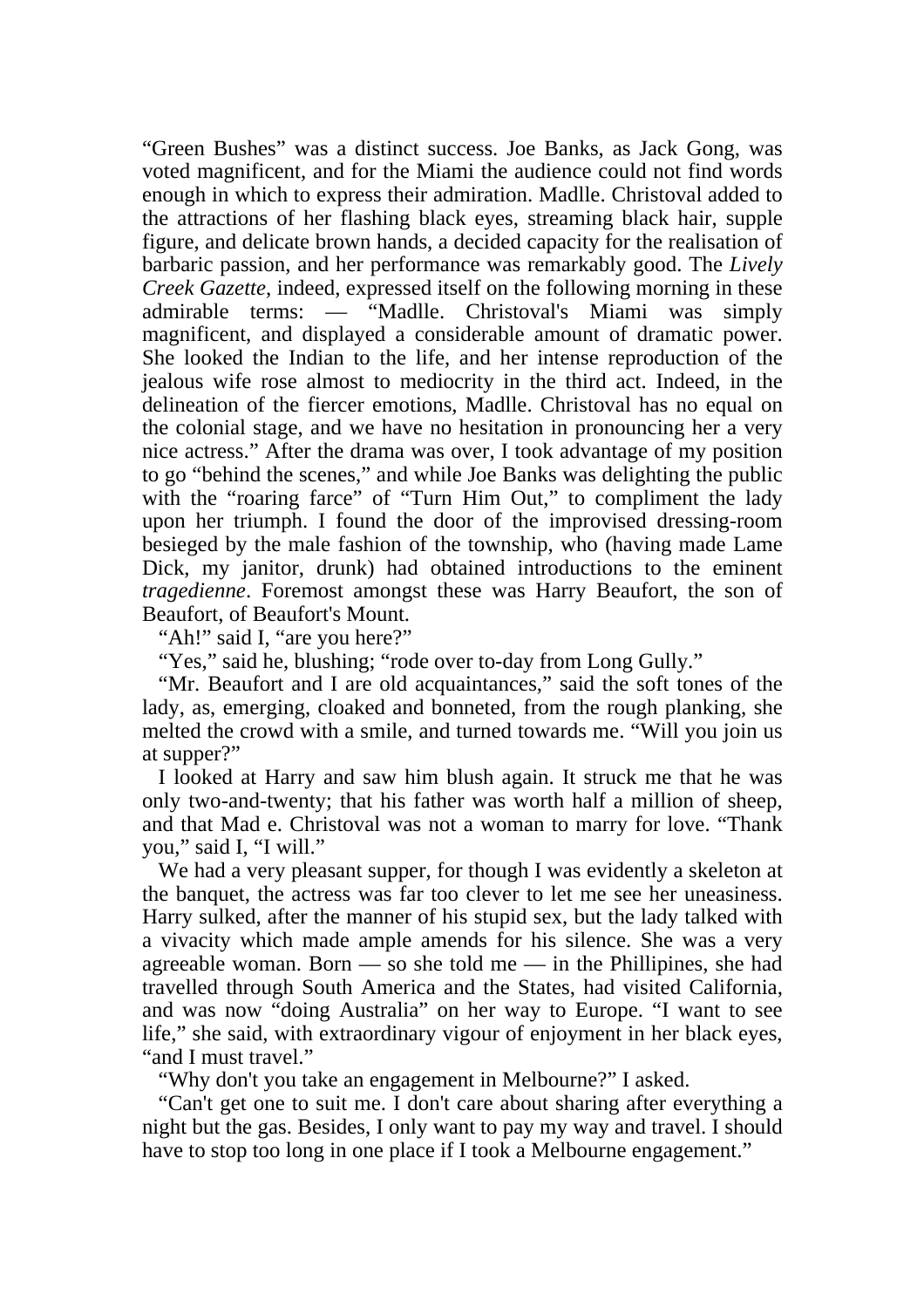"And you don't like to stop in one place?" asked Beaufort.

 "No," said she, decidedly. "I am an actress, and actresses, like fine views, grow stale when you see them every day."

"But did you never think of leaving the stage?" asked the young man.

 "Never. I was born in a theatre. My mother was a ballet dancer. My father was an actor. My grandfather was clown in a circus. I have played every part in the English language that could be played by a woman. I could play 'Hamlet' to-morrow night if the people would come and see me. Why should I leave the stage?"

"True," said I, "but you may marry."

Oh! the vicious look she gave me! — a dagger sheathed in a smile.

 "I never intend to marry. It is growing late. I am an actress. The people will talk. Good-night."

We parted with mutual esteem; and as she shook hands with us, I saw, lurching up the passage, the whisky-filled form of the Great Sporboy. His eyes, attracted by the light from the room, fell upon us, and — surprised, doubtless, at the brilliant appearance of Mademoiselle Pauline — he started.

 Mademoiselle Pauline grew pale, alarmed at the manner of the intoxicated old reprobate, and hastily drew back into her chamber.

"Go away, Sporboy, you're drunk!" said Harry, in a fierce whisper.

 "Of course I am," said Sporboy, advancing diagonally, "but that's my business. Who's that?"

"That is Mademoiselle Pauline," said I.

 "Ho!" cries Sporboy, his red face lighting up as if suddenly illumined by some inward glow. "Ho! Ha! That's she, is it? He, he! A fine woman! A fair woman! A sweet woman!" [It was a peculiarity of this uneducated monster to display a strange faculty for mutilated quotation.] "Ho, ho! I wish ye joy o' the worm! So a kind good-night to all!"

 Busy all next day, I found in the evening that the *tragedienne* had been indisposed and had kept her room. Harry Beaufort, who informed me, said that she had intended to throw up the engagement and quit the town, but that he had persuaded her to remain. "I do not want her to do anything that may appear strange," he said. Then, sitting in the little room off the bar, underneath the picture of the Brighton Mail, he told me the truth. He intended to marry Mademoiselle Pauline. "But," said I, "do you know anything about her? I tell you frankly that I don't like her. She is a mystery. Why should she travel about alone in this way? Do you know anything of her past life?"

"No."

 "So much the worse. One can always obtain the fullest account of an actress's life, because she is a notable person, and the public takes an interest in the minutest particulars concerning notable people. If, as she says, she is the daughter of an actor, fifty people of the stage can tell you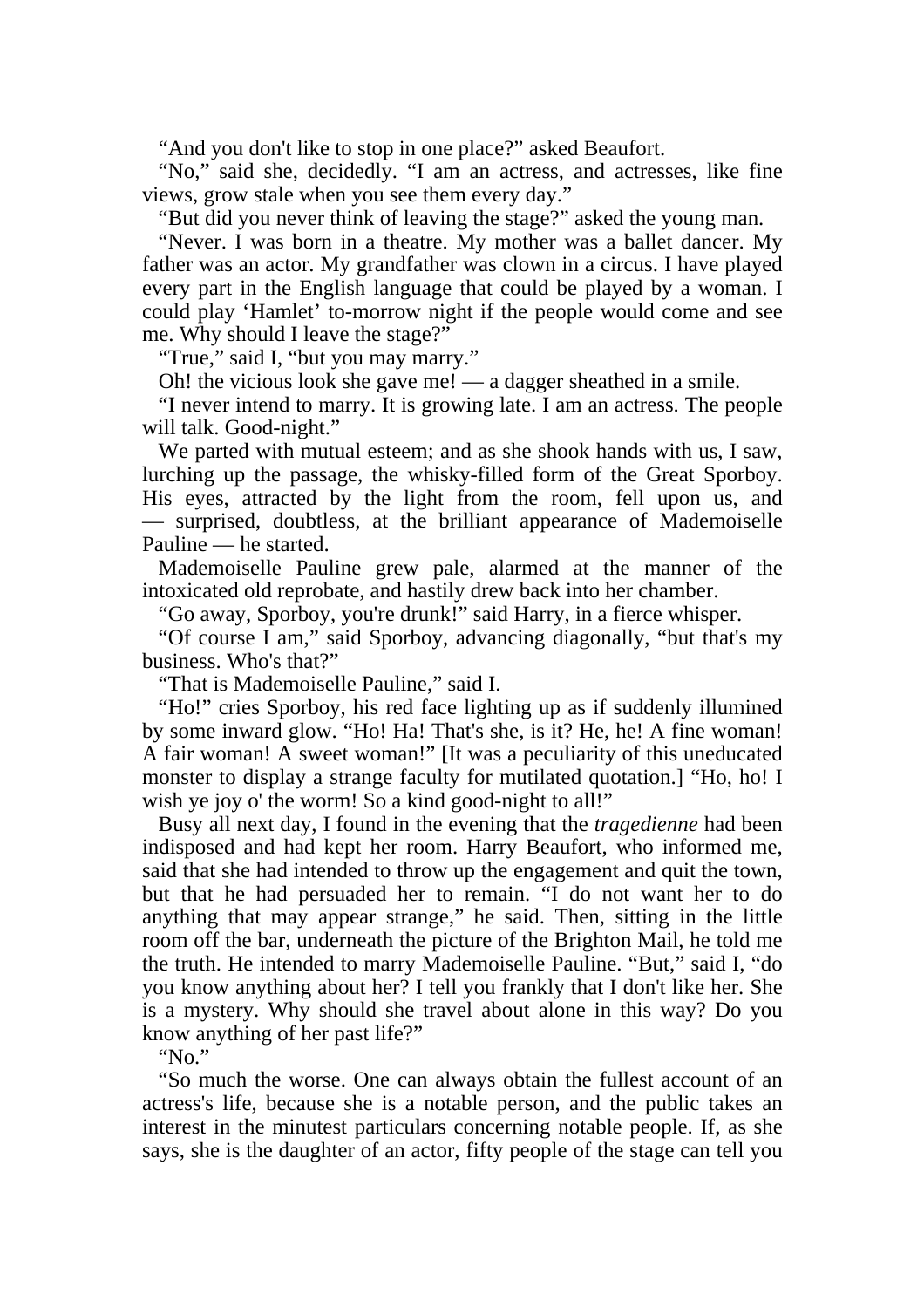all about her family. Have you made inquiries?"

"She came from California," said he. "How should they know her? Come, let us go into the theatre."

 I went in, and I saw, to my astonishment, the cynical Sporboy seated in the front row, applauding vehemently, and sliming Miami with his eye as a boa slimes a rabbit it intends to devour.

 "Capital!" he was exclaiming, "Capital! What a waist! What an ankle! What a charming devikin it is! Black blood there, boys! Supple as an eel! Ho, ho! Good! Our Pauline shall receive the homage of her Sporboy in the splendid neatness of a whisky-hot!"

 The stage being of necessity but three feet from the front seats, these exclamations were distinctly heard by the actress, who seemed to shiver at them, as a high-bred horse shivers at the sight of some horrible animal. But she never turned her flashing black eyes to where the empurpled vagabond wheezed and gloated. She seemed, I thought, rather to avoid that fishy eye, and to feel relieved when Sporboy went out for the "splendid neatness" and did not return. I complimented her — in my official capacity — upon the success of her performance, but she seemed tired and anxious to get to the hotel. I offered to escort her, and when on the steps, was met by Sporboy.

 He lifted his hat with a flourish which made the rings on his fat hands flash in the gaslight. "Introduce me! Nay; then I will introduce myself. John Sporboy, madam, late of Manilla, 'Frisco, Popocatapetl, and Rawker's Gully. John Sporboy, who has himself fretted his little hour upon the stage, and has owned no less than ten theatres in various parts of the civilized world. John Sporboy craves an introduction to Mademoiselle Pauline Christoval."

 She paused a moment, and then — probably seeing that opposition might expose her to insult — said to me, "Pray introduce your friend, if he is so desirous."

 "Spoken like a Plantagenet," cried Sporboy. "Mademoiselle, I kiss your hands. If you will permit me, I'll sing the songs of other years, of joyful bliss or war, and if my songs should make you weep, I'll touch the gay guitar!"

 "Pray come upstairs," said she, coldly; "all the people are staring at  $\overline{\mathbf{u}}$   $\mathbf{s}$ ."

 The Great Sporboy was never greater than on that well-remembered evening. He talked incessantly, and when he was not devoting himself to the "elegant simplicity of hot whisky," he was singing Canadian boat songs to his own piano accompaniment, or relating anecdotes of his triumphs in Wall-street, his adventures on the Pacific Slope, or his lucky hits in every kind of speculation.

 "I have been through fire and water. I know most things. I have been up some very tall trees in my time, and looked round upon some very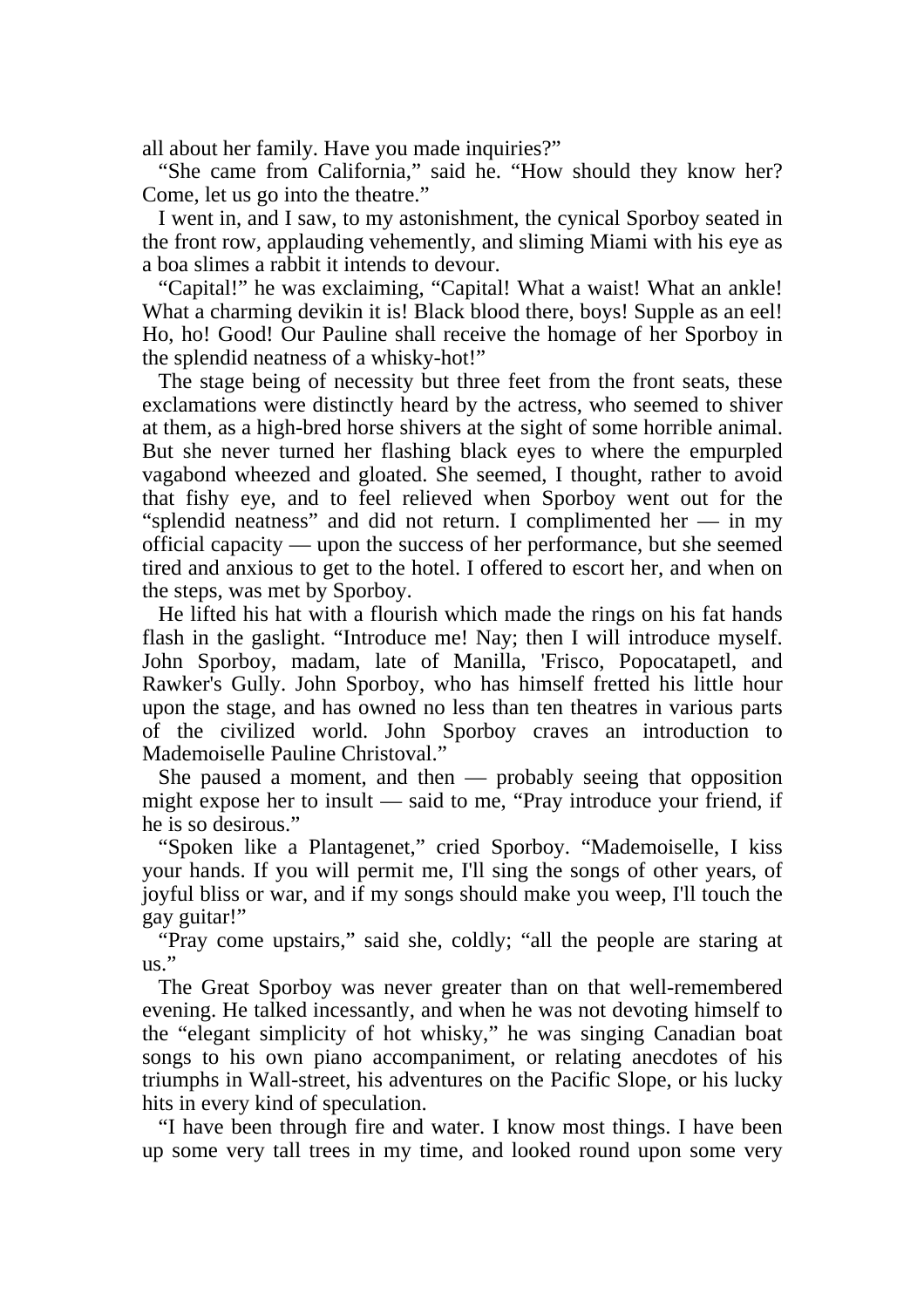queer prospects. You can't deceive me, and my advice is, don't try, for if you do I'm bound to look ugly, and when I knock a man down, ma'am, it takes four more to carry him away, and then there's five gone! Tra-la-la! Pu-r-r-r-r!" And he ran up and down the keys with his fat fingers.

"I think Mademoiselle Pauline looks tired," said I.

 "Oh, no," she returned, uneasily. "Not at all. Captain Sporboy is so amusing, so vivacious — so young, may I say?"

 "You may, Mademoiselle," said Sporboy, "say what you like. To lovely women Sporboy was ever gentle as the gazelle. Pray" — suddenly wheeling round upon the music-stool, and liquorishly facing her — "have you heard lately from your sainted MOTHER, ma'am?"

 They say that a creature shot through the heart often leaps into the air before it falls dead. Mademoiselle Pauline must have received at that instant some such fatal wound, for she leapt to her feet, standing for an instant gazing wildly at us, and then sank back into her seat speechless and pale.

 "What do you mean? I do not understand you," she gasped out at length; and then, as though her quick intellect had assured her that deceit was useless — "I have not seen my mother since she left me, seven years ago, at St. Louis."

 "As she left *me* once before!" said Sporboy, with a savage triumph in his bloodshot eyes. "I thought I knew you, Miss Manuelita. Should old acquaintance be forgot, eh? I hope not."

 I rose to go, faltering some lame excuse, but Sporboy stopped me. "Nay, my young and juvenile friend (as I used to say in Chadband), be not hasty. This lady and I are old friends. We met, 'twas in a crowd; and I thought she would shun me! Ho, ho! Let us drink to this merry meeting! For when may we three meet again? I will order Moet and Chandon."

 "I think, Sporboy, that you have drunk enough." (She was sitting motionless, waiting, as it seemed, for the issue of events). "Let us go home."

 "Home. It's home I fain would be — home, home, home, in my ain countree! Eh, Mademoiselle Pauline, I'd be a butterfly, born in a bower, EH?"

 "If you have anything to say to me, sir," said she, the dusky pale of her cheeks illuminated by two spots of crimson, "you had better say it."

 "I, my enslaver? No not I, no not I, no not I! What was it Vestris used to sing?" (humming it) " 'I'll be no submissive wi-ife; no not I, no not I!' Would you like to be a submissive wife, ma'am? God help the man who gets you! Adieu, adieu! Hamlet, r-r-remember me!"

 "Good heavens, Sporboy," said I, when I got him outside, "what on earth did you go on in that way for? What do you know of her?"

 "Ho, ho!" chuckled Sporboy with thickening utterance. "What do I know of her? Tra-la-la! Tilly-valley! No good, you may depend."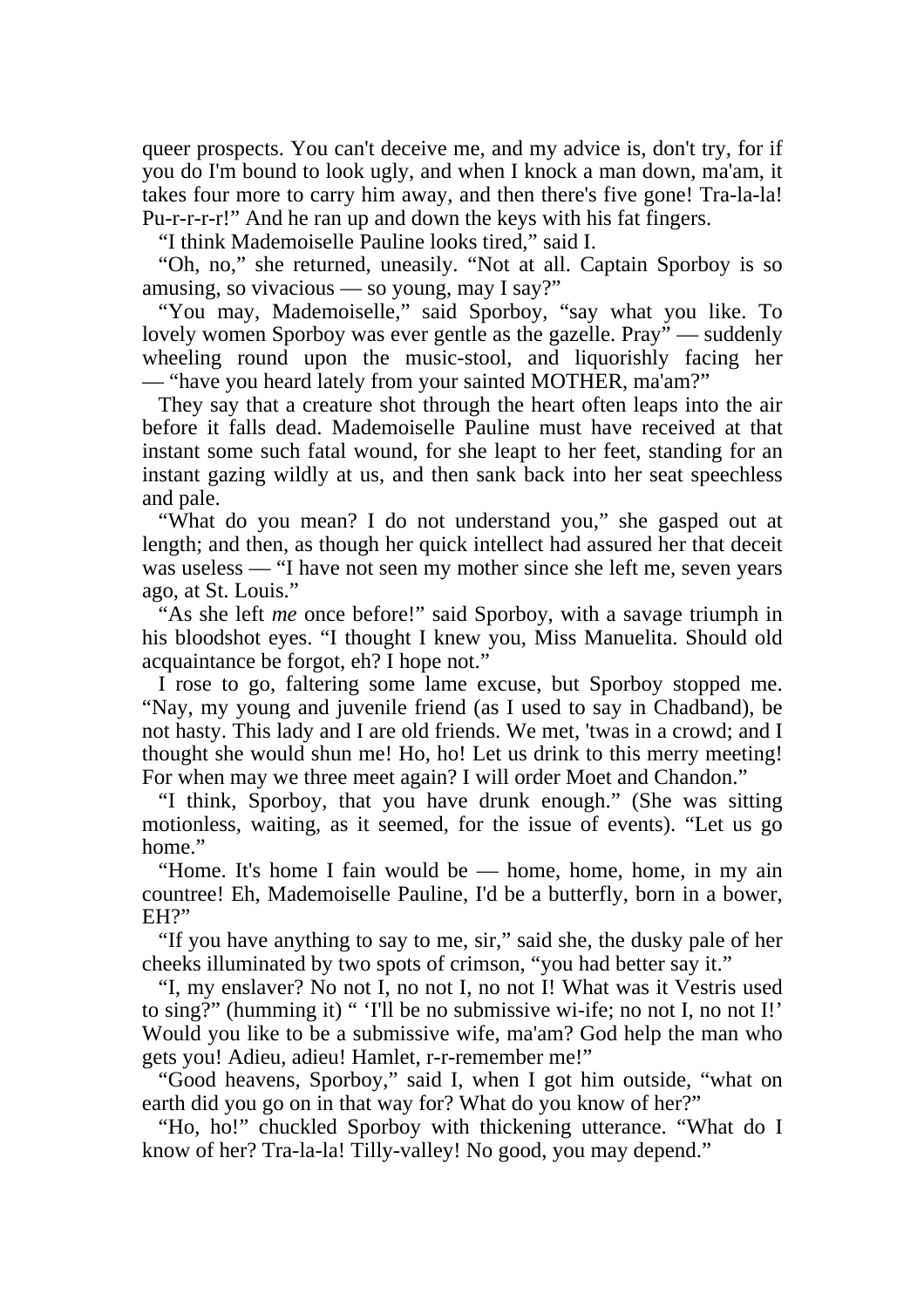"Tell me what you do know, then. Young Beaufort wishes to marry her"

 "I know," said Sporboy, with another chuckle; "he told me. He's gone to Melbourne by the night coach to make arrangements."

"When will he be back?"

 "The day after to-morrow. Tra-la-la! Oh, haste to the wedding and let us be gay, for young Pauline is dressed in her bridal array. She's wooed and she's won by a Beaufort's proud son, and Pauline, Pauline, Pauline's a lady!"

 "But, Sporboy, if you know anything absolutely discreditable about her, you ought to tell me."

 "Not to-night, dear boy. To-morrow! To-morrow, and to-morrow, and to-morrow, creeps on this petty pace from day to day, and all our yesterdays have lighted fools the way to dusty death. Where's the brief candle? So to bed, to bed!"

 All night I tossed uneasily. The strange mystery of this handsome and defiant woman affected me. Who and what was she? What did the profligate old adventurer know of her? Was she innocent and maligned, or a guilty creature to be unmasked and abandoned to her own fortune? The hot morning streamed into my window, and woke me from some strange dream in which such conjectures as these had taken visible shape to torment me. I sprang up and opened the jalousies. My bedroom was the last of the sleeping apartments on that side of the house, and the verandah upon which it looked was separated from the dwelling-rooms by a high and close lattice-work. Presently I heard voices approach this lattice-work, and distinguished the tones of Sporboy and Mademoiselle Pauline.

 "Why do you wish to persecute me?" said she. "I am not interfering with *your* schemes. This boy is not a friend of *yours*. I have not seen you for years."

"No, my charming child, you have not. You thought me dead, eh?"

"I had *hoped* so often," said she, slowly.

 "But we don't die young in our family, my dear," he laughed. "We live and love together through many a changing year — ay, and *hate* together! Ho, ho!"

"What do you want to do, then?"

 "To make you suffer for your mother — for your infernal witch of a half-bred, Spanish-blooded, treacherous devil of a mother — my young lamb!"

"How?"

 "By waiting until your lover comes back with his license in his pocket, and then telling him as much of your history as I know, and as much more as I can invent."

She fell upon her knees.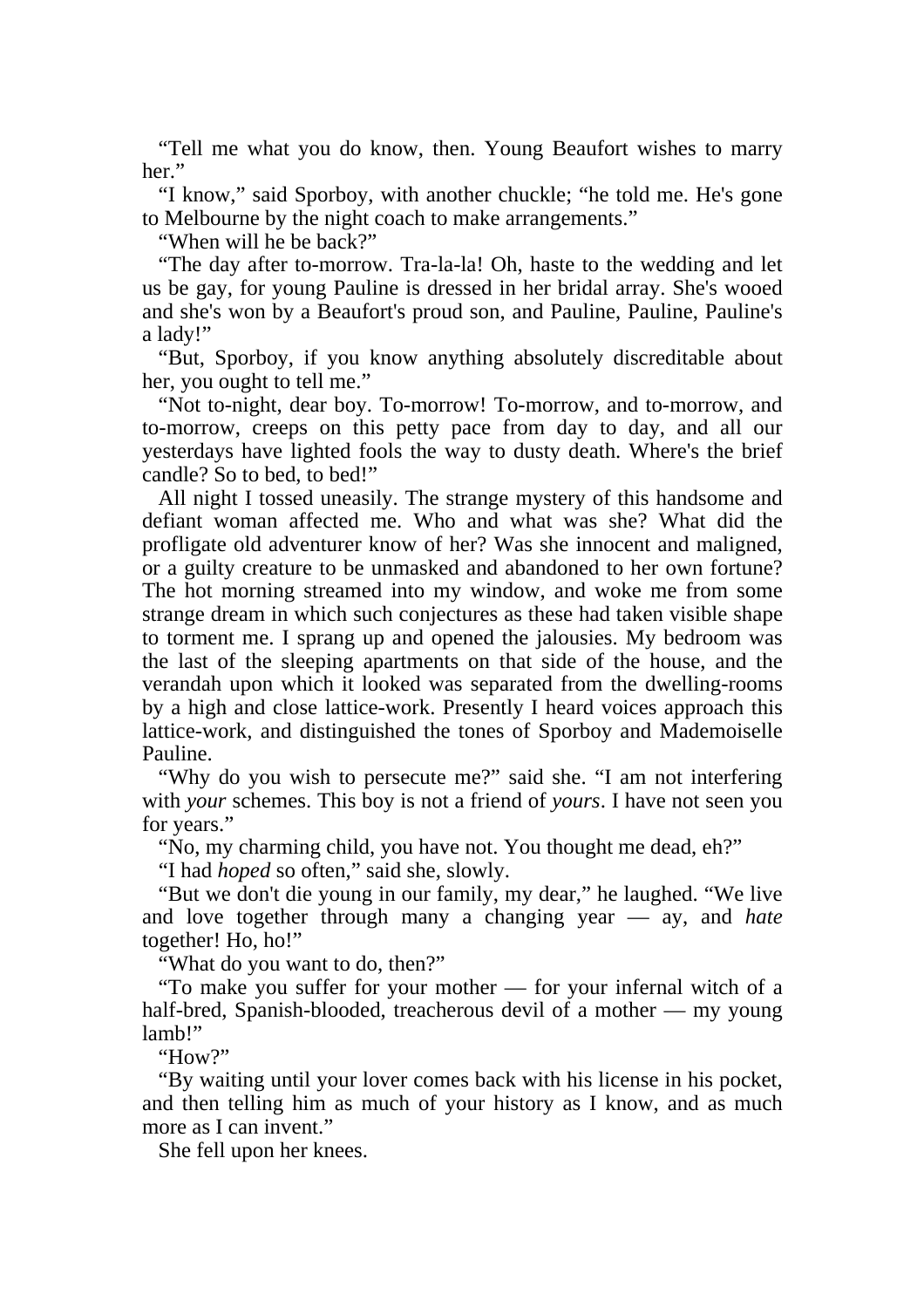"O, no, no! You will not do this. I will go away to-night, to-day, this hour. I never injured *you*. If you knew the life I have led. I am weary, weary. This boy loves me. He is honest and — and——"

"And *rich*, my Manuelita?"

 "I cannot marry a poor man. You should know that. I have suffered poverty too long."

 "But have you not your profession? Are you not an eminent *tragedienne*? Do not the diggers throw you nuggets? I am ashamed of you, my Manuelita," and he began to whistle as though intensely amused.

 She rose to her feet. "My Profession! I hate it! — hate it! hate it! I never wished to belong to it. I was forced into it. Forced by my mother and by you——"

"And by others, my pigeon!"

 "When I was thirteen you sold me. When I was fifteen I was a woman. I am thirty now, and do you think that fifteen years of sordid cares and desperate shifts have led me to love my Art — as you call it? An Art! It *is* an Art! But you, and men like you, have made a Trade of it — a trade in which bare bosoms and blonde hair fetch the highest prices."

 "Gently, sweet Manuelita! Tra-la-la-la! Tum-tum! Tra-la-la-la!" And he stopped his whistle to hum, beating time with his hand on the verandah rail.

 "All my life I have been told to get money — money — money — money! Modesty is worth — money. Good looks are worth — money. Health is worth — money. I am taught to sing, to play, to dance, to talk, that I may bring — money. Well, you have had your profit out of me. Now, I am going to sell myself for my own benefit!"

He stopped whistling, and caught her by the wrist.

 "I'll tell you what you are going to do. You are going to do just as I tell you until this time to-morrow morning. You are going to stop acting, for I won't let you out of my sight. (Don't start; I will pay the salaries of your people.) You are going to remain with me all day. We will visit the claims, the shops, the museum, the places of interest, and then this time to-morrow your lover will arrive, and I shall have the honour of relating to him the particulars of your lively career in the United States, Mexico, California, and the great Pacific Slope."

"I will not obey you. Let me go!"

 "Does my Manuelita wish that I relate her history to the world, then? That I print it in the local paper; that I tell my friend Craven, the Police Magistrate and Warden, that — " And he approached and whispered something in her ear which I could not catch.

 There was silence for a moment, and then the sound of suppressed sobs. Sporboy had conquered, for he walked away humming, and in a few minutes I saw him pass out of the door below me, and — with no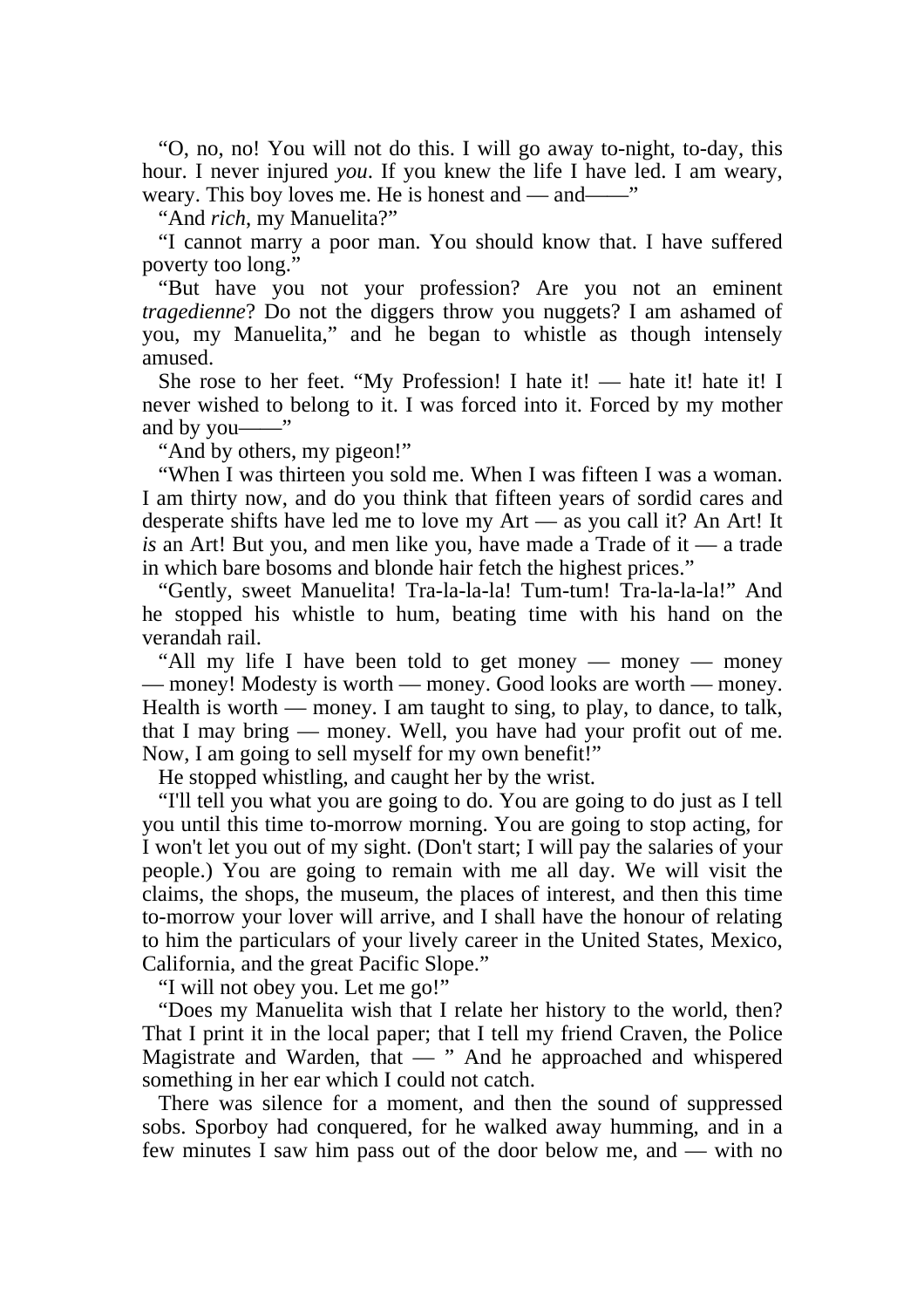trace of the debauch of last night upon him — call out to the waiter, "Mademoiselle has asked me to breakfast, Chips. When the heart of a man is oppressed with cares, the mists are dispelled when a woman appears! Rum and milk, Chips!"

 I went about my business that morning rather more satisfied than I had been. It was evident that, however infamous, from a moral point of view, might be the behaviour of Sporboy, the woman was an adventuress who merited exposure, and that the action proposed would liberate my foolish friend. I resolved to wait events.

 The first event was the arrival of Sporboy to pay me for the Hall. "Our charming friend — I knew her poor dear mother in 'Frisco — is unwell and cannot play. Genius, dear boy, is often a trying burden. I have taken upon myself to show her about the township, to take her for a drive to the dam — to amuse her mind in fact. Is that whisky in that bottle? No? Ink! Ah, I will not trouble you. Till we meet, dear boy! Ho, let me like a soldier fall. Tum, tum! Ti tum! Tum, tum!"

 The second event was the report started at the Main Reef Hotel that Sporboy was going to marry Mademoiselle Pauline, and that he was taking her down his claims to show her his wealth.

 The third was the appearance of the pair themselves in Merryjingle's new buggy, to "look at the Museum." "We have done the dam, seen the claims, been down shafts, and exhausted nature generally," said Sporboy. "Ma'amselle is almost expiring."

 In truth she looked so. She was very white and nervous, and glanced about her with the stare of a hunted animal. Knowing that which I did know, I thought that Sporboy might esteem himself fortunate in not having been precipitated down a shaft by the little hand which so nervously twitched at the magnificent shawl of Angora goat's hair which had been the envy of Main-street for the last three days. I almost pitied the poor creature.

 "Show us the wonders of the Museum," cried the vivacious Sporboy (smelling strongly of the elegant simplicity of hot whisky). "Let us see your fossils, your emu eggs, your Indian shields, and your savage weapons of war! Ho, ho! here is a canoe, Ma'amselle! How would you like to be floating in it away back to your native land? Here we have a model of the Great Lively Creek Nugget! How would you like to have that now, and live in luxury all your days?"

 If this was the method of torment he had put in practice since morning, she must have had more than human patience to endure it in silence.

 "Here we have a club from New Caledonia. How nice to cleave the skull of your enemies! Our charming friend Pauline, if she *has* enemies, might long to be able to use so effective a weapon! Or this spear! Adapted even to a woman's hand! Ho, ho! Miami, would you not like to draw this little bow and spit your foe with this arrow? By the way, how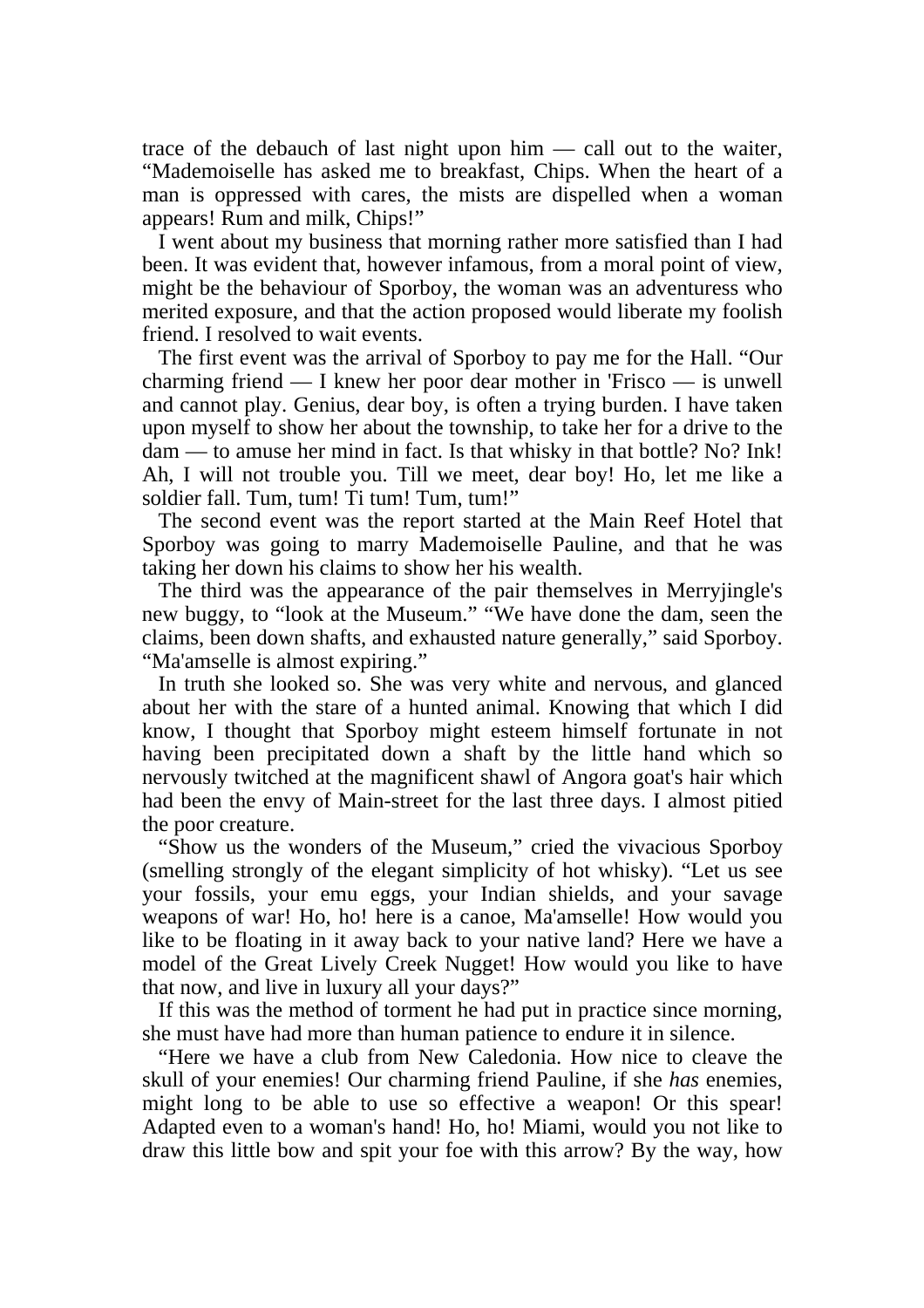goes the time?"

It was two o'clock, and I told him so.

 "The coach for Melbourne passes at three; would you like to go by it?" he asked her. "But no, I would not recommend it. And yet the company is paid a week in advance. They would not stop you. Shall we make a trin?"

 She turned to him half hopefully, as though deceived by his tones, but catching the malignant glance of his eye, flushed and turned away.

Skipping from case to case like an overgrown bee, he paused at last.

 "Ho, ho! What have we here! Ah! *my* gift. *The Sumpitan, or blow-pipe, the weapon of the natives of Central America, presented, together with a case of poisoned arrows, by John Sporboy*. Tra-la-la! Observe this: — The fellow takes one of these little wooden needles stuck into a pith ball, puts it into the pipe, blows, and — puff! — down falls his dinner!"

 He commenced capering about with the long reed to his lips, swelling out his cheeks as in the act of blowing, and looking — with his big belly and tightly-buttoned coat — like a dissipated bull-frog.

 Mademoiselle Pauline seemed roused to some little interest by this novel instrument. "But how can they eat poisoned meat?" she asked me.

 "The poison does not injure the meat," I replied, with the gravity proper to a secretary. "It is the celebrated Wourali poison, and effects no organic change in the body of the animal killed by it. You fire at him; he feels the prick of a needle, and, as Captain Sporboy says — puff! — he falls dead in a few minutes!"

 "Ho, ho!" cries the exhilarated Sporboy from the other end of the room. "See me slay the secretary with his own weapons," and wheeling about, he blew at me a pellet of paper, propelled with such force that, narrowly missing my face, it struck and knocked to the ground a little Indian figure, which shivered into fifty pieces.

 The gross old villain was somewhat sobered by this incident. We both hurried to pick up the fragments of the shattered idol, and then Sporboy taking the quiver from the hands of Mademoiselle, replaced it, together with the reed, in its accustomed rack. "I am an ass," he said. "Let us return to the hotel and see the coach come in. We may have news of absent friends, who knows? My Pauline, thy Sporboy awaits thee!"

 Paler and colder than ever, she allowed him to lead her away, and they departed. The manner in which Sporboy treated the wretched woman whom he had vowed to unmask disgusted me. It was unmanly, cruel. That she should be prevented from ruining a young and wealthy fool was right and necessary, but there was no need to torment her, to play with her as the cat plays with the mouse. Surely the best thing to do with her would be to let her go her own ways back into the great world out of which she had come. I determined to see Sporboy, inform him of that which I had overheard, and beg his mercy.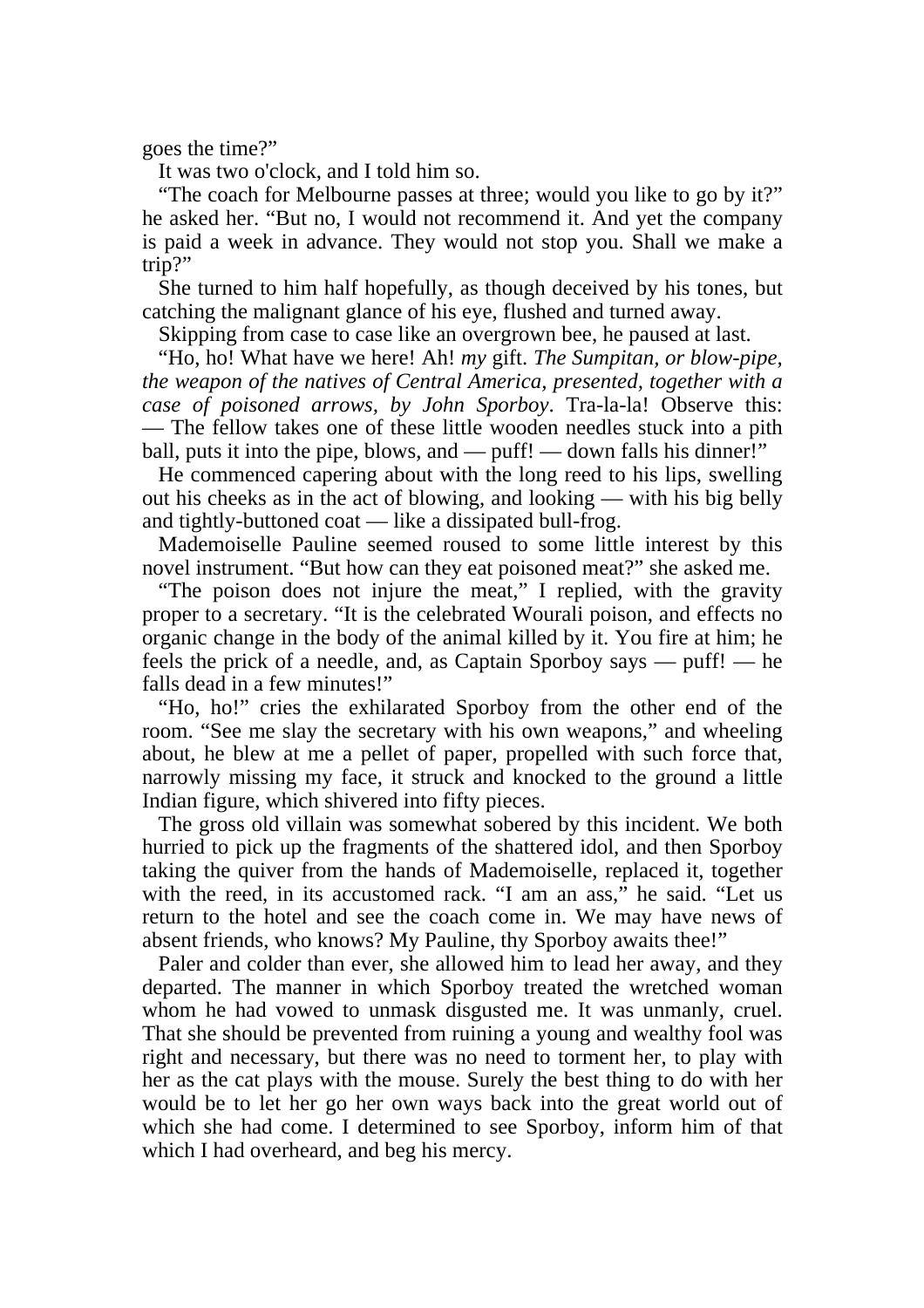At four o'clock, the hour for closing the Museum, I went down to the hotel. At the door I saw Stunning Joe Banks.

"I was coming to see you," he said; "I want to take the Hall."

"Oh, certainly, but I must see Mademoiselle Christoval first."

"She's gone!"

"*What!*"

"Gone to Melbourne."

"When?"

"By the three o'clock coach. It's all right. *We're* all square."

"But," said I, bewildered, "what about Sporboy?"

 "Which?" asked Joseph, with one of those fine touches of humour for which he was so distinguished. "What?"

 "Excuse me a few minutes," I said. "There is something strange here," and I hastened down Main-street. "Captain Sporboy in?" I asked Chips.

"He was here this afternoon, sir."

"When did Mademoiselle Christoval leave?"

 "She came down with the Captain in his buggy, and went upstairs with him. Presently she rang the bell, and told me to take her passage by the coach. She paid her bill, sent down her boxes, and was O P H, sir."

"And was not Captain Sporboy with her?"

 "No, sir. Didn't see him after he went upstairs with her. P'rhaps he's in his room."

 I went upstairs and knocked at the Great Man's door. No answer. I opened the door, and nearly fell over Sporboy's body. He was lying on the floor just inside his room — DEAD!

 My hurried summons filled the room with people in a few seconds. We lifted the corpse from the ground. There was on it no mark of violence, save that in falling the dying man had struck his nose against the floor, and the blood had slightly spotted his shirt-front, and that his right hand, doubled under him, was bruised and discoloured.

 "I wonder," said the coroner, taking his Three Star afterwards in the bar, "that a man of his habits was so apparently healthy. He drank whisky enough to have killed a regiment of dragoons. Those sort of subjects almost always die suddenly."

 Suddenly indeed when he was last seen by Mr. Butt, in perfect health, shaking hands with Mademoiselle Christoval at the threshold of the room that was his death chamber.

 The romance of Lively Creek was over, buried in the grave of the friendless adventurer. No one ever knew the nature of the secret which bound the Great Sporboy to the travelling actress, for when Harry Beaufort returned by the morning coach he found a letter awaiting him, containing three lines of farewell from the unworthy woman he had hoped to marry, and who disappeared into the unholy mystery out of which she had emerged.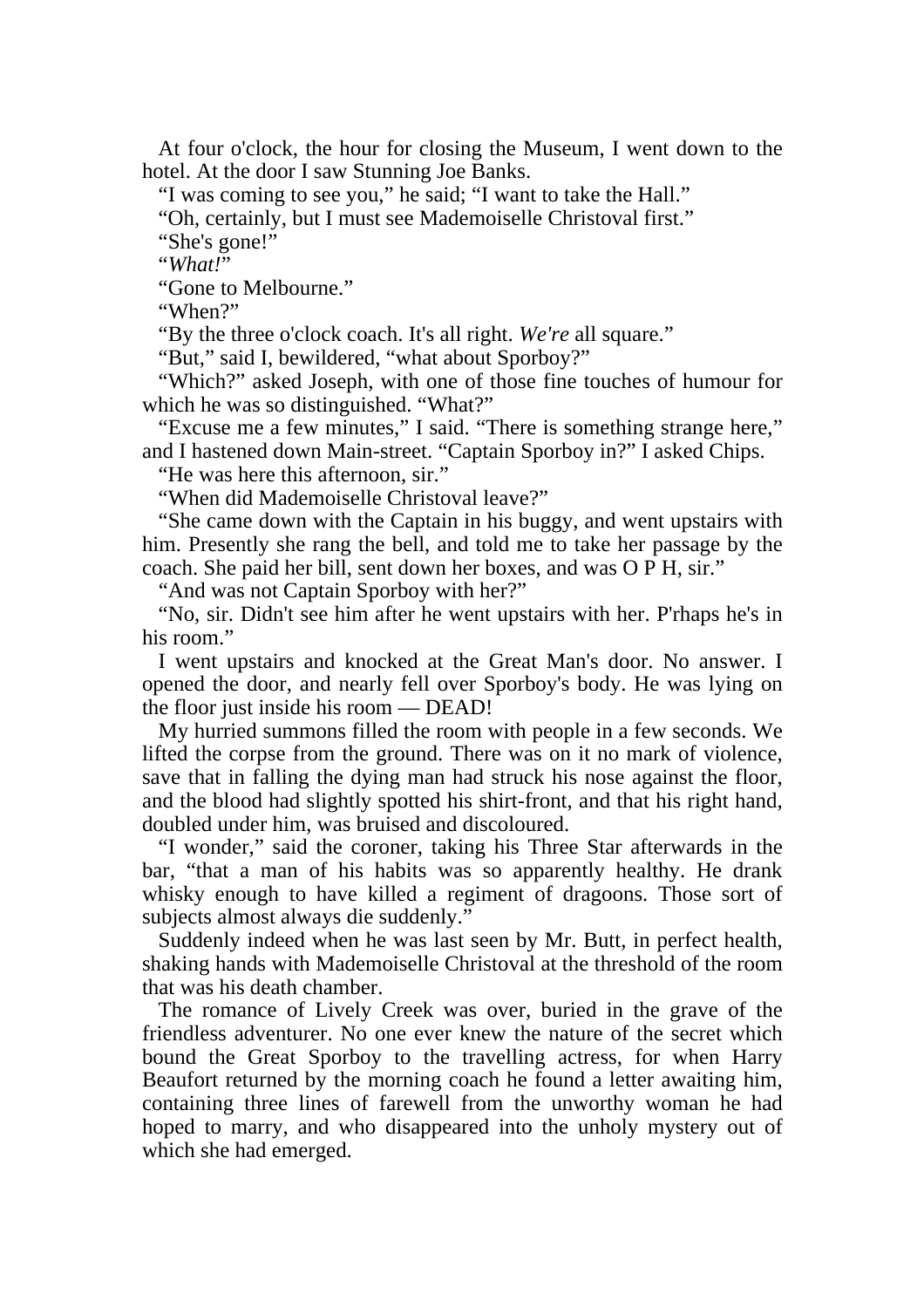Was it Accident or Murder which removed the profligate prosecutor of Pauline or Manuelita so opportunely and suddenly from her path? In common with the rest of the world I believed the former, until the day on which I resigned my post, and handed over the contents of the Museum to my successor. That day, on taking down the Sumpitan quiver, which had hung upon its accustomed nail for the last ten years, under the noses of all the world, I found that the tiny, poisoned, thorn-point of one of the wooden needles had been broken off, and, caught by a splinter in the little cane ring which sustained the mutilated shaft, was a fine white thread — the hair of the Angora goat, the hair of the shawl of Mademoiselle Pauline.

"Then you think she pricked him with the poisoned arrow?" said Falx.

"I am afraid so," said I.

 "Serve him right!" cried Marston. "I am not an indiscriminate admirer of women; but they are very hardly treated sometimes."

"This from you!" said I, reproachfully.

"Yes, from me. I once knew an instance——" and he stopped.

"Capital!" said Tallowfat. "Why he has the second story already!"

"Fairly caught!" said Falx, lighting another cigar. "Go on, Marston."

 "It is about a girl I knew as a boy," said Marston; "a girl called 'La Béguine.'"

"A curious name!"

 "A curious story, perhaps. Well, come, I will jump with your humour for once, and tell it you."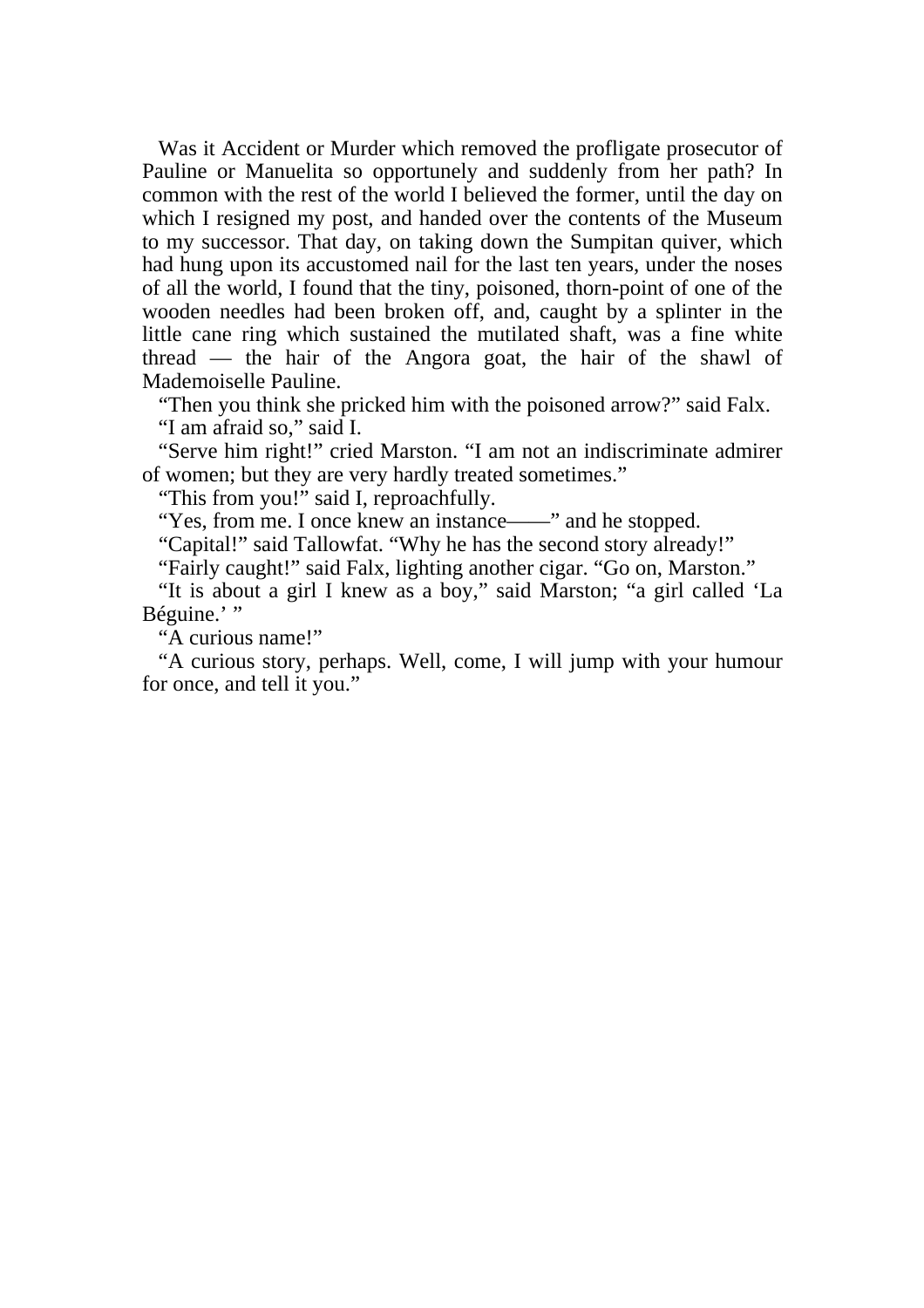## **La Beguine.**

 "GOOD gracious!" said I, "what are *you* doing here?" She was a childlike little creature, having brown hair and brown eyes. She was dressed in black silk, and wore a white lace veil tied in a quaint, coquettish way over her head. She looked up and recognised me.

 "Donnington's gone away," she said, simply, "and I don't know what to do."

 "Don't stay here, at all events. This is not the place to cry in. Come, let us walk down the street, and tell me all about it."

 I was a schoolboy of sixteen, Donnington was a man about town, she was one Fanny Robinson — called, from her fanciful method of dressing, La Béguine — and the place was that huge building in Great Globe Square which, commencing as a Pantechnicon, budded into a Circus, and was now the Escurial Palace.

 My old and esteemed friend, Mrs. Grundy, who declines to read Fielding, but for whose behoof Aphra Behn's novels have lately been reprinted (and such trash as "Anonyma," "Skittles," and "Agnes Willoughby" are sold openly at railway stations), will probably feel inclined to draw her petticoats together and metaphorically cross over to the other side. Wait a moment, dear Mrs. Grundy. With all your prejudices, you have a good heart; and I think you will be more grieved than shocked at what I am going to tell you.

 We walked out into the Square — I, Horatius Marston, pupil at the Rev. Dr. Crammer's, home for the holidays, and this wicked woman. There was no doubt about her character. She had lived with Teddy Donnington for nearly a year without being married to him, and called by their Christian names some of the best and worst people in Babylon. She was always well dressed, had as much money as she could spend, and was treated with the utmost respect by her acquaintances. What a charming life — do you say, Miss Matilda Jane? Charming, indeed, when her only refuge from the melancholy caused by the sudden desertion of a man whom it is possible she loved, was the Escurial Palace! Stay, I am wrong — there were the Macallumore Rooms, the Vampire Café, Madame Ponceau' (Unclear:)Katherina's, Mrs. Carey's (or the Chateau d'Enfer), and the Streets.

 "You are a good boy," said this little person to me between her sobs, "and you ought not to be out in these places. Let us walk up the Strand. I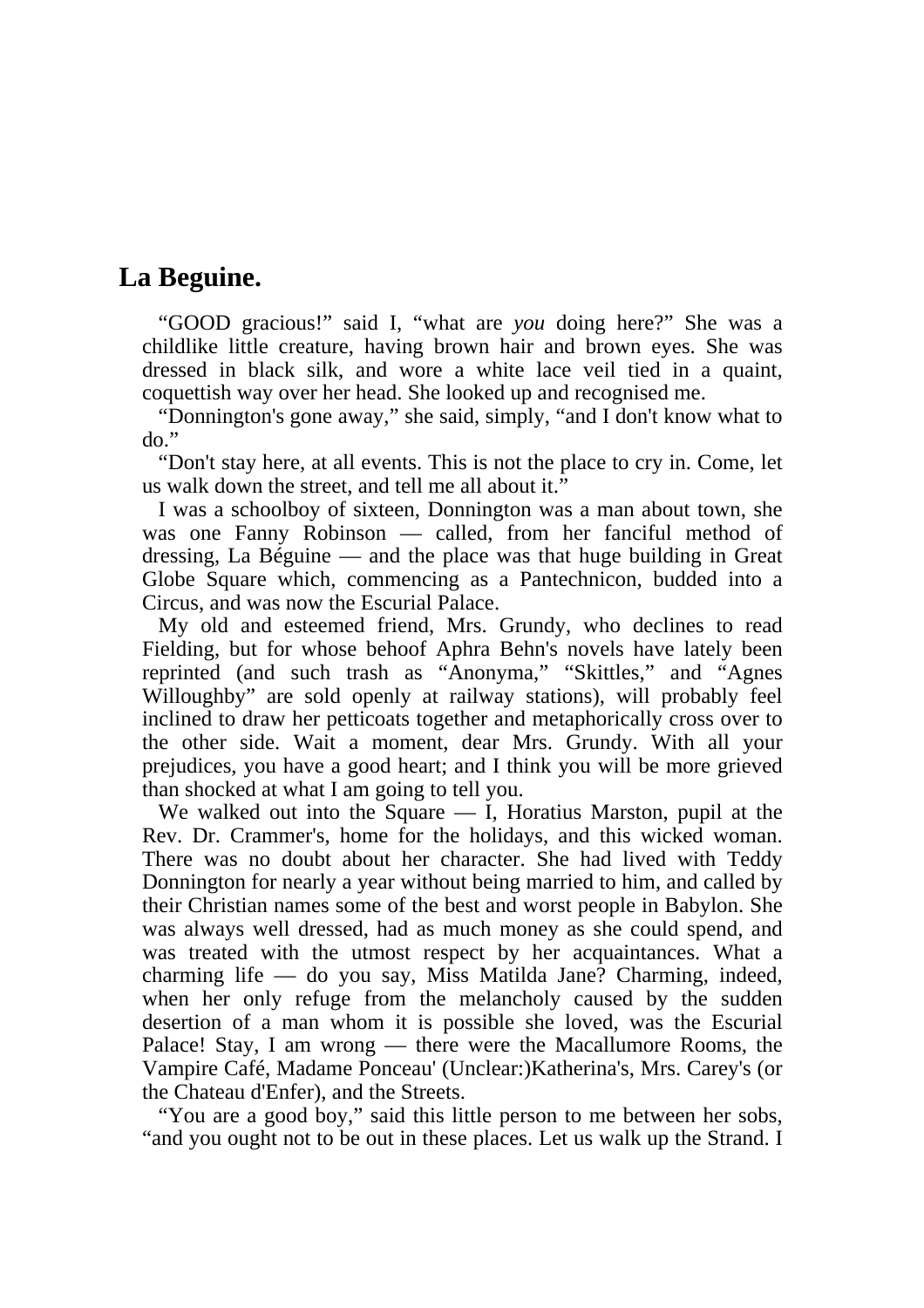am glad I met you."

"Hadn't you better go home, Mrs. Donnington? Let me call a cab."

 "No, I shall never go back any more — never! Leave me, and go home. It is wrong of your people to let you see this sort of life. You ought to have been in bed hours ago."

 She looked so charming as she spoke, so prettily formed to be some grandfather's darling, or some honest man's household pet, that my schoolboy heart began to thump with honest emotion.

"You are not much older than I, Fanny."

"I! I am nineteen," she said, and sighed.

 So we two experienced profligates walked up moonlit Oxford-street together.

 Let me take an instant to explain how it came about that a pupil of the Rev. Crammer's, up in town for his holidays, should have owned such an acquaintance. My holidays, passed in my father's widowed house, were enlivened by the coming and going o cousin Tom from Woolwich, of cousin Dick from Addiscombe, of cousin Harry from Colchester or Knightsbridge. With Tom, Dick, and Harry came a host of friends — for, as long as he was undisturbed, the head of the house rather liked to see his rooms occupied by the relatives of people with whom he was intimate — and a succession of young men of the Cinqbars, Ringwood (and, I am afraid Algernon Deuccace) sort, made my home a temporary roosting-place. I have not space to explain how such a curious *ménage* came to be instituted; indeed, I scarcely know myself; but such was the fact, and "little Marston," instead of being trained in the way be should morally go, became the impertinent companion of some very wild young bloods indeed. "I took Horace to the opera last night, sir," or "I am going to show Horatius Cocles the wonders of Cremorne this evening," would be all that Tom, or Dick, or Harry would deign to observe, and my father would but lift his eyebrows in indifferent deprecation. So, a wild-eyed and eager schoolboy, I strayed into Bohemia, and acquired in that strange land an assurance and experience ill suited to my age and temperament. Remembering the wicked good-hearted inhabitants of that curious country, I have often wondered since "what they thought of it," and have interpreted, perhaps not unjustly, many of the homely tendernesses which seemed to me then so strangely out of place and tune.

 As we walked, my companion grew calmer, and by-and-bye related what had passed. Donnington had been called away to Scotland on "family business" (so he said), and had left her. The usual letter of farewell, in which affectation of regret thinly veiled indifference, contained the usual "provision," tendered in the usual manner. Fanny passionately tore up the note with her little gloved hands, and demanded to be led to the Serpentine, in order that she might at once end her sorrows. In vain I urged her to go back to her house. "It is yours, you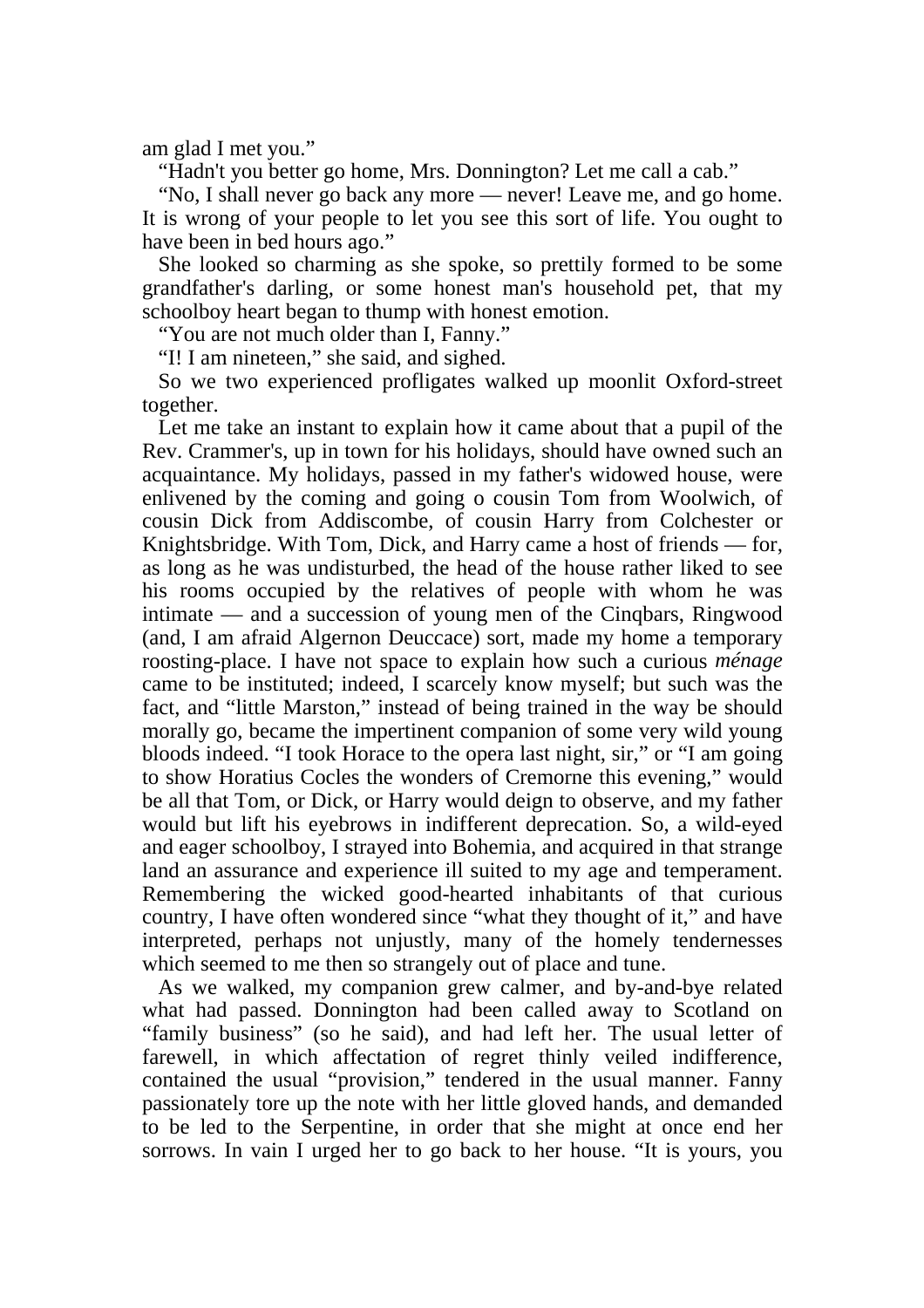know, for six months longer. He has paid the rent. Why wander about the streets, when you have a home to go to?" "I will never go back any more, Horace, so it is no use asking me. Oh, I am very wretched!" What was to be done? It was impossible to take her to the paternal mansion — *that*, at all events, would not be endured — and it was impossible to leave her desperate in the streets.

 Mrs. Quickly — I allude to the period before she married Pistol — was, with all her faults, a jolly soul, and, despite her liberality in the letting of lodgings, not without a touch of romance. Fanny's breakfast, furnished in that long parlour looking from a second floor upon the Haymarket, was, I have reason to think, prepared in a great measure by the hostess' own hands; and the slovenly domestic who waited upon her — the waiting was the great blot on Mrs. Quickly's household management — smiled maternally upon her youthful head.

 "Now, Fanny," said I, looking round upon the worm-eaten splendour of the chamber — the George the Fourth chairs, the convex mirrors, the gilded console tables, the cloth-of-gold sofa with but three castors — and sickening in the atmosphere of secondhand prodigality, "it is impossible for you to stay here."

 She produced a handful of bank notes. "I had forgotten these." There were some half-dozen £5 notes, I suppose; and she smoothed them out and sat looking at them with whimsical affectation of intense gravity.

 "But you must keep those. No? Nonsense, put them back. Let us consider, my dear. I am at School, you know."

 She burst into a ringing laugh, and then as suddenly ended in tears. "I ran away from *my* school," she said.

 I suppose when one is young, one is not quite hard-hearted, or, at all events, is softer-headed than when one grows older. I went to her and tried to persuade her to go home. "You have a father and mother, Fanny, have you not?" She shook her head. "Well, one or the other, then?" No. "Relatives?" Oh, yes, she had *relatives*, but — with a shudder — had rather die in the streets than go back to them. "And He — the man, you know, Fanny — what of him?" Had I been older, I should have known how useless was such a question — how useless is always such a question. Faithful in all her misery, poor child, to that one dream of first affection, she resolutely put away all thoughts of betraying, by name or description, the lover who had betrayed her. "He was no one whom I knew — no one whom I was ever likely to know. Never mind him. He could do nothing. He must not be disturbed." So — baronet or butcher (probably butcher) — his ghost was driven from us, and we tacitly agreed to mention him no more.

 "At least, you will let *me* write to your friends, Fanny," I urged with boyish vehemence. "Think of this life — think of what it must end in. For men," I added, with boyish philosophy, "such an adventure as this is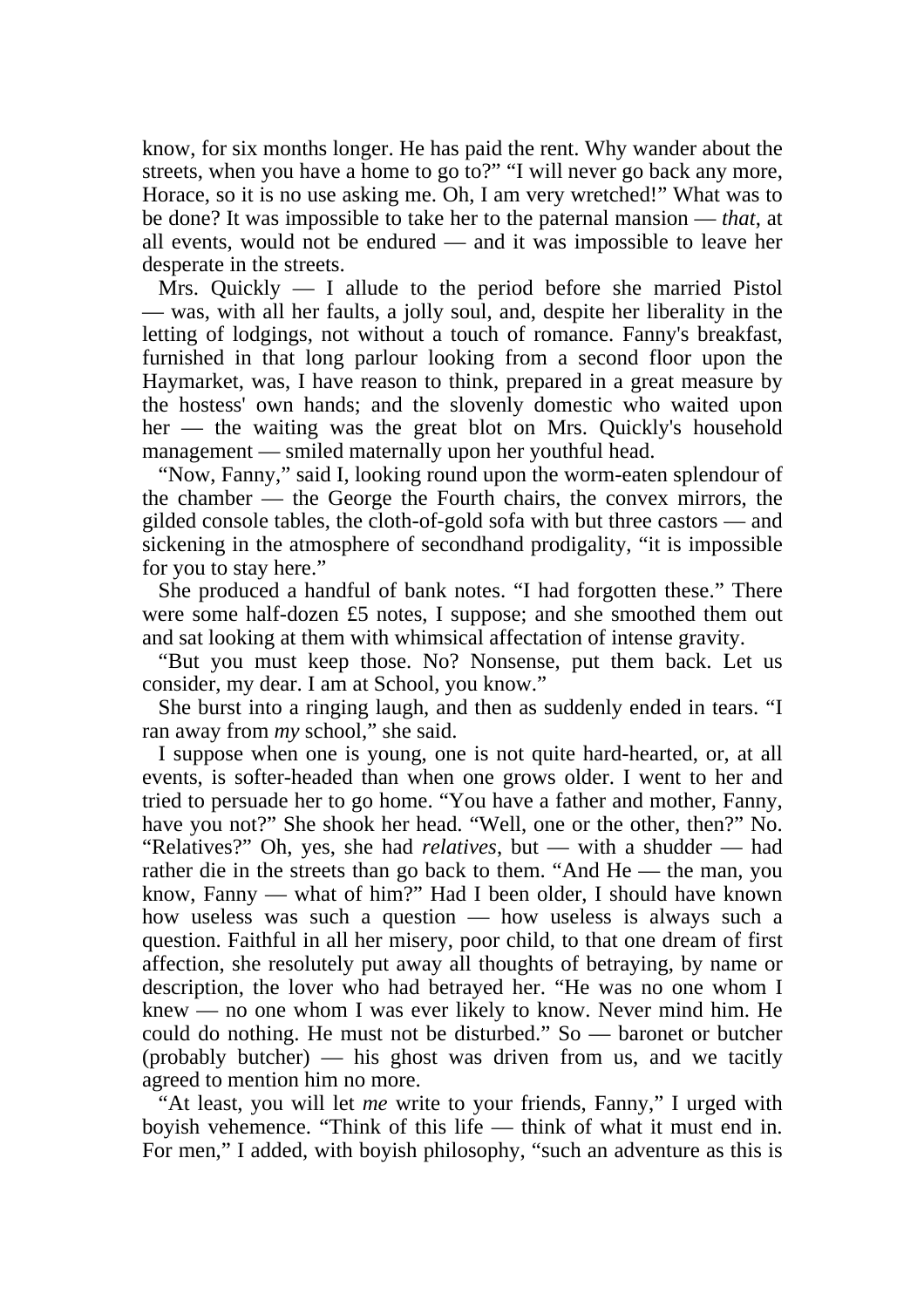but an episode; for women, it is an existence. You are nineteen. What will you be at thirty-nine?"

 "Frank Decimal says that many of — of us — marry well," she returned, with a woman's greed of argument.

 "But Frank Decimal didn't tell you," said I, remembering a remark of Frank Decimal's Chief at my father's table, "that the average life of 'us' is four years and a half. Fanny, you *must* let me write."

 "Well, then, *write*!" she exclaimed, passionately, "and see what good it will do."

 The person to whom, by her unwilling direction, I wrote, was a Mr. Jonas Crampton, a draper in a country town, who was her stepfather. I set forth the case to the best of my boyish ability, and begged him to reply by return of post.

 "And now, Fanny, you must go back to your house and wait his answer. Nonsense, you *must* go. You have no clothes with you, and I cannot remain away without some reason."

 She went back, and the day following I called at Mrs. Quickly's for the reply to my letter. It was written on blue paper, in a hard, commercial hand, and was very brief. Mr. Crampton would have nothing to do with "that abandoned girl who had so ungratefully left a good home. She had disgraced herself, and disgraced her friends. If she desired to reform, let her go to the Refuge." I showed her the tradesman's cold-blooded reply.

 "Well," said she, "you are very good. Let us go and look at the Refuge."

 We went. A hideously clean, white building on the sordid outskirts of Babylon. The high walls suggested a gaol, and a cart stood at the barred gates. "What have you there?" I asked the driver. "Washing," said he, with a grin; "they washes cheap in there." It is possible that my youthful mind had not grasped the great Social Question, but at the time — with this elegantly-dressed, soft-voiced girl hanging on my arm — I felt that a Refuge which took women, accustomed to fare delicately and to be complimented by men of talent and fashion, and set them at a washtub, was not founded by Samaritans who possessed much knowledge of human nature. A hard-featured woman — the matron, perhaps — came to the gates, and interchanged looks with the driver of the washing-cart. They evidently understood our errand.

"For Heaven's sake take me away!" cried Fanny, trembling like a leaf.

 God will deal justly, I think, both with me and with Mr. Jonas Crampton. I was not a Social Reformer, and I took her away.

 I was chagrined at my signal failure in the cause virtue, and my peculiar Mephistopheles seized the opportunity to score a point in the game he is perpetually playing with me. "Fanny!" I cried, "it is no use trying to be good against these odds. I'll get some money, and we'll go to Paris until it is spent. What do you say?" Fanny clapped her hands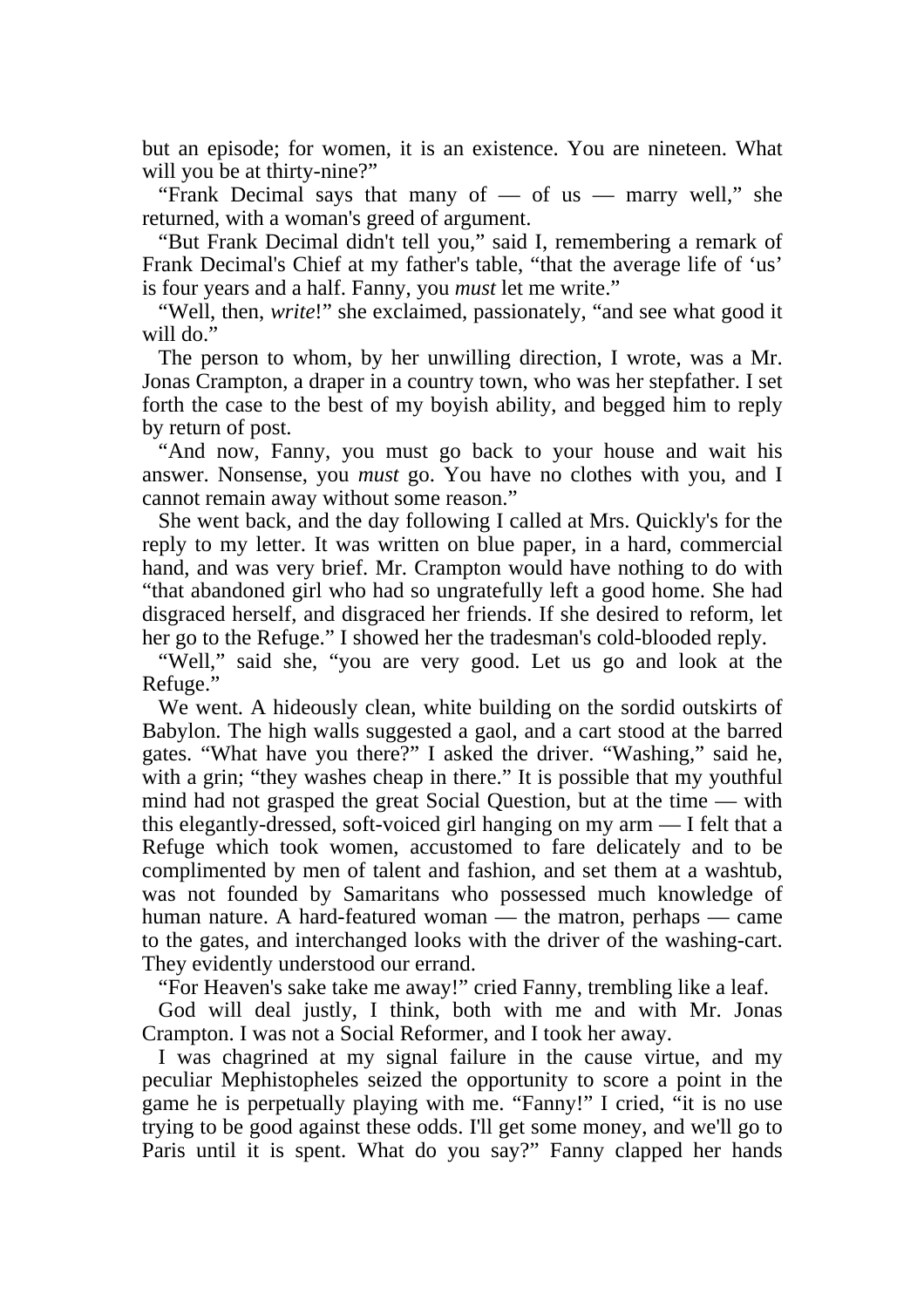delightedly — alas! for the Refuge. "Donnington was always promising to take me to Paris. When shall we start — to-night?"

 Two days afterwards we were supping at the Pavilion Hotel, Folkstone. That obliging man the jobmaster, Mr. Levison, had bought the furniture left by Donnington for £100 (I did not know, then, that one of Mr. Levison's multifarious professions was the purchase of furniture under such circumstances, and that he usually cleared 150 per cent on his outlay), and I had borrowed £30 from Ringwood, and obtained £25 from my father. "What do you want this money for, Horatius?" my father had asked. "I want to go to Paris, sir." He looked at me with his cold and penetrating glance. A word, and I should have told him all. "Well, do not write for more when you have spent that; though what you mean to do in Paris with £25 I cannot imagine. There — shut the door." So we eat Mr. Giacometti's cold fowl in high spirits. "Fanny, you must be careful of that £100. I have only enough to last us for a week or two, and then, you know, you will want your money." "My dearest Boy," she cried, opening her brown eyes to their widest extent, "why didn't you say so before. I spent every penny yesterday in gloves and things!" How we laughed — we pair of unsophisticated Bohemians — and struck out next morning boldly for the ocean of Paris with a lifebelt of £50!

 The whole proceeding was, of course, utterly foolish and indefensible; yet, when I look back upon that merry, youthful time, I confess it seems to me, despite its folly, one of the most innocent periods of my life. It was early spring. Two children, we strolled arm-in-arm — I had almost written hand-in-hand — about wonderful Paris, peeped into bookshops, loitered in print-rooms, drove, rode, lounged, just as the humour took us. Fanny was as happy as a schoolgirl escaped from the backboard, and I, gay with the gaiety of careless sixteen, rejoiced in the absolute pleasure of living. We were not extravagantly luxurious. The desperation of improvidence, the choice suppers, ethe sumptuous fêtes, the waterparties, the jewel-cas s — all these things belong to maturer years — and the simple pleasure of being free was enough for us. If we did not say to the passing moment, "Stay, thou art so fair!" it was because we never dreamed but that each moment would be as fair as this. Yet our lifebelt of £50 soon began to fail us. We were not extravagant, simply because we had no need of the luxuries of extravagance; yet Fanny, with her vague notions as to "gloves and things," played havoc with my Napoleons. She was by taste and temperament a true Bohemian. Having money, anything she desired she purchased. Being without money, she would laugh and forget. Did she wish to drink champagne, she ordered it; and did the whim seize her to drink water, she did not think it needful to countermand the champagne; yet bad I told her that we could not afford to drink champagne, she would have ordered Comet hock at once — as being less expensive. She was not beautiful; she was not well-born; she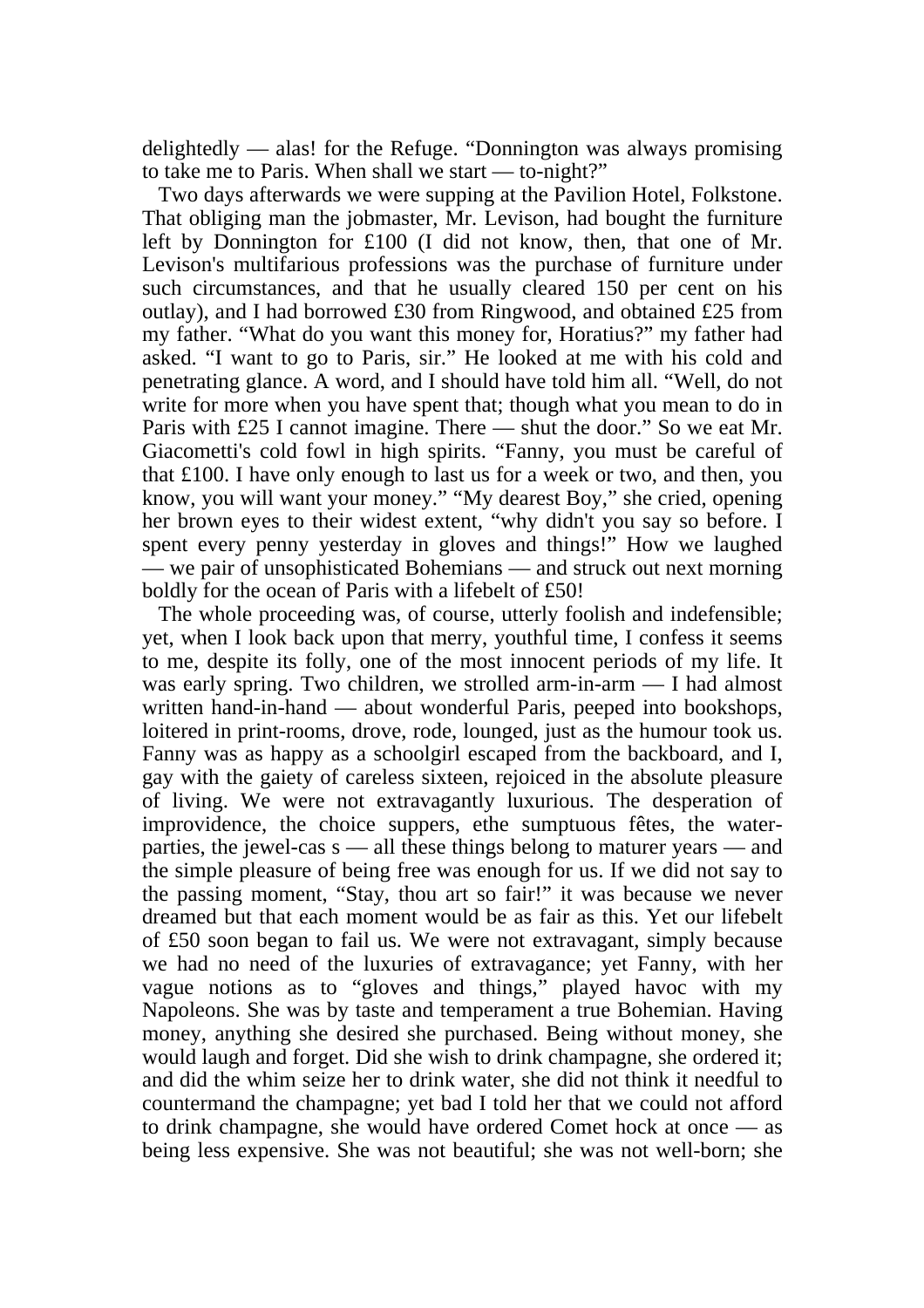was not well-educated — few women who have bewitched the souls of men have been either; but she had intensely that extraordinary sixth sense that nature gives to some women of never doing that which, at the moment, would appear to *you* to be wrong. For the rest, we were young. Ah! thou Alchemist Experience.

#### "*Tout l'or pour toi, mais rends moi mes beaux jours!*"

 At last came the fatal "quarter of an hour." We had expended our last franc. I wrote to benevolent Ringwood for another £10 — the good fellow sent me  $£20$  — and we returned to London. We had been away nearly three weeks; and, as we sat after dinner in the Great Midland Hotel, I awoke to the debasing consciousness that I must go back to school in two days. To dispel care, we adopted Rousseau's famous plan — ran away from it; and by some curious chance that was not without a sort of premeditation we found ourselves at the Escurial. A dozen men of Fanny's acquaintance presented themselves at once, staring at me with an indifference against which my youthful impertinence was barely proof, and somebody asked where Donnington was, with an air which plainly said, "We are not to accept *this one* in his stead, surely!" To my relief, Rouge-Dragon appeared, and under the protecting aegis of his nascent dukedom I felt my position assured. He asked after my father, said he had dined yesterday with Tom or Dick or Harry, and was pleased to take great notice of Fanny.

 I need not elaborate details. My money was spent, Dr. Crammer was imminent, and — we both had our way to make in the world. A few tears, a sigh, a kiss or two, and I reported myself to my father, with the consciousness that Fanny was "provided for."

 That term was my last at Crammer's. On the day following my return home, I saw in the Park a tiny carriage drawn at a furious pace by two ponics, and driven by a lady whose parasol-whip concealed her face. Two mounted grooms followed it.

"And who pays for that extravagance?" I asked.

 "Rouge-Dragon. Don't you know? I though everybody knew. That is La Béguine."

 It was so. Sicilia no longer ignores Bohemia. La Béguine become the fashion, was as much a fact of modern civilisation as the Bishop of Bloomsbury. Fashionable newspapers chronicled her movements, Countesses copied her toilette, the best (male) society in England attended her parties, and she spent the in ome of a Princess. I never spoke to her again, for Rouge-Dragon was far too great a nobleman to ask *me* to his select assemblies; yet when I returned her bow, on the rare occasions when we met, I sometimes thought she did not look so happy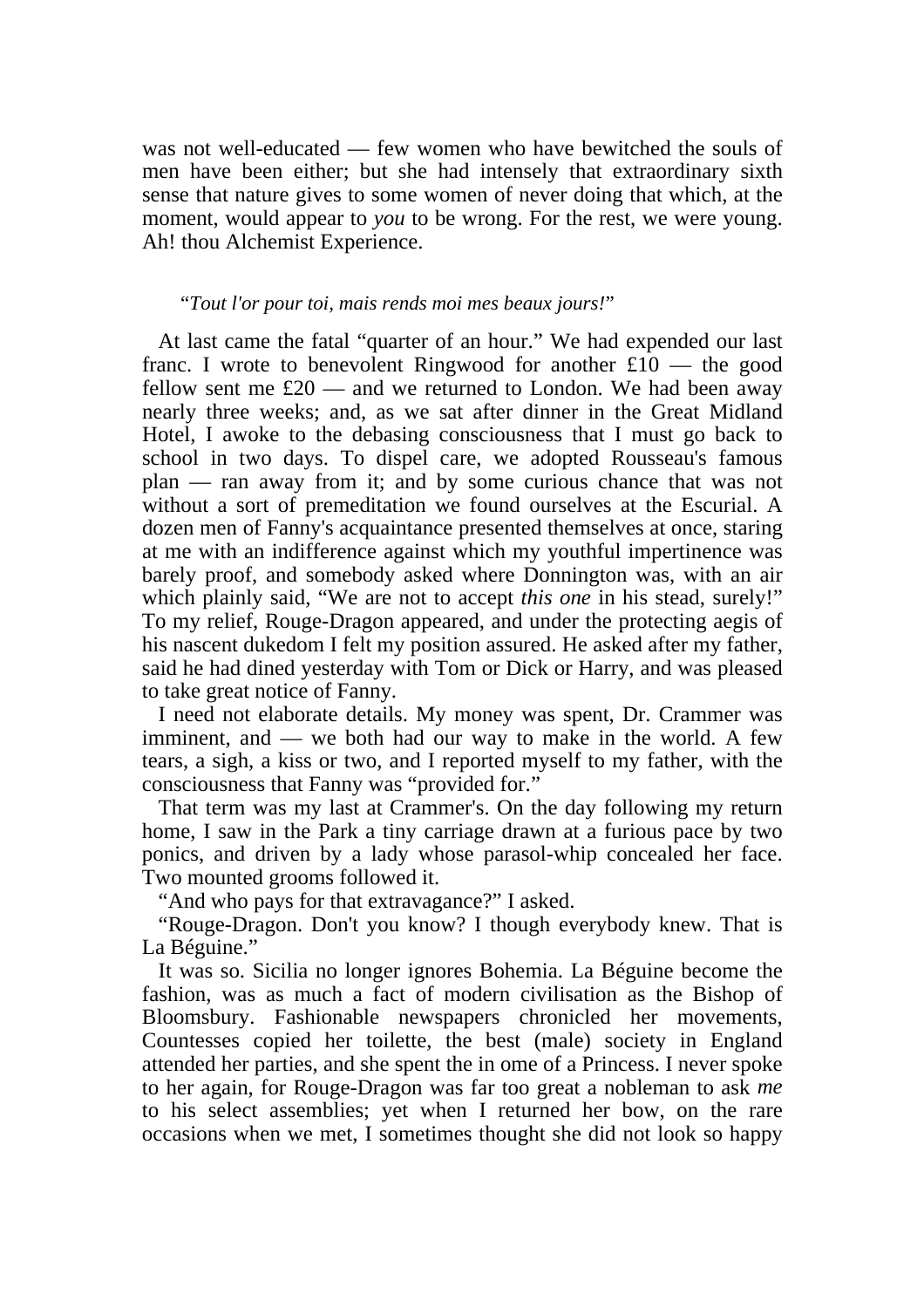as when in Paris.

 And now methinks I hear the rustling of Mrs. Grundy's indignant skirts, and catch a sigh of envy breathed by Miss Matilda Jane. "Is this your promised moral, sir? To scoff at Refuges, and leave your abandoned hussy riding in a pony-carriage under the protection of a Duke's son!" "Madam," I reply, with all humility, "you have not heard me to the end. So surely as this poor girl — who, when rescue was possible, was refused shelter by her cold-hearted relatives — became a woman whom the World (including Mr. Grundy) delighted to honour, as surely did the awful punishment decreed by Society for such offences overtake her." Two days ago, in an English paper lying on my club table, I read this: —

 "A woman, once notorious in the *demi-monde* under the name of La Bégnine, died yesterday at St. —— Hospital, from the combined effects o exposure to the late severe weather and habitual intemperance."

 There is your moral, Miss and Madam. I present it to you instead of a sermon, for you may deduce from it this maxim —

 "PUT MORALITY AND ORTHODOX RELIGION OUT OF THE QUESTION, BUT YOU WILL FIND IT BETTER TO ENDURE THE STUPIDEST OF HUSBANDS, THE MOST COLOURLESS OF LIVES, THAN TO OUTRAGE SOCIETY."

God may forgive you, my dears, but Society never will.

"Thank you, Marston," said I.

There was silence for a little, and then Falx said, quietly,

"That story suits my humour. I was at a funeral yesterday."

"An old friend?"

 "No, I had known him but a few months. I fell across his path by accident. A sad story. I'll tell it as a pendant to 'La Béguine,' and will call it the tale of THE POOR ARTIST."

 "Poetical and Pretty," said I. "Let us have it by all means. How does it begin?"

"It begins in my room in the *Peacock* office," said Falx.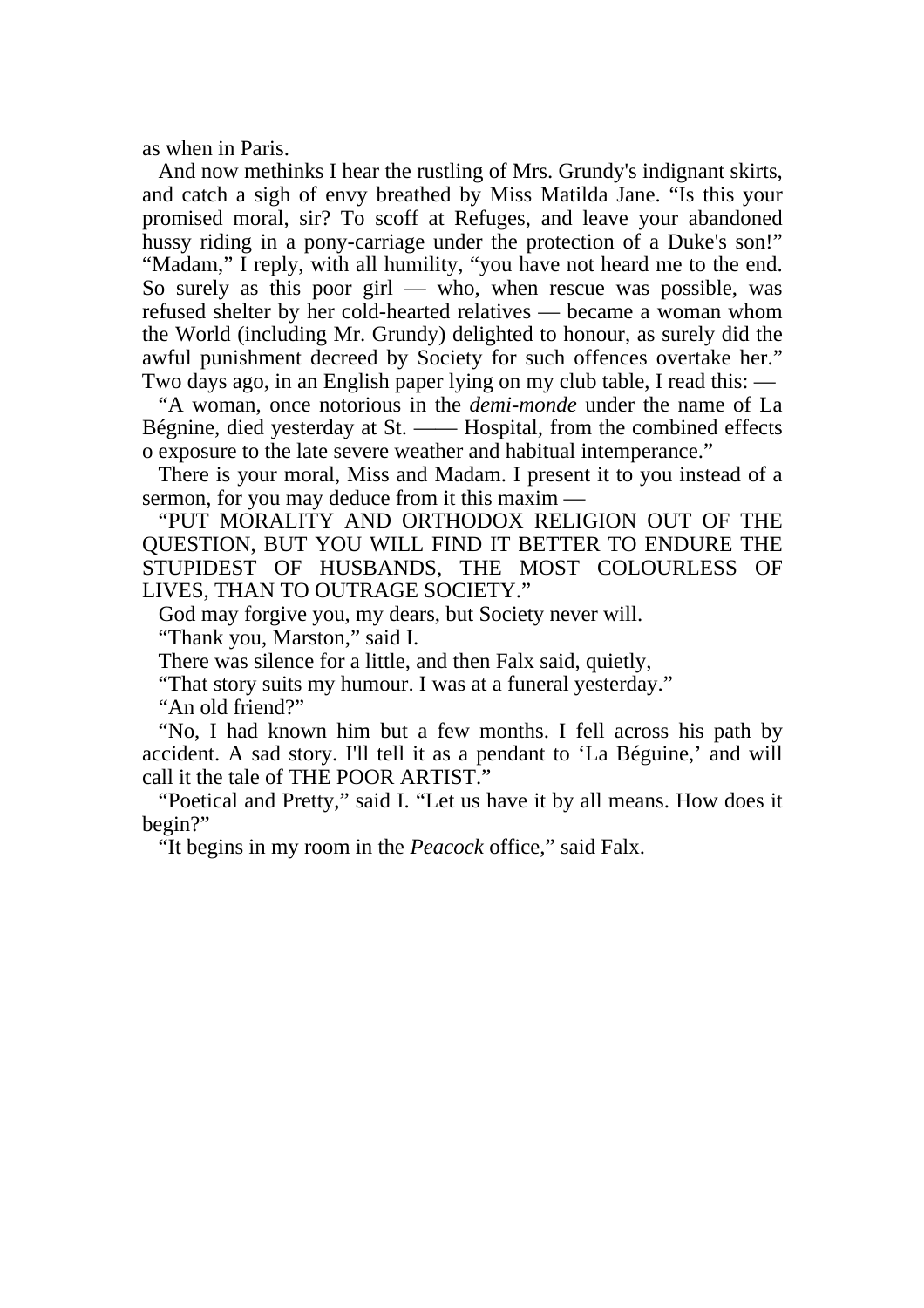## **The Poor Artist.**

 " 'THERE is a follow who has been painting some picture,' my editor had said, handing me a note written in a woman's handwriting. 'I wish you would go down and have a look at it. He wants a notice, or something.' "Mr. Bell, artist, the studio, 3005 Bourke-street," was on the printed card, and I called the next day. The studio was difficult to approach, for the building in Bourke-street was one of those overgrown places in which a dozen trades are carried on under one roof. The ground floor (bisected by the staircase) was occupied by a hairdressing tobacconist on the one side, and an umbrella-maker on the other. On the second floor, Messrs. Gripe and Squezem, solicitors and proctors, had established their offices. On the third floor, two working jewellers, an engraver, and a myall-wood pipe-maker burrowed together, and on the top of the fourth flight of stairs lived Mr. Bell. A glass door with the word 'studio' on it gave token of his artistic claims, and a sort of aerial conservatory strongly smelling of collodion, and littered with photographic portraits, betrayed his profession.

 "Getting no reply to a knock at the studio door, I turned into the photographic-room, and, with an unpleasant feeling that someone was inspecting me from the purblind window of the 'dark-house,' sat upon a chair, and awaited the advent of somebody connected with the establishment. There is to me nothing more depressing to contemplate than the photographs of common-place people; for such folk — worthy citizens in ordinary working days — indulge, on such occasions, in such monstrosities of costume, and in such sadly ludicrous assumption of ease and wealth, that the tender-hearted spectator cannot but sigh at the horrible evidences of the prevalence of "Sham." A "group" (Father, Mother, Mary, Jane, Tommy, Sukey, Jacky, and Baby) which, gorgeously painted, and framed in stamped leather-work to imitate oak, had attracted my attention by reason of the amount of gold leaf expended on the family electro-plate, caused me to wonder what artist could endure life among such vulgarities, when the door opened, and a middle-aged lady entered. She was dressed in greasy black, was busily rubbing her hands as though she had but just washed them, and from certain sucking noises made by the twitching of her lips, I concluded that I had disturbed her at an early dinner. When she saw that I was alone, a certain heartiness of welcome, which had marked her hasty entrance, vanished.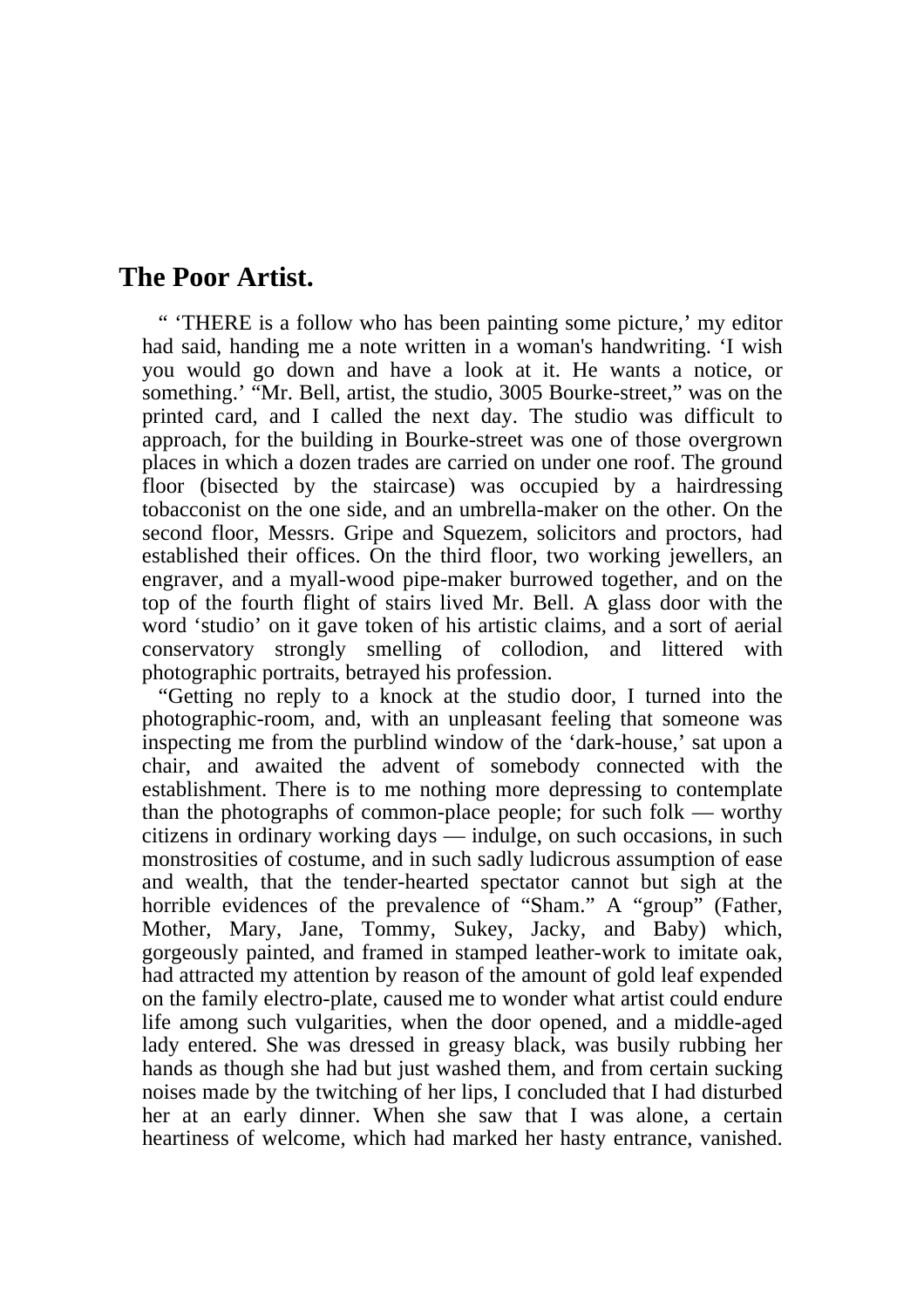She had expected a "group," perhaps.

"Is this Mr. Bell's studio?" I asked.

"It is, sir."

"I have — um — called to see a picture," producing the letter.

 "Oh! Certainly. From the *Peacock* office? Mr. Bell is out just now — my son, sir — but it's in the stoodio. Will you sit down a moment? I didn't expect you so soon. Dear, dear, if Tom had only been at home now!"

 Mrs. Bell retired, and from certain whisperings which reached me, mingled with the muffled clattering of plates, I concluded that the studio was sometimes devoted to the study of the art of dining. Presently she reappeared in a clean apron and another cap (women can on occasions make such changes of costume with the rapidity of pantomimists), and smiling, led the way.

 The studio was a large, bare room, hung round with casts of feet, clenched hands, and flowers. Some photographs were strewn upon a table. A violin depended from a nail. In one corner was a cupboard. The "dinner" was upon a tray with a cloth thrown over it. At the further end of the room stood an easel of portentous size, and on the easel stood It.

 "I am *so* sorry Tom is out," repeated Mrs Bell. "But he gives lessons, you see, sir, and he's gone to Hawthorn this afternoon. You might wait, sir; but it is a long walk, and he started later than usual today. However, of course, you can judge, you know, sir, just as well; but I *wish* Tom had been here."

 I stood before the canvas. A tall man, dressed in flowing robes and crowned with feathers, occupied the centre of the picture, leaning on the arms of two other feather-bearers. Over the heads of the trio two brown, half-naked slaves held a canopy, which also sprouted with plumes. On the right hand, and in the extreme foreground, stood a man in armour, with a woman dressed in boy's clothes holding the bridle of a horse whose nose only was visible. A priest talked to another man in armour on the left, and in the background arose the ruins of a windmill.

"Pray, madam, what is the subject of this work?"

 "It's Cortez, sir. Cortez meeting the King of Mexico after burning the capital."

The windmill, then, was a sacrificial tower.

 One glance was enough. Had I been alone I should have turned on my heel and departed straightway. The figures were not in drawing, the background was not in perspective, the composition was common-place. But the anxious eyes and restless hands of the poor mother forbade me to quit without the utterance of some cheering platitude.

"Mr. Bell has spent some time over this?" I hazarded.

 "Indeed he has, sir — worked at it from daylight till dark (often when he might have been earning money, too); but he's devoted to his art, Tom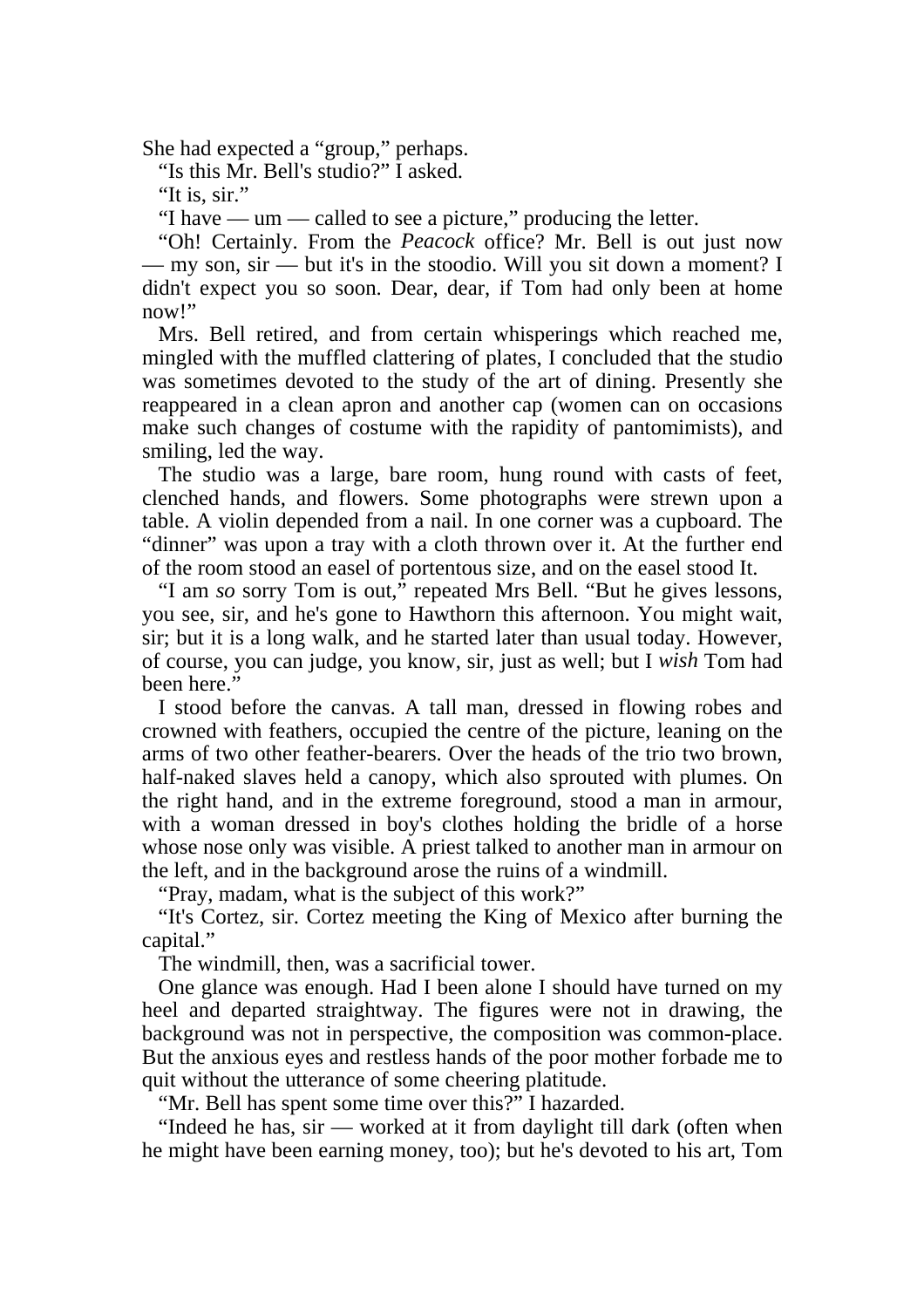is. You see, sir, he always had a taste for drawing, and went to a school of design, and that, and worked hard at it. Photography pays best, though, as I tell him, but he will be a painter, sir. He thinks — he hopes — oh, *what* do you think of it, sir?"

"Your son has been very careful."

 "He has, sir. The books he's read to get ideas, too! But there, you see — I'll send for Polly, she can talk about it better than I — Polly!"

 Polly was evidently Mrs. Tom, and, unless my ears deceived me, I heard the querulous wail of a sickly infant from the adjoining room.

 "She is quite an artist, Polly is," said Mrs. Bell, as the dark-eyed, slim girl removed a paint-brush, which she blushingly remembered was sticking behind her ear. "Tom often says he wouldn't know what to do without Polly."

It was evident that Polly coloured the photographs.

 "I am sorry that Mr. Bell is out," said she; "but — if you will allow me I will move it a little, so — now you get a better light, see. You know the story of Montezuma, sir?"

"I have heard it."

 "Mr. Bell has seized the moment when the fallen sovereign approaches leaning on the arms of his brothers. Cortez you see in the foreground with his wife, Marina, holding his horse. The priest on the left is Father Olmedo. Mr. Bell copied it from an engraving."

"The head of the priest, you mean?"

"Yes," she returned quickly; "the rest is quite original."

 There was a painful pause, and though I did not see the glance, I was conscious that the two women looked at each other with eyes unfavourable to me. They had divined that I did not appreciate Tom.

 "Well, I will say good-morning," I said at last. "Many thanks for your kindness."

 "Oh, it is no kindness, sir," said Polly. "I, I *hope* you like the picture. Mr. Bell has set *such* hopes on it. He thinks it will make our fortunes, and though I am not so hopeful as that, I *do* think that he should get a good price for it."

 I looked at the thin face and the shabby gown, and said honestly that I hoped Mr. Bell *would* get a good price for it.

 "I was thinking that some of the rich merchants might buy it," she continued; "there are so many of them in Melbourne, but Mr. Bell says that it is a national work, and that the trustees of the Public Library ought to take it. Do you think it would be of any use to offer it to them?"

 "I don't know," said I, knowing right well. "They *might* buy it; but then, you see, they have commissioners in London who purchase for them."

 "That is true," assented Polly; "and, as I tell Tom, a national work should be something about Australia, shouldn't it? But he says that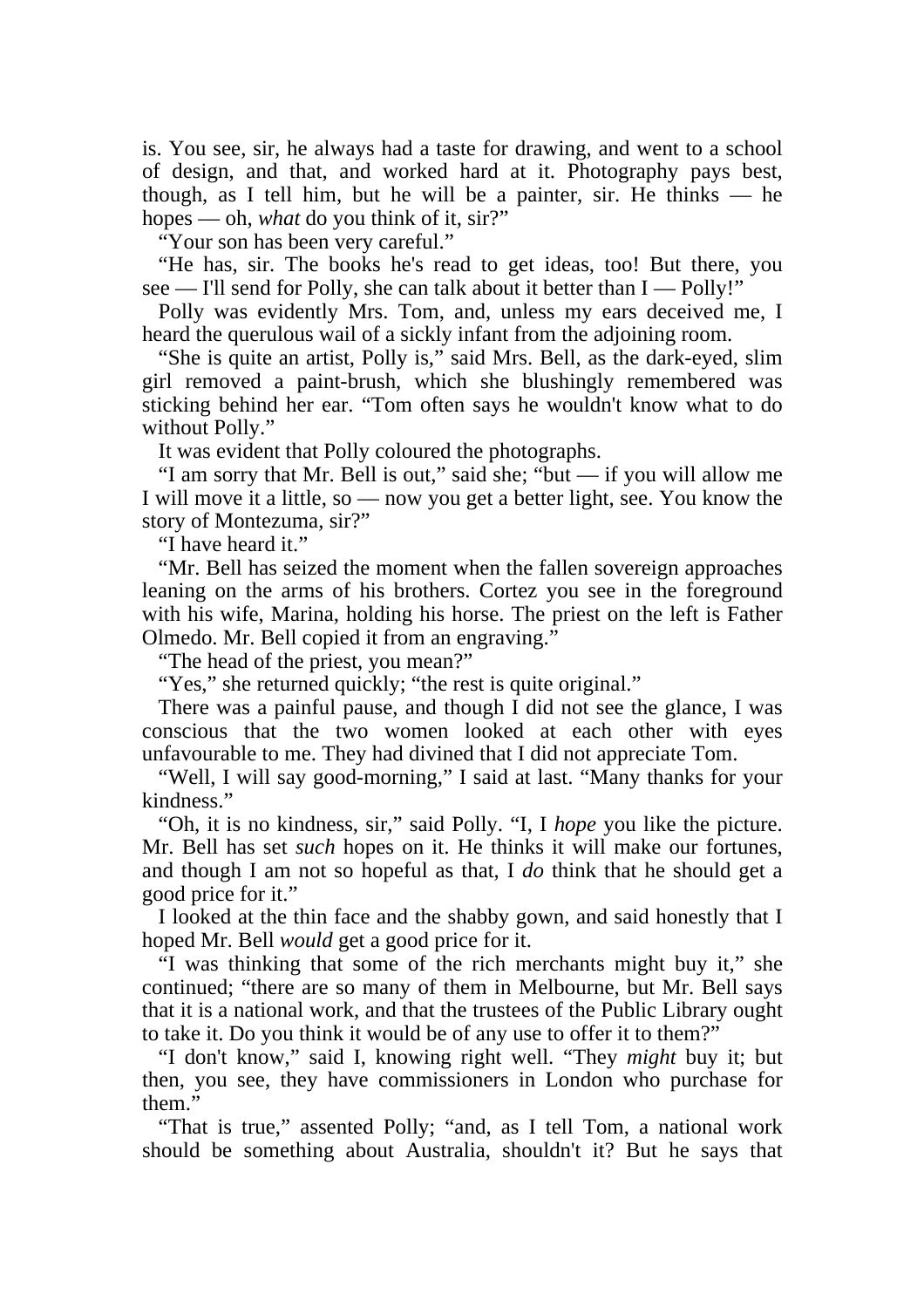Australia is mean and stupid, and that there is no romance about it. Of course High Art, you know, sir, is very exacting, and — but I am keeping you. I *wish* Mr. Bell had been here."

 What could one say under such circumstances? The picture was only, in journalistic phrase, "worth a paragraph," but of what nature should that paragraph be? My duty was very plain. "We have seen a picture by Mr. T. Bell, *The Meeting of Cortez and Montezuma*. It is simply execrable." Had Mr. Bell himself, blatant, rubicund, and self-conceited, bored me for an hour with a sermon upon his own merits, I could have written such a paragraph with a savage joy; had caprice of fortune brought me accidentally before the daub, I could have justly consigned it to limbo, but — with the memory of that struggling household, that hopeful mother, that plucky Polly, "who was quite an artist," — it was not to be thought of.

 "I saw that picture of that fellow's," I said to my editor that evening. "It  $is$  — well — it is deuced bad, but the poor fellow — struggling beggar, don't you know?"

 "Oh, confound him, yes," said my editor, with roseate smile. "Let him down easy, poor devil."

 So I wrote my paragraph thus: — "We have been invited to inspect a picture by Mr. T. Bell. It represents *The Meeting of Cortez and Montezuma*. The Spanish conqueror stands, &c., &c., &c.; on the right, &c.; on the left, &c.; in the distance, &c. The subject of the painting has evidently been carefully considered by the artist, who has reproduced the scene as described by old Bernal Diaz with commendable accuracy. The figure of Marina is graceful, and the left nostril of the charger, &c., &c., &c. The painting will, we believe, be offered by Mr. Bell for sale in a few days."

 The next day I was visited by Mr. Bell. He was a thin, consumptive, young man, with dirty nails, long hair, and a red beard.

 "I have come to thank you for the notice of my picture, sir," he said, with a proud, constrained air; "but I am sorry that you did not see fit to mention the expression on the face of Montezuma."

"Ah!" said I.

 "But no matter — you write, of course, according to your lights. Now, having so favourably reviewed my work, I have come to you, sir, to ask you to help me to sell it."

"Upon my word, Mr. Bell, I——"

 "My dear sir, *you* are a writer, I am an artist. What need for more words. You will help me in this. In fact, just now, ha, ha! — you know Art is not appreciated here — well, in fact, I am rather poor — ha, and if that work could but be brought under the notice of men of taste, I am convinced, *convinced*, sir, that our little difficulties would be——." Here a fit of coughing cut him short.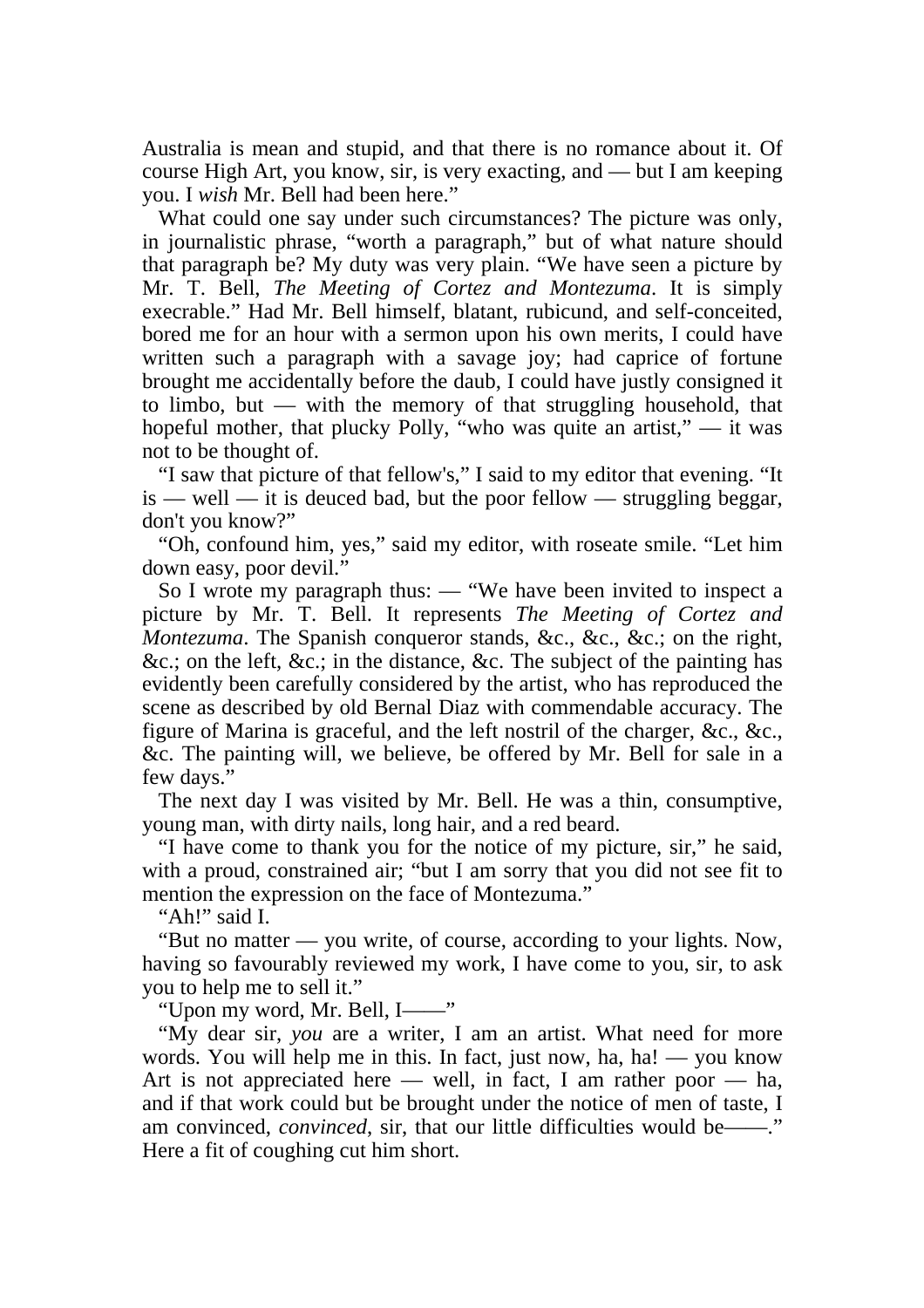"Mr. Bell," said I, "I will do anything I can to help you, but do not place your hopes of fortune upon the sale of that painting. It is" (my heart failed me) — "it is a subject unfamiliar to many. It does not appeal to public taste. It — in fact, there are reasons—— $"$ 

 "There are *no* reasons," said Mr. Bell, tossing his long hair. "Look here, sir; I must walk to Kew to give a lesson in drawing to a pawnbroker's daughter. I can't stop now. Will you come up to my studio and have a pipe this evening?"

"Thank you, Mr. Bell, but——"

"But you are engaged, I can understand. You have many——"

 "No, no — I will come," I interposed, hastily, with a thought of the poor, proud fellow trudging to his accomplished pawnbroker's. "Expect me."

 I went. We smoked, we drank Mrs. Polly's tea, we talked. He was the feeblest of mediocrities, and those dear, good women believed him a genius and worked for him, and admired him, and loved him.

 "If Tom only had a chance," said Mrs. Bell the elder, stitching her stocking.

 "This is such an envious place," said Mrs. Bell the younger, stippling her photograph.

 Tom smoked, and talked Art, and raved about his Mission, and the Genius that was in him, and which (with a bang of his wasted hand upon the table) should come out of him — "by God, sir!"

 I suppose we have all met with those unhappy souls who, only powerful enough to admire, are cursed with a desire to create. I have often thought what a work might be written upon the lives of unsuccessful men. It is easy to revere the genius who succeeds, though it is probable that the man whom the world delights to honour has suffered some heart-pangs; but, oh! with what infinite tenderness and pity should we regard those poor, unsuccessful ones, who, tasting all the agony of martyrdom, die without having grasped the crown!

 Cortez and Montezuma steadily decreased in the estimation of all who saw it. I lied (Heaven forgive me) like a friend for the man. The truth was sufficiently plain. Mr. Bell would never be an artist. He was an enthusiast in art, that was all. He could but "copy" at the best. Some might think it manly and just to say, "Tom, you are an ambitious incapable. Your great picture is not worth twopence. You would earn a better living for your wife and mother if you were a bootmaker or a saddler." But I — seeing how gallantly the poor fellow strove to keep his silly noddle above water; how manfully he tramped through the mud to his vulgar patrons, and how sweetly these two good souls bore with the ill-temper caused by anxiety, sickness, and hope deferred — I did not, could not, wound them by the declaration of the cruel truth. I was an ass, dear Dives; pray, let me admit it! I brought merchants galore. I invited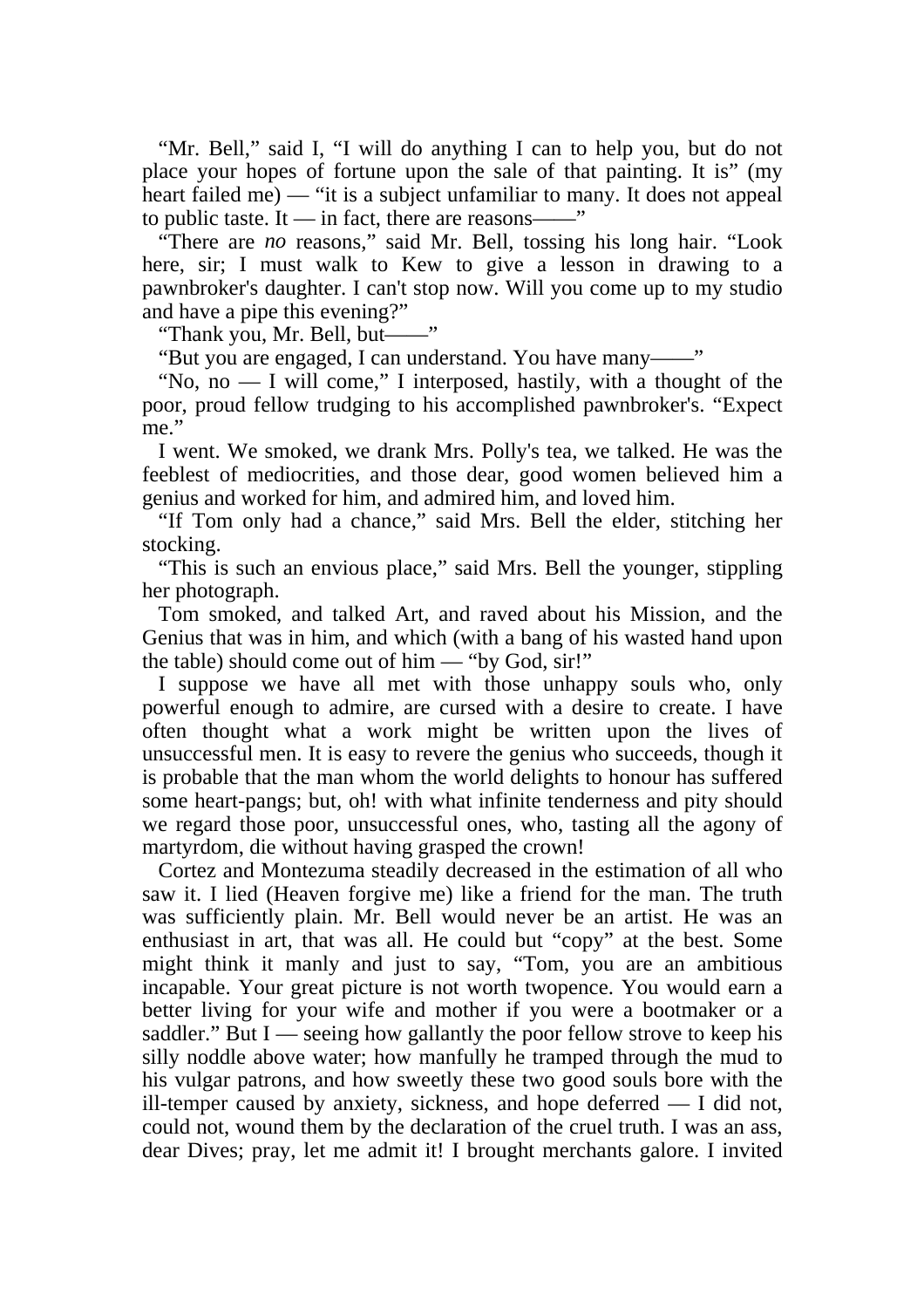drapers (Mr. Stuckely, who had been "dresser" in Ribbonman's years ago, and now, being worth £20,000, bought pictures and went a-hunting on a fifty guinea horse which he couldn't ride). I besought Mr. Nosey (the ex-eating-house keeper — the celebrated Welch rarebit-and-glassof-ale-for-sixpence-man) to untie his purse-strings. I even got old Gripe out of his cobwebbed sanctum, and condescended to slap the contemptible hunks on the back in the hope of slapping some compassion into his sordid soul. In vain. Montezuma stared at us unmoved. "They *shall* buy you!" poor Bell would cry, shaking his fist at the unlucky monarch, but the vigour of the sentiment was its only recommendation.

 Meanwhile, summer waned to autumn, autumn sank to winter, and Polly's fond eyes would fill with tears when the artist's hacking cough was heard on the stairs. What need to prolong the tale! The poor mediocrity died last week, with the daub that was to make him famous yet on the easel.

Polly, the mother, and I buried him in Carlton Cemetery.

 "He's happy now, poor dear," said Polly, amid her sobs, as we turned to leave the humble grave, "and *some* day they will appreciate his genius."

God bless the faithful women, they-

"Why Tityrus, what's the matter?"

 "The smoke went the wrong way," said Tityrus, wiping his eyes. "Confound you, sir! what are you staring at?"

"I did not know you had so much heart, Falx," said Marston.

 "Thank you. That muscle is of normal size I believe. Some people have fatty philanthropic degeneration of their heart — our friend Tallowfat here, for instance."

 "I don't disguise the fact that I am easily moved," said Tallowfat. "But I prefer to be merry. Confound it, those two stories have made me miserable."

"Tell us a lively anecdote then, and make us laugh."

 The good old gentleman paused, wiped his spectacles, felt in all his pockets, and at last produced an enormous official envelope marked On Her Majesty's Service. The sight of this seemed to cheer him; he drew himself up, then smiled, then laughed gently, and finally committed himself to a peal of cacchinatory convulsion which nearly shook him off his chair.

"What on earth is the matter with the man?" asked Falx.

 "Matter!" cried Tallowfat, regaining his composure. "Listen, my dear fellow, and I will tell you the romantic history of KING BILLY'S BREECHES."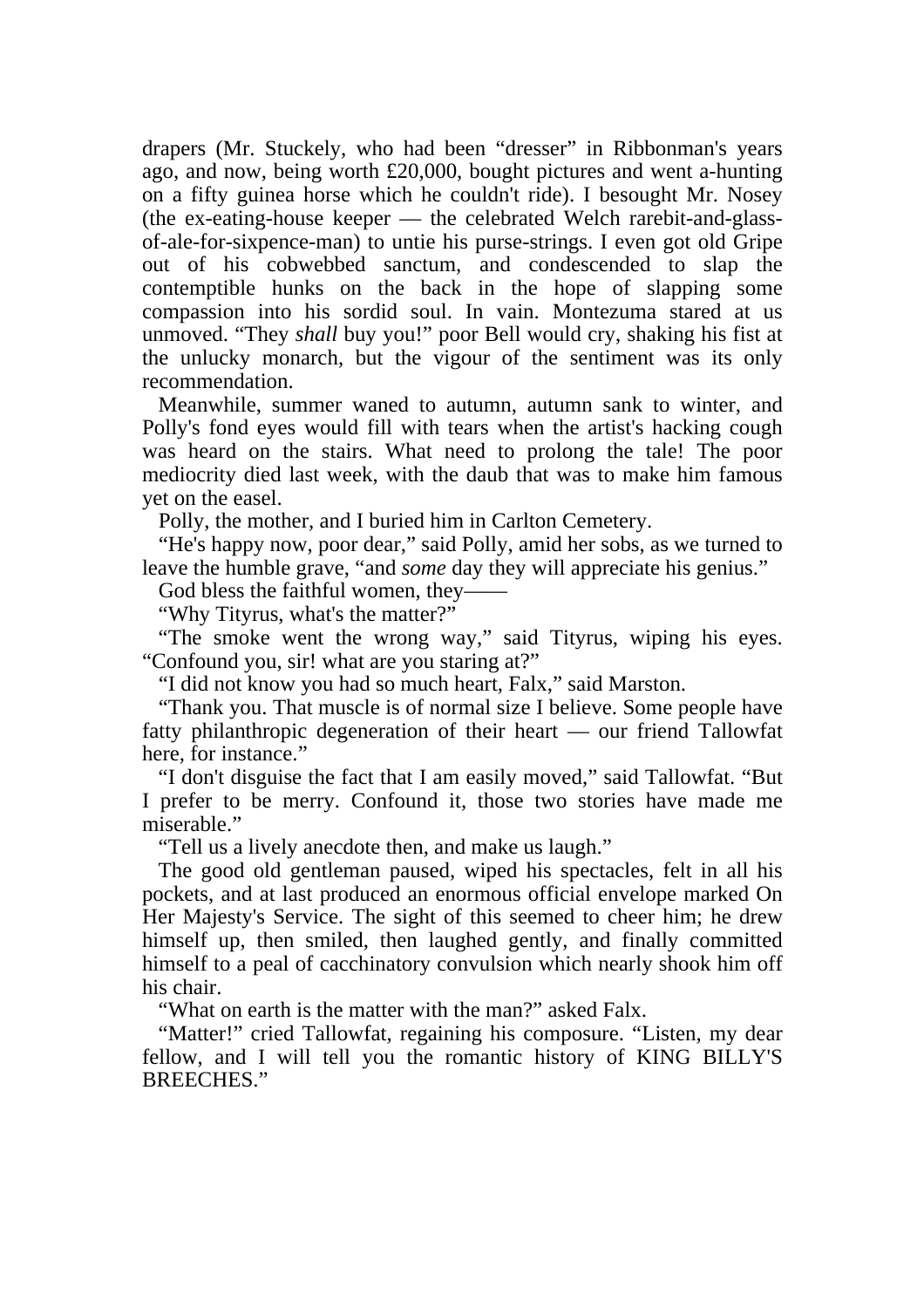### **King Billy's Breeches.**

### **A ROMANCE OF THE CIVIL SERVICE.**

 "IT is perfectly monstrous," said I; "this is the ninth pair he has had since shearing. Buckmaster himself would be ruined at this rate."

 "My love," suggested Mrs. Tallowfat, "he can't go about without them."

 I made some pettish observation about the "poor Indian," and "beauty unadorned, &c.," but Mrs. Tallowfat said "stuff!" in a tone which precluded argument. "The Bellwethers are coming up to the station next week," said she, "and to have a black-fellow walking about — Oh, it's not to be thought of."

 "Budgeree, climb tree," says King Billy, turning his dilapidations towards us with the elegant simplicity of the savage. "Slip down long o' 'possum. Bigfellow hole that one!"

There was no disputing it.

"Well, my dear," said I, "he'll get no more from me. I'll — I'll write to the department!"

 His Majesty King William the First was the chieftain of the Great Glimmera blacks, and carried on his manly breast a brass label, inscribed with his name, date, and title. He was general "knock about man" on the station, and as I had been idiot enough to allow myself to be made a corresponding member of the Board for the Protection of Aboriginals, William imagined that he had a right to demand from me unlimited clothing. The Board liberally supplied the few blacks who yet survived the gin bottle with a blanket per year (by the way, the storekeepers who gave rum in exchange vowed the quality was most inferior), and by some accident the blanket intended for the monarch had been captured by some inferior aboriginal, and had never been replaced. William indignantly demanded to be clothed, and to quiet his outcries I gave him a pair of pantaloons. The gift was so highly appreciated that, when the blanket did arrive, His Majesty declined to wear it. "What for you gib it that? No good!" said he, with profound contempt, and continued to eat, drink, sleep, ride, and climb trees in my pantaloons.

"Mrs. Tallowfat," said I, "I'll write to the department."

 I did write — a forcible, and, I flatter myself, even elegant, letter, setting forth the poor savage's yearning for civilisation, begging that the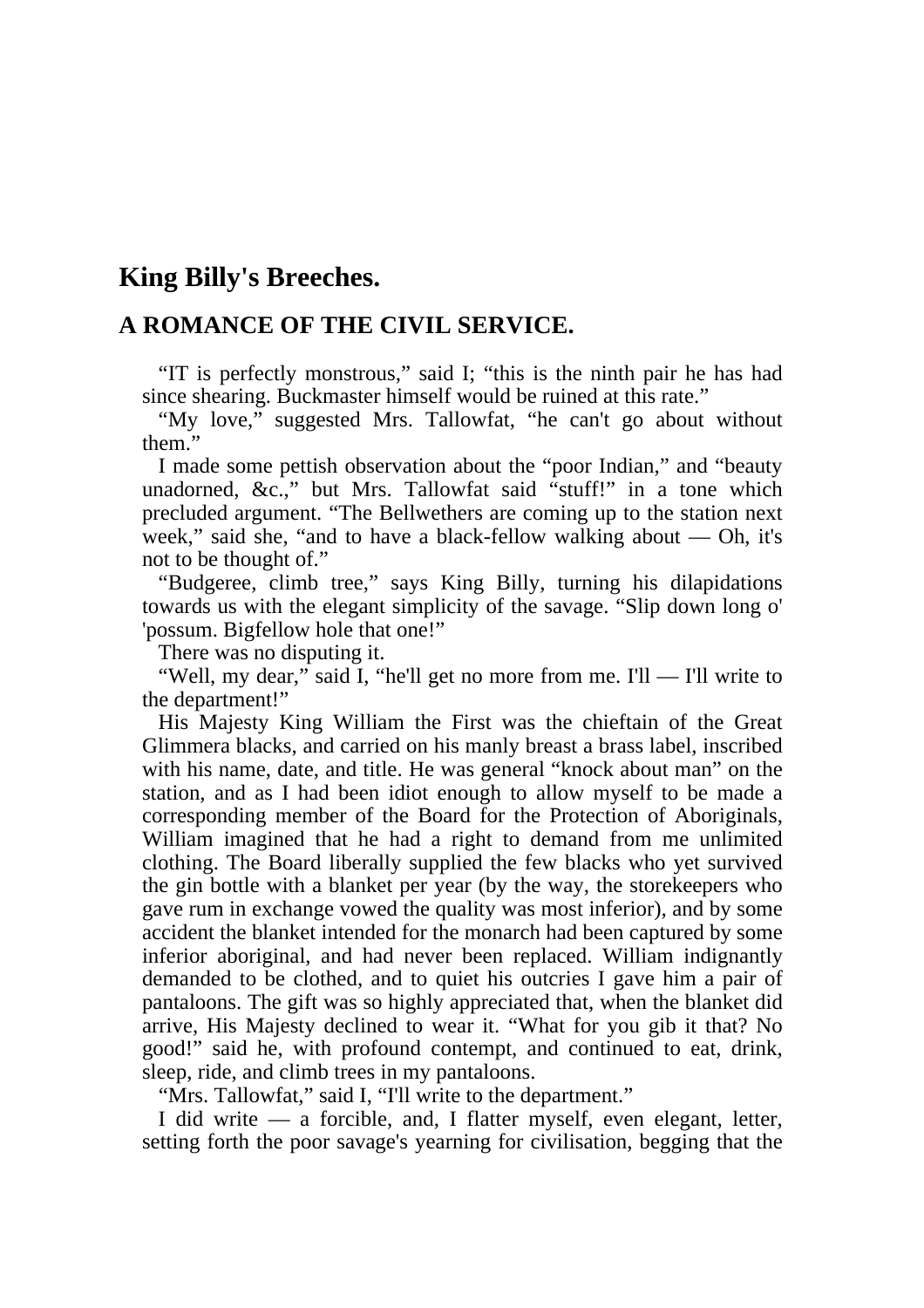Board would take the matter into their favourable consideration, and supply the dethroned monarch with one pair of moleskins a year.

A week passed, and I received a letter from the secretary.

 8796/B. "BOARD FOR THE PROTECTION OF ABORIGINES, " $Julv 27, 186$  — . " $SIR$ . —

 I have the honour to acknowledge your letter of the 20th inst. requesting that the aboriginal named in the margin may be supplied with one pair of moleskin trousers annually by this department, and, in reply, have the honour to inform you that I will lay the letter before the Board at their next sitting, and communicate to you their decision on the subject.

"I have the honour to be, Sir,

"Your most obedient humble servant,

"JOHN P. ROBINSON.

"Secretary to the Board.

"TO TITYRUS TALLOWFAT, Esq., J.P.,

 "Cock-and-a-Bull Station, Budgeree Flat, Old Man Plains, Great Glimmera."

 This, so far, was very satisfactory, and I triumphantly snubbed my wife, who had ventured to hint that I should find my application treated with *nonchalance*. Weeks, however, rolled away, Billy wore out two more pairs of trousers, and the Board did not write. I sent another despatch. No answer. Another. No answer. A third. Still no reply. I got angry, and penned a sarcastic note. "Am I Briareus?" I asked, sardonically, "that I should keep a hundred pairs of breeches on hand?" My sarcasm had the desired result. It provoked an answer.

 No. 11289/C. "28*th September*, 186 — . " $SIR$ . —

 I have the honour, by the direction of the Board for the Protection of Aborigines, to acknowledge the correspondence cited in the margin, and to inform you, in reply, that the Board have given your application their fullest and most complete attention. The practice, however, of supplying breeches to blackfellows is one which has not hitherto obtained in this department, authorised, under Act Vic. cxxii. sec. 4001, to provide blankets and petticoats only. I am directed, however, to inform you that the Board will again consider this somewhat important matter with a view to bringing it under the notice of the Hon. the Chief Secretary at an early date.

"I am further instructed to say that your observation on the subject of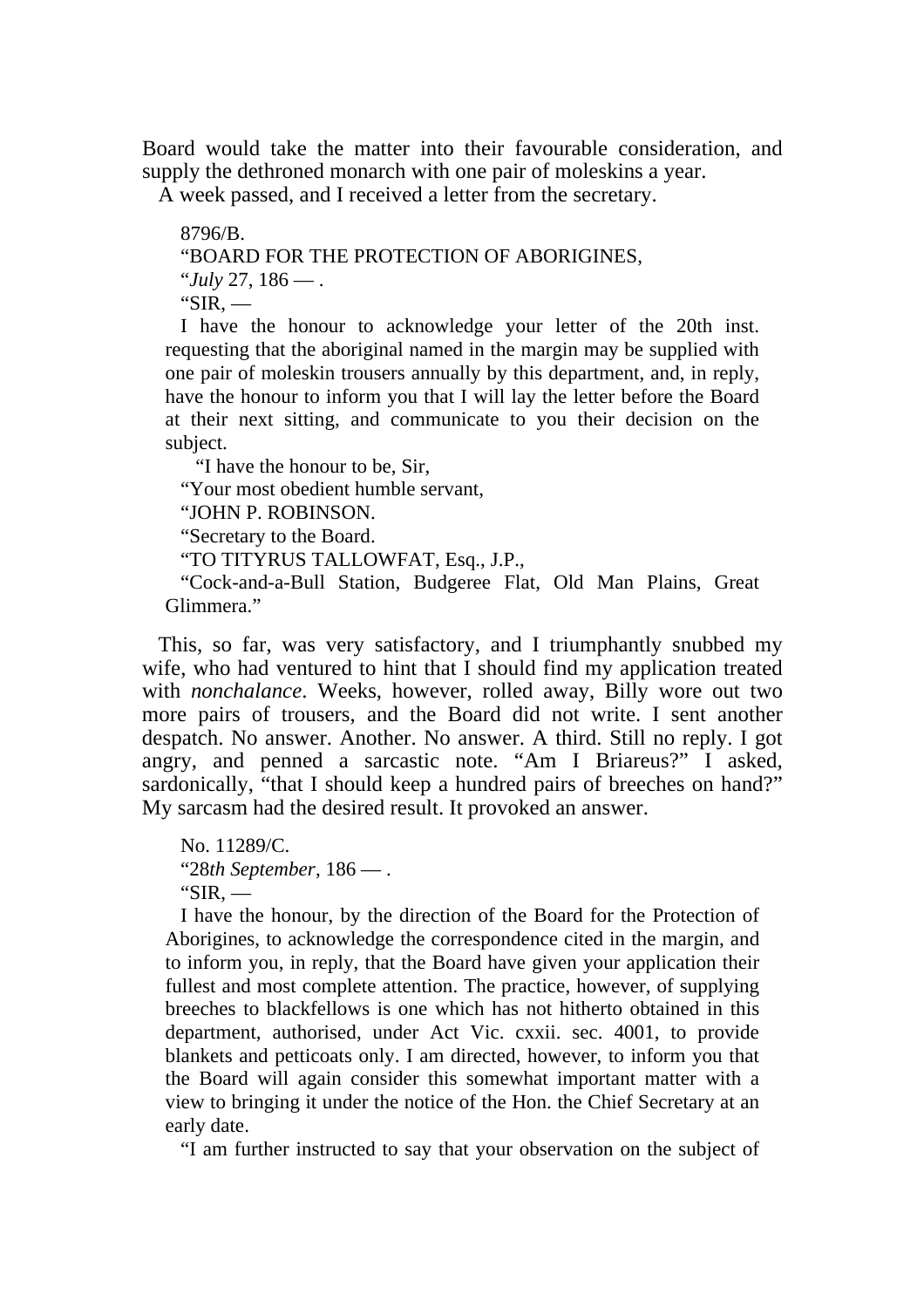Briareus is not only incorrect, but considered by the Board to be quite uncalled for.

 "I have the honour to be, &c., "JOHN P. ROBINSON."

 I was staggered. What vast machinery had I not set in motion! Good gracious, I had no desire to trouble the Hon. the Chief Secretary. I would write to him and apologise. Like an ass, I did so.

 In three months I received back my letter, marked in red ink, in blue ink, in green ink, minuted in all directions, and commented upon in all kinds of handwriting.

 "Noted and returned W.P.S." "Not on the business of this department O.P.G." "Refer to the Paste and Scissors Office M.B." "Apparently forwarded in error S.B.O." Across the right-hand bottom corner of this maltreated document was written, in a fine bold hand, with which I afterwards became hideously familiar, "Communications on the subject of Clothing of Aboriginals must be made to the Hon. the Chief Secretary through the Gunnybag and Postage Stamp Department ONLY, O. K."

 This was decisive, though who "O. K." was, and what the Gunnybag and Postage Stamp Department had to do with the clothing of aboriginals (who wore neither gunnybags nor postage stamps), I could not tell. However, I was not yet beaten. I wrote to the Hon. Silas Barnstarke, then Comptroller-General of Gunnybags, enclosed the returned letter, and begged that he would use his influence in the proper quarter to procure a pair of moleskins for King Billy. The Hon. Silas Barnstarke was an official by nature, and he replied, after six months, accordingly.

 8024/8749 362 B. "GUNNYBAGS AND POSTAGE STAMP DEPART. "3*rd July*, 187 — . (OFFICIAL.) " $SIR$ <sub>-</sub>

 In reference to your note of the 24th of January last, I have the honour to inform you that no official cognisance of blackfellows' breeches can at present be taken by this Department.

 "I have the honour, &c., "SILAS BARNSTARKE, "Comptroller of Gunnybags."

(SEMI-OFFICIAL.)

"MY DEAR SIR, —

 I have to regret that I am unable to comply with your very reasonable request.

"Yours faithfully,

"S. BARNSTARKE."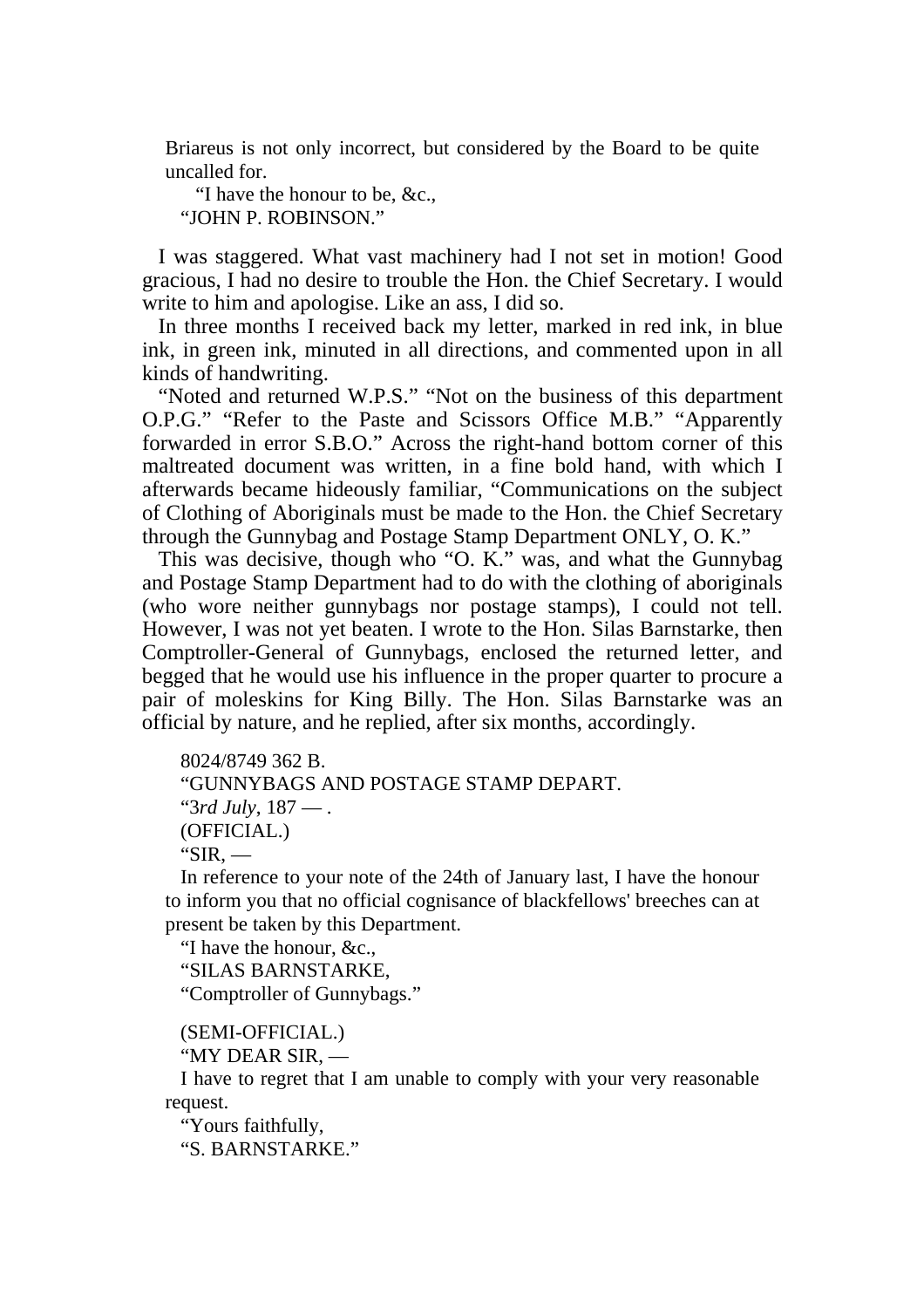(PRIVATE.) "DEAR TALLOWFAT, — I can't do anything about this confounded blackfellow. "Yours, "S. B."

In the meantime King William wore out three more pairs.

 I wrote again to the Board, and, after waiting the usual time, received the following reply: —

 3684/X "9*th October*, 187 — . " $SIR$ . —

 I have the honour, by direction of the Board, to inform you that they cannot at present move in the matters named in the margin.\* The subject of the clothing of Aborigines in general has occupied the gravest attention of the Board for the last six months, but, after mature consideration, they fail to see how your request can be in any respect complied with unless by the direct authority of His Excellency the Governor in Council.

 "I am instructed to suggest that perhaps in the meantime, as the case seems urgent, and His Excellency is in Adelaide, a kilt might meet the difficulty.

 "I have the honour, &c., "JOHN P. ROBINSON."

 A kilt meet the difficulty! No, nor half of it. In indignant terms I wrote to this half-hearted Robinson. "No one but an idiot," said I, "could make such a preposterous suggestion." The phlegmatic creature replied (after three weeks) as follows: —

 3784/X "1*st November*, 187 — . " $SIR$ . —

 I have the honour to acknowledge your communication of the 12th October last, in which you inform me that I am an idiot, as per margin, and in reply thereto beg to inform you that on that point a difference of opinion exists in this Department."

And he had again "the honour to be."

 This seemed a fatal blow to my hopes, but I wrote again, begged to withdraw the offensive expression made in the heat of the moment, and to request that the Board would condescend to take my petition into earnest consideration. Mr. Robinson replied in a temperate and forgiving spirit.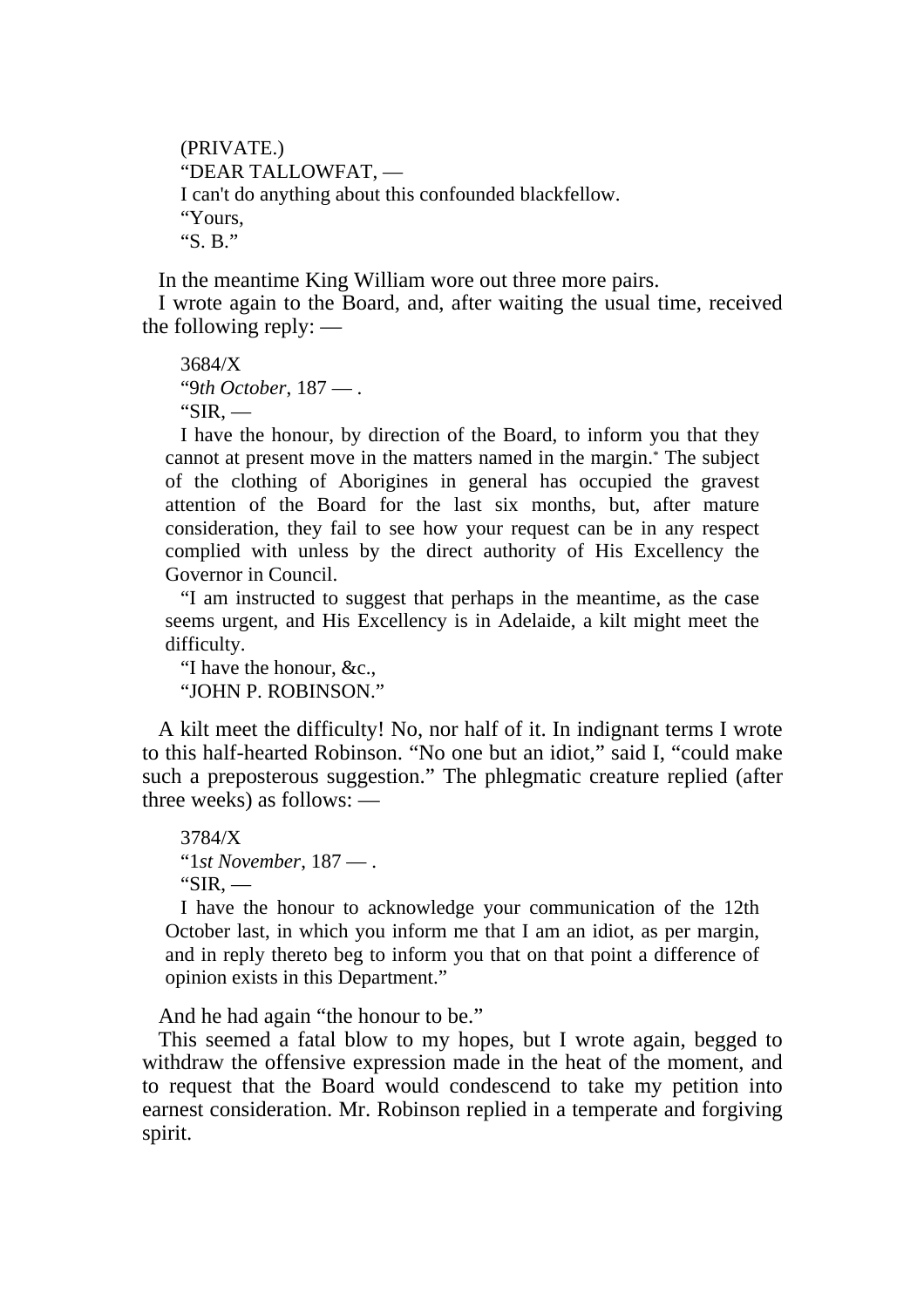"The Board," he observed, in the most elegant round-hand, "are most desirous to promote the welfare of the Aborigines in the minutest particular, and I am directed to state for your information that a proposal to amalgamate the votes for flannel petticoats and patent revolving beacons will be made to the Government, which amalgamation will enable the Board to issue one pair of moleskin trousers, as per schedule B, to every three adult aboriginals in the colony. I am directed to ask if you have any suggestions to offer with regard to cut, number of buttons, flap or fly, &c."

 I could not see how one pair of breeches between every three adult natives would "meet the difficulty," as Mr. Robinson elegantly put it, nor did I understand why the votes for flannel petticoats and patent revolving beacons needed amalgamation, but I replied, thanking the Board, and wrote to my friend O'Dowd, member for the Glimmera, to beg him to make a "proper representation" on the subject. O'Dowd was at that time "in Opposition." I saw in the *Peacock* that "the hon. member for the Glimmera gave notice that he would ask the hon. the Comptroller of Gunnybags, on the following Thursday, if he was aware of the particulars attending the case of an aboriginal known as King Billy."

 My hopes rose high when, on the following Thursday, O'Dowd delivered himself of a terrific speech, in which he accused the Government of the most wanton barbarity, and drew such a terrible picture of the trouserless monarch hiding in the dens and clefts of the rocks, that it brought tears into my eyes as I read it.

 Barnstarke, however, who had kept two clerks at work night and day copying the correspondence, replied in his usual calm and dignified manner. "The attention of the Government had already been called to the lamentable condition of the Aborigines in that wealthy and populous district where the hon. member who had just sat down owned such extensive property, and he might inform the hon. member that the Government had taken steps to remedy, in some measure, the effects of the apparent parsimony of the inhabitants of the Glimmera district, by a method which he was convinced would fully satisfy every intelligent and liberal member of that House."

 O'Dowd was muzzled, but, as luck would have it, little Chips, the leader-writer to the *Peacock*, was in the gallery, and wanted a "subject."

 "Monstrous case about that blackfellow," said he to the editor later in the evening. "I should like to do a smart little thing on old Barnstarke about it."

 There was nothing better going, and the article was written. I forget it now, but I know it was vastly clever, quoting Horace twice, and comparing poor Barnstarke to Le Roi Dagobert. In fact, it was full of as much withering scorn as Chips could afford for £2 2s., and Chips was liberal.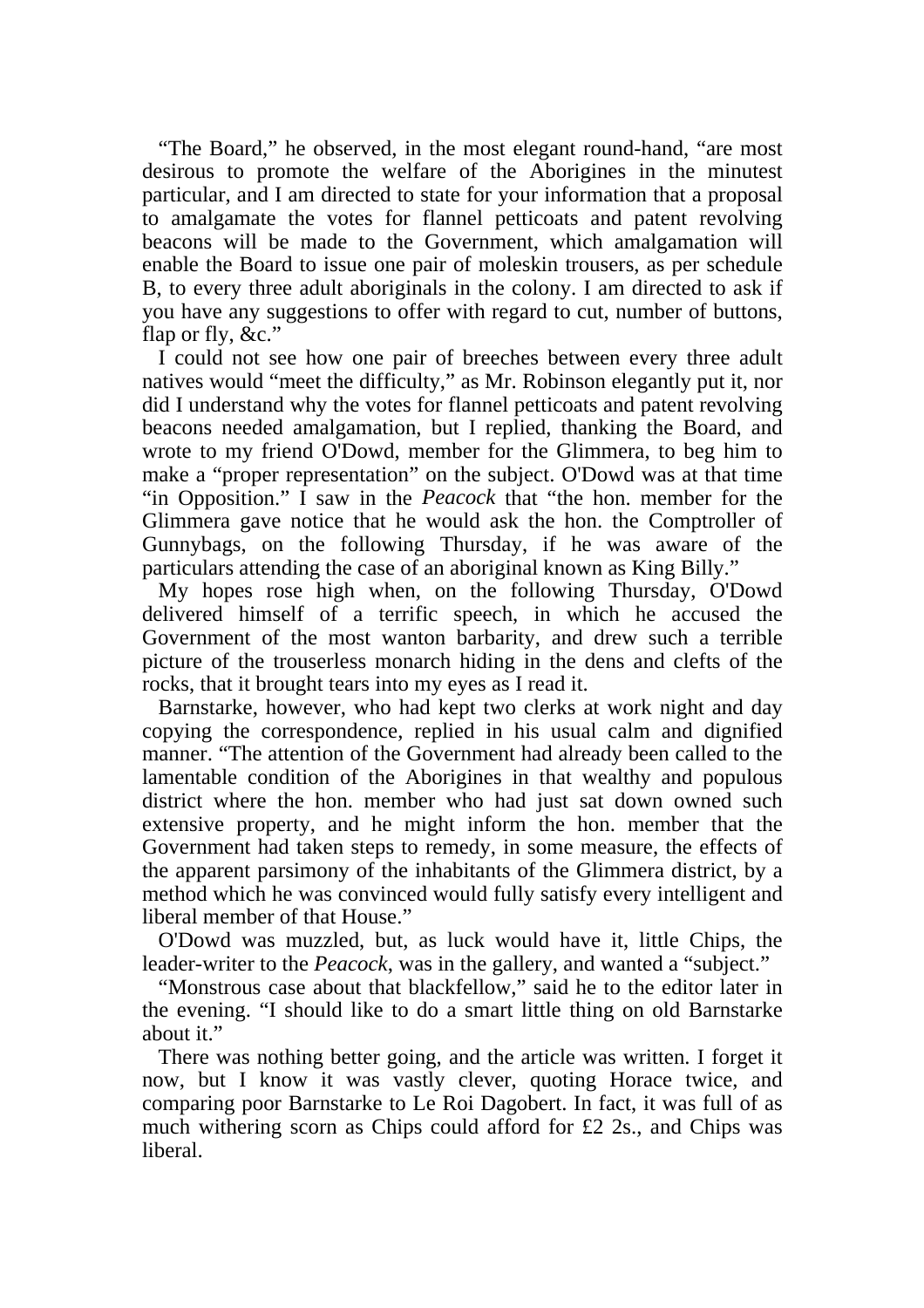Thus encouraged by the support of the press, O'Dowd moved for a Commission to inquire into the subject of Aborigines' breeches, with power to call for Persons and Papers.

 The Commission was granted, sat at the Parliament Houses for nine mortal weeks, examined 300 witnesses, ordered "plans and specifications" of all the breeches since the original fig leaf, and, at a cost of £2000, published a Report of 1000 pages, containing a complete history of the development of breeches from the earliest ages. This Report contained my correspondence in an appendix, and advised that all the Aborigines throughout the colony, male and female, should at once be provided with three pairs of broadcloth pantaloons a-piece.

In the meantime, King Billy wore out four more pairs of mine.

 Elated, however, by the successful issue of my labours, I gave him the garments, and waited for my revenge. I waited for three months. It was nearly the end of the session, and I had almost begun to despair, when I received a large packet from Mr. Robinson, enclosing a copy of the Report, and asking for a "return of the number, height, age, and weight of all the aboriginals in the district." I set to work without delay to furnish this return, and had the gratification of seeing by the papers that, "In reply to a question by Mr. O'Dowd, the Comptroller of Gunnybags informed the House that the Report of the Blackfellows' Breeches Commission had been referred to the Board for the Protection of Aborigines, who would give the recommendation of the Commission their best attention."

It seemed that we had come back to the place whence we had started.

 Nothing was done, of course, during the recess, but when the House was about to sit I saw that the *Peacock* was "informed that the Special Report of the Board for the Protection of Aborigines, which, we understand, will be shortly laid on the table of the House, contains some startling revelations on the subject of blackfellows' breeches, and proves beyond a doubt the necessity for an absolute Free-trade policy for this colony."

 The Ministerial journal (the *Peacock* was always in opposition) hinted that it was the intention of the liberal and intelligent Government to further Protect the native industry of the colony by placing a tax of 41/2d. a leg on every pair of imported moleskins — a proceeding which cannot fail to redound to the credit of that Government whose 'fiscal policy we have always upheld through the medium of our advertising columns." It was not to be expected that the *Peacock* could allow such a gross fallacy to pass unquestioned, so it inquired sarcastically the following morning if "its Little Bourke-street contemporary was aware that America had been plunged into a civil war in consequence of the bloomer movement, which deprived thousands of hard-working negroes of their nether garments." "The imports of the United States during the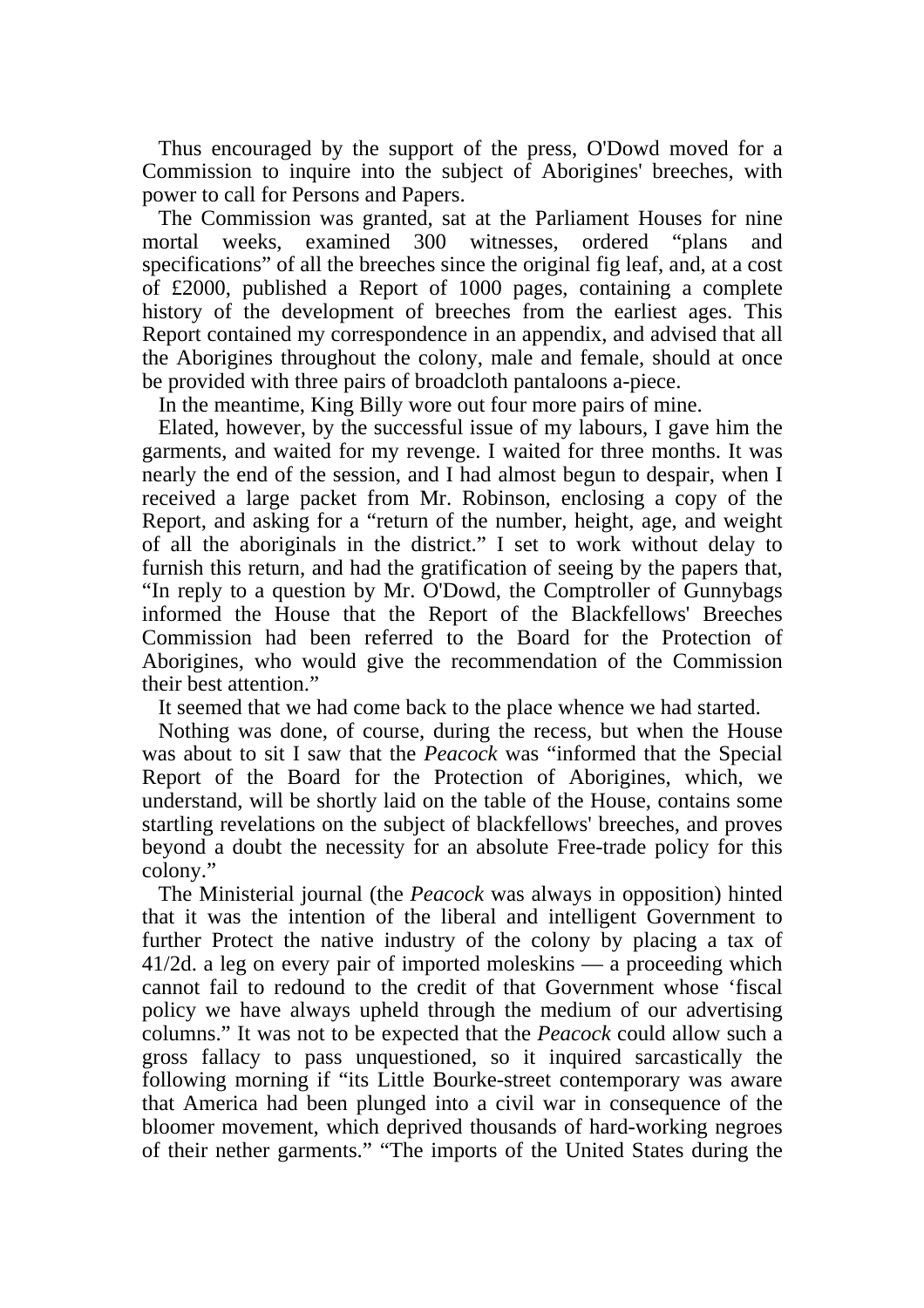year 1862, when a free-trade policy prevailed," said the *Peacock*, "reached a total of 8,936,052. 18dol. In 1863, when Henry Clay, a member of the notorious Pantaloon-and-gaiter Ring, levied a tax of one red cent on every article of clothing that came below the knee, the Customs returns showed a deficit of 18,000,000dol. This fact speaks for itself."

 At it again went the protectionist paper, and proved entirely to its own satisfaction that the only way to make mankind happy was to encourage the growth of a breeches industry by severe protective duties. "It is rumoured," said the protectionist paper, "that an effort will be made by the soft goods faction to import the 200,000 pairs of breeches required for our aboriginal population. *Quem deus vult perdere*, &c. Such an act would blur the blush and grace of modesty. We trust that a patriotic Government will look to it. We have imported too long. Our shortsighted and venal contemporary, not satisfied with importing its Sparrows, Bulls, Editors, and Pedestrians, must needs attack the country in its most vital point, stab it in its very seat of honour. We are confident that Sir Ossian M'Orkney, however much he may have appeared to lean towards the unholy coalition of Flinders-lane, will draw the line at breeches."

 The controversy was highly interesting, but in the meantime King Billy wore out four more pairs — leathers. I wrote to Barnstarke, informing him that, while the great question of Free-trade or Protection yet remained unsettled, my wardrobe was becoming absorbed into the surrounding forest, and that unless something was speedily done I would send the monarch breechesless to Melbourne, marked "This side up with care," and let his country deal with him.

 Barnstarke replied that, "while deprecating the indiscreet haste which I had displayed in the treatment of a matter of so much importance," he was willing to do everything in his power, and after consultation with his colleagues, had given instructions to the Chief Commissioner of Police to forward an old pair of regulation cords, which would perhaps satisfy me. No cords came, but a very large letter from the Chief Commissioner, in which he regretted that, all the regulation cords of the Department being in constant use, he was unable to comply with the request of the Hon. the Comptroller of Gunnybags, but that he had forwarded my letter (forwarded to him *through* the Department of the Hon. the Chief Secretary *by* the Hon. the Comptroller of Gunnybags) to the Commandant of the Local Forces, with a request that he give the matter his immediate attention.

 Three weeks passed, and I received a letter from the Commandant of the Local Forces, who, in a military "memo," in red ink, begged to forward me copies of the correspondence between the Hon. the Comptroller of Gunnybags, the Chief Commissioner of Police, and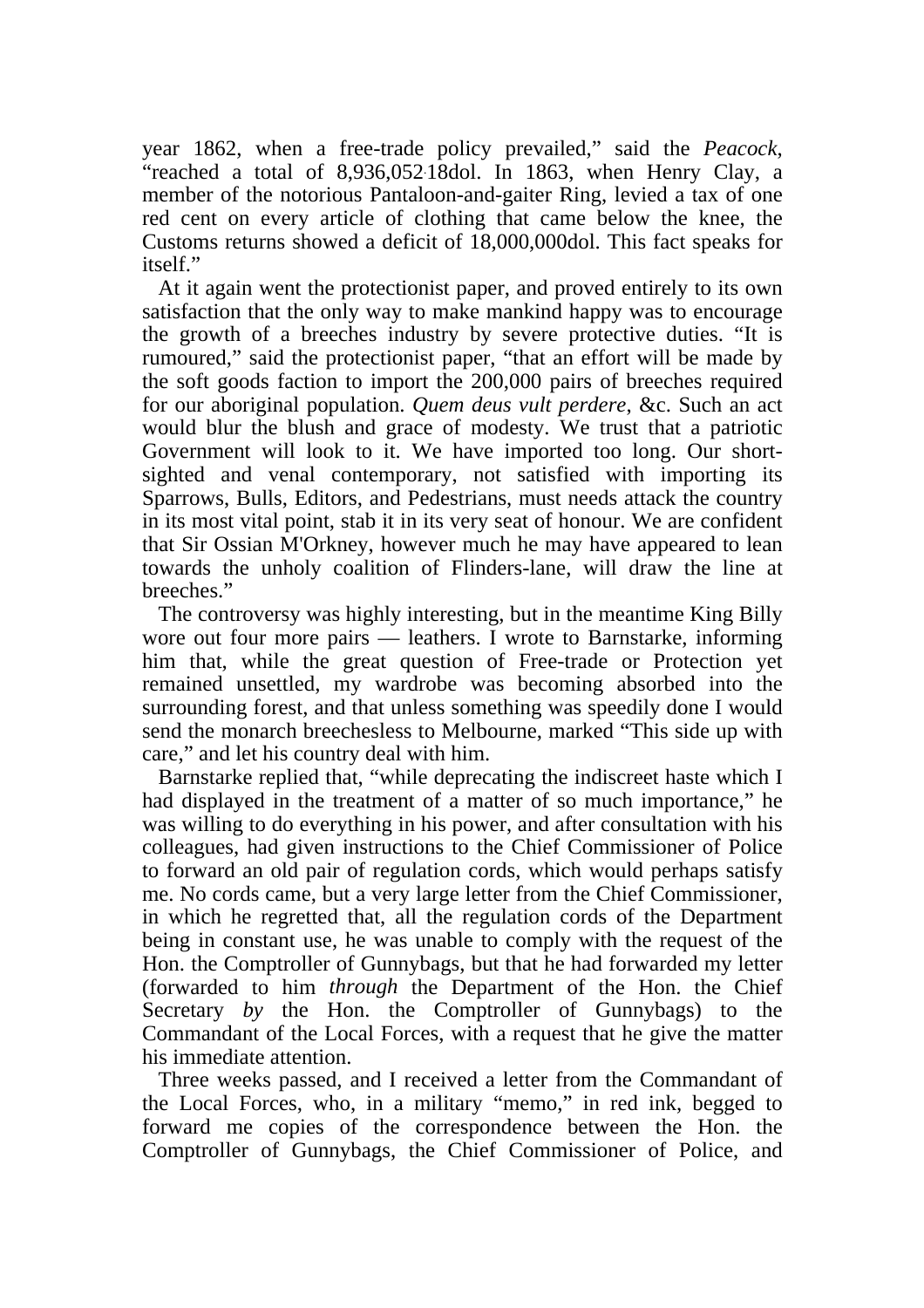himself, and to attach a list of the articles with which "it was in his power to supply me through the usual official channel." The list was five folio pages of close print, and contained, I believe, every article under heaven except the one I desired. I replied by marking a few dozen, convinced that nothing would come of it, and wrote again to Barnstarke. Barnstarke sent me a parcel with a private note.

#### (PRIVATE.)

#### "DEAR TALLOWFAT, —

 I don't see how to please you, but as the matter will be brought before the House shortly, and those confounded fellows in the Opposition will be sure to make a handle of it, I have begged a personal interview with the Governor, stated your case, and asked him, as an old friend of my cousin, Lord Lofty, to help me. His Excellency, in the kindest and most delicate manner, has sent me an old pair of 'plush,' discarded, I believe, by one of the Vice-regal domestics, and placed them entirely at your service. For goodness sake, my dear fellow, keep the matter dark, for I sadly fear that so irregular a proceeding will result in some confusion in this Department.

"Yours,

"S. B.

 "P.S. — I rely as ever on your powerful support in case of a general election."

 We clothed King Billy in the Vice-regal Plush, and for some months he was happy. The papers having got hold of a Divorce Case, were engaged (in the cause of morality) in commenting on the particulars, and I had hoped that matters would now rest. But I had forgotten one thing — "The Audit Commissioners."

 Early in the following spring, Tommy, the boy who rode for the mail to Bullock Town, informed me that there was a packing-case at the Postoffice, marked "On Her Majesty's Service," and addressed to me. I sent a bullock-dray for it, and it proved to be a bundle of papers from the "Audit Commissioners," accompanied by a note from Barnstarke.

#### (PRIVATE.)

"DEAR TALLOWFAT, —

 I knew that we should get into a mess about those confounded breeches. It appears that they had been re-seated by the Government contractor, and that no requisition had been sent into this office. The result is that the Com. of Audit (among other queries) desire to be 'informed' about this 'gross irregularity.' The whole of the accounts of this Department are in arrear in consequence. Can you tell them what they want to know?

"Yours,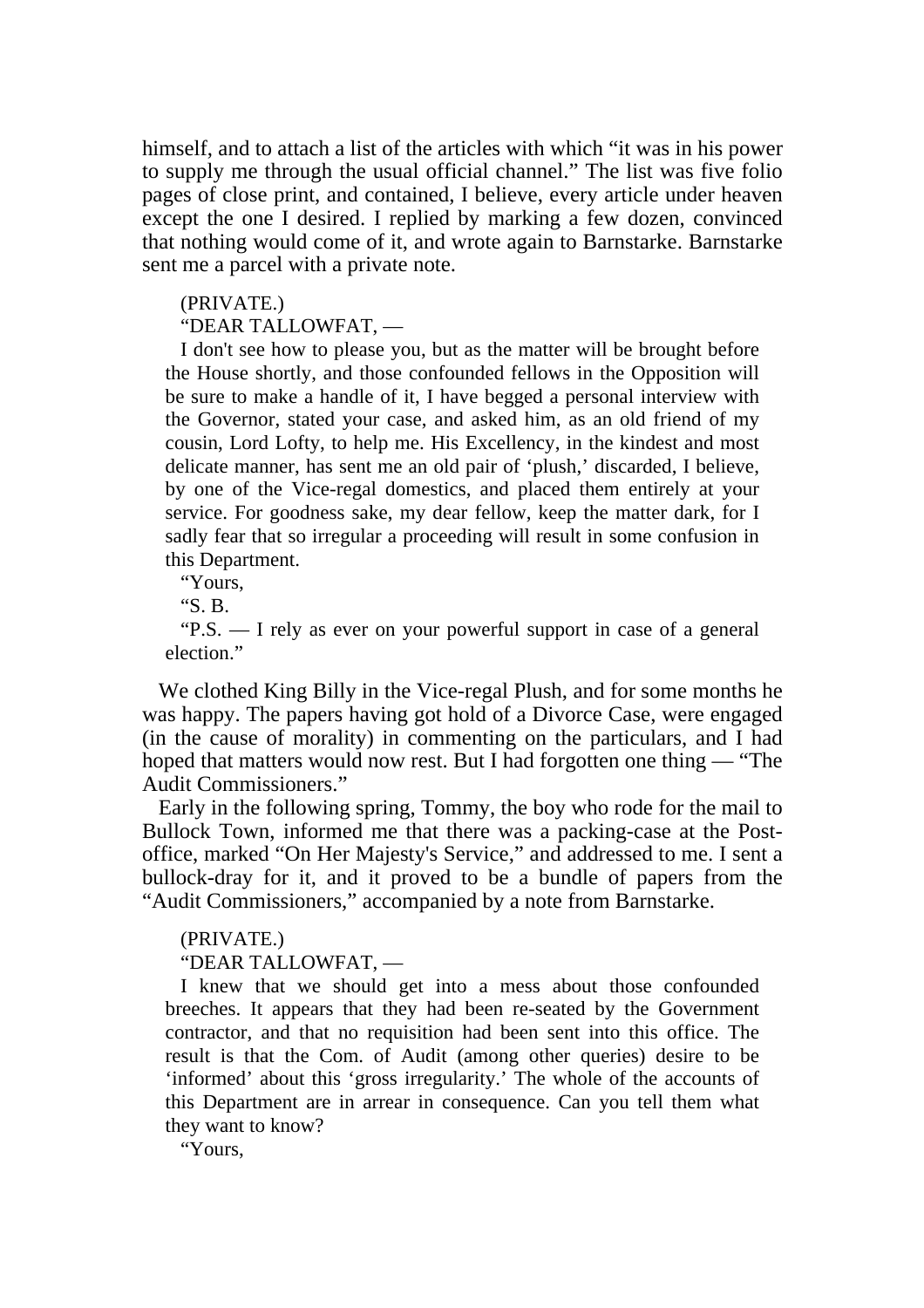"S. B."

 I rose every morning at daylight for the space of a month, and read away at the bundle. It contained some tolerably rough reading. All the accounts of His Excellency's household were there noted, and commented upon in the most acute and accurate manner. The Audit Commissioners were continually "dropping down" upon His Excellency, as thus — His Excellency's valet desires a water-bottle for His Excellency's bedroom, and is informed in a brief note from the Chief Clerk in the Water-bottle Department of the Government Stores that he "must requisition for it in the usual way." He does so, and sends in the bill "in the usual form." A voluminous correspondence then occurs between the Government storekeeper, the Commissioners of Audit, and the contractor, as to whether "cut glass bottles" should or should not be charged for at a certain rate. This question satisfactorily settled, the contractor applies to the Government storekeeper to apply to the Commissioners of Audit to "pass the account through the Treasury," and is informed contemptuously that "the number of pints not being stated on the voucher, the Com. of Audit are unable to forward the account in question." This causes another correspondence with the Treasury, and, just as I had worked myself into a fever of expectation, imagining that the money *must* at last be paid, the Treasurer triumphantly encloses a copy of the Registrar-General's certificate of the death of the applicant, and refers the whole matter for adjustment by the Curator of Intestate Estates.

 I stumbled also upon an exciting chase after an item of 23/4d. overcharge for Farriery, which at last proved to have been paid for a threepenny drink to the smith, less the "usual discount on Government contracts;" but I found nothing bearing upon my breeches, or His Excellency's breeches, or King Billy's breeches, or, to speak more correctly, and in accordance with official exactness, the "one pair of double-plush extra super small-clothes, the property of Her Majesty the Queen of Great Britain and Ireland, Fid. Def."

 With bewildered brain I returned the bundle to Barnstarke, and begged him to settle it anyhow. He replied that the only thing to do was to *at once* return the breeches to the Government storekeeper, "for," said he, "if this is not done, we must move the Treasurer to put a sum of 5s. 4d. on the Supplementary Estimates, and such a course will naturally cause great inconvenience to this Department."

 I sent him down a blank cheque, begged him to fill it up for any sum he pleased, and settle the matter at once. Alas! little did I know the wisdom by which the world is governed. Barnstarke was most indignant.

 "Not only," said he, in his reply, "is the course you propose most improper, and utterly opposed to all the traditions of official business,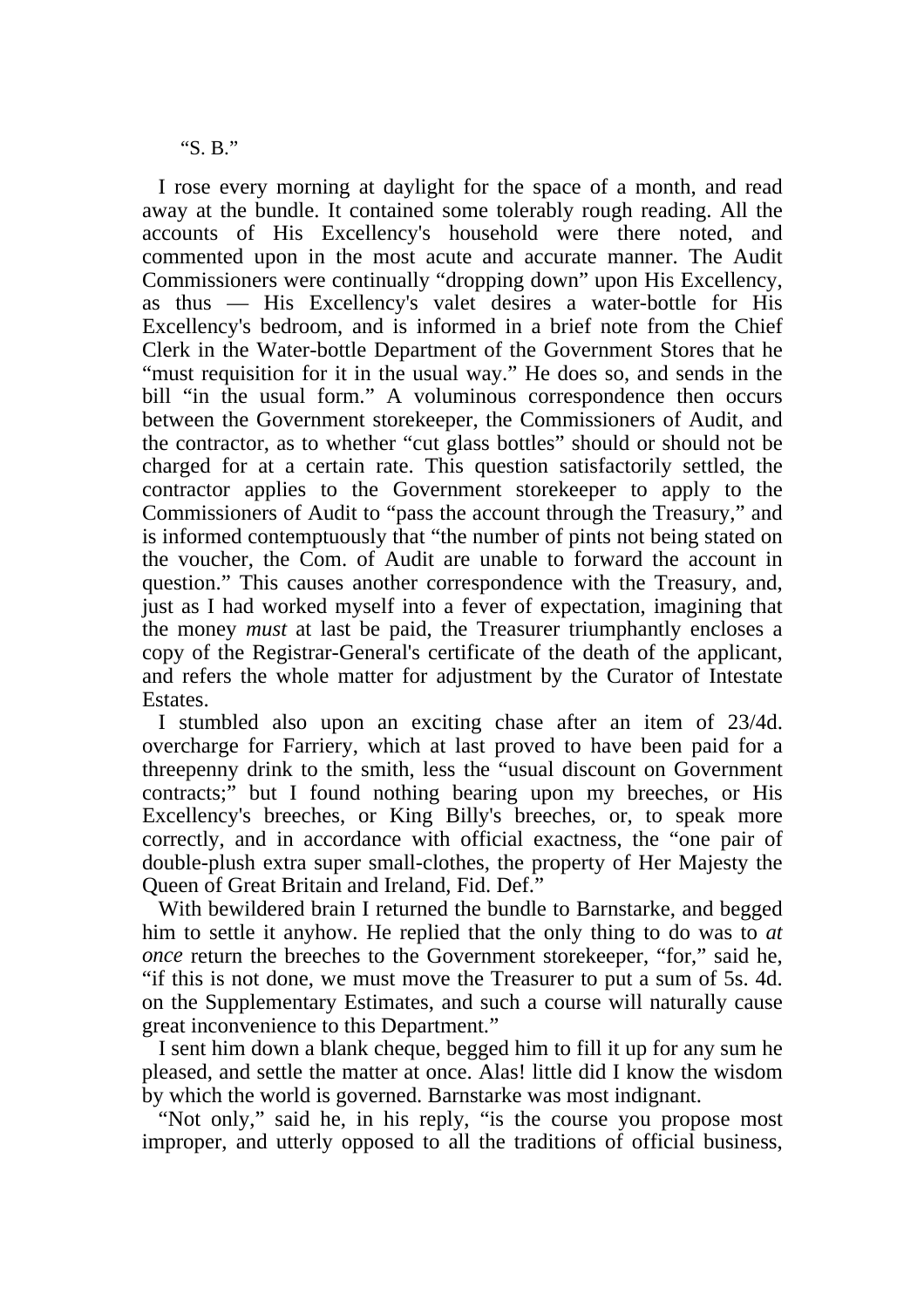but it would put the Department to the utmost inconvenience to entertain, even for an instant, such a monstrous proposition. You will, I trust, excuse me speaking thus plainly when I inform you that, to enable me to receive the sum of money you so rashly proffer, I should require a special vote of the House. If it is absolutely *impossible* for you to return the breeches, the Treasurer must be moved in the usual way."

 What could I do? The breeches were torn to shreds by this time, and fragments of them gleamed derisively from several lofty gum trees in the vicinity of the station. There was evidently no help for it. The Treasurer, poor fellow, must be "moved in the usual way," whatever that might be.

 In the Supplementary Estimates for 187 — , accordingly, appeared the following item: —

"Comptroller of Gunnybags.

"Division 492.

"Subdivision 8.

 "His Excellency the Governor-General and Vice-Admiral of the Colony of Victoria.

> "For re-seating one pair of extra plush small-clothes £ s. d. 05 4

 It was thought there would be a row. The Treasurer trembled when he submitted the fatal item to the House, and an ominous silence reigned. "I would ask the Hon. the Treasurer, said Mr. Wiggintop, rising, "if this piece of wanton extravagance is to be paid for out of the Imperial or the Colonial funds."

 "The colonial funds, of course," says a rash member from the Government benches.

 Wiggintop sat down quietly, and those who knew his antipathy to Downing-street trembled for the fate of the Ministry.

 The next morning the *Daily Bellower*, a paper that went in for economic democracy, laughed bitterly. "So then *this* is the way in which the Victorian taxpayer is robbed to support the liveried myrmidons of an effete and palsied aristocracy. The representative of Downing-street, not contented with gloating over the Victorian artisan from Toorak, must needs clothe his footmen out of the proceeds of the hardy miner's toil. The rogue wants his breeches re-seated, does he? Pampered menial!"

 There was no standing this. The Ministry resigned, and Wiggintop was sent for. He formed a Ministry in twenty-four hours, and went to the country with the breeches metaphorically nailed to the masthead of his future policy. "It shall be my business," said he at an enthusiastic meeting of his constituents, "to see that every half-penny of that 5s. 4d. is paid out of the Royal Exchequer." When Parliament met, Wiggintop called for "*all* the correspondence connected with this gross case of Imperial tyranny" (the Report of the Blackfellows' Breeches Committee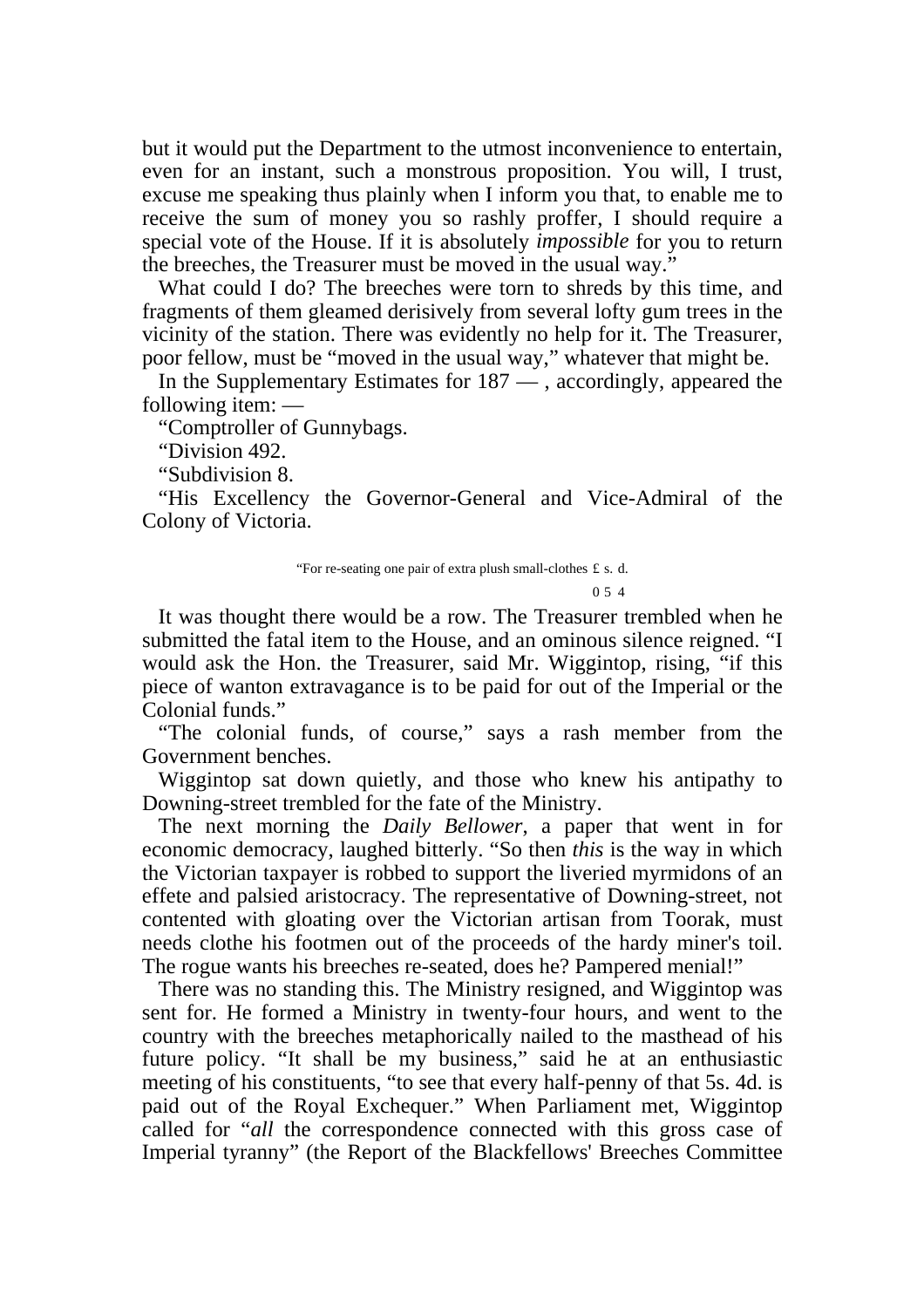came in as an appendix this time), "in order that he might lay it on the table of this wronged and outraged House." He did so, and, to the triumph of the Colonial Progress Party, it was resolved by an overwhelming majority that the question should be immediately referred to the Privy Council.

 I imagined that all was over. But by the return mail Wiggintop received the gratifying intelligence that a Royal Commission had been appointed, who would examine personally the witnesses in this most important case. A few days after the *Bellower* informed the public that the first blow had been struck, the "pampered menial" had gone home in the *Great Britain* to give his evidence.

 By the following mail was transmitted a list of witnesses who were required to be examined before the fourteen noblemen and gentlemen of the Royal Commission. Of course, I was one, but my blood was up now, and I resolved that I would not shrink from my duty. I left orders with my tailor to supply King Billy, and started. With my gained experience of the celerity of officialdom, I spent a couple of months in London sight-seeing, and then, thinking it about time to attend to business, wrote to the secretary to the Commission, but received no answer. I waited two months more, and then, having primed myself with names, called at Downing-street. It was the "silly season," and London was empty. A messenger was elegantly lounging on the steps of the Colonial Office, however, and to him I addressed myself.

"Is Lord Lofty within?"

"No, his Lordship is in Greece."

"Mr. Chichester Fortescue?"

"Gone to Norway."

"Mr. Washington White?"

"In the south of France."

"Mr. Fitz Clarence Paget?"

"Rusticating in Boulogne."

 "Good gracious," said I, "is there no one to look after the interests of these two millions of colonists?"

 "I think you'll find a young gentleman upstairs," said the messenger, carelessly.

 I went upstairs, and after some investigation found the young gentleman who looked after the colonies. He was very spruce and very small, with his hair cut very short, and wore a rose in his coat and a glass in his eye. He stared at me as I entered as one who should say, "What the deuce do you mean coming into a Government office in this way?"

"Mr. Cackelby Jenks, I believe?" said I.

"Quite so. What can I do for you?"

"I have called about the Breeches Commission."

"Ah! door B, first on the right, third turning to the left. Not here.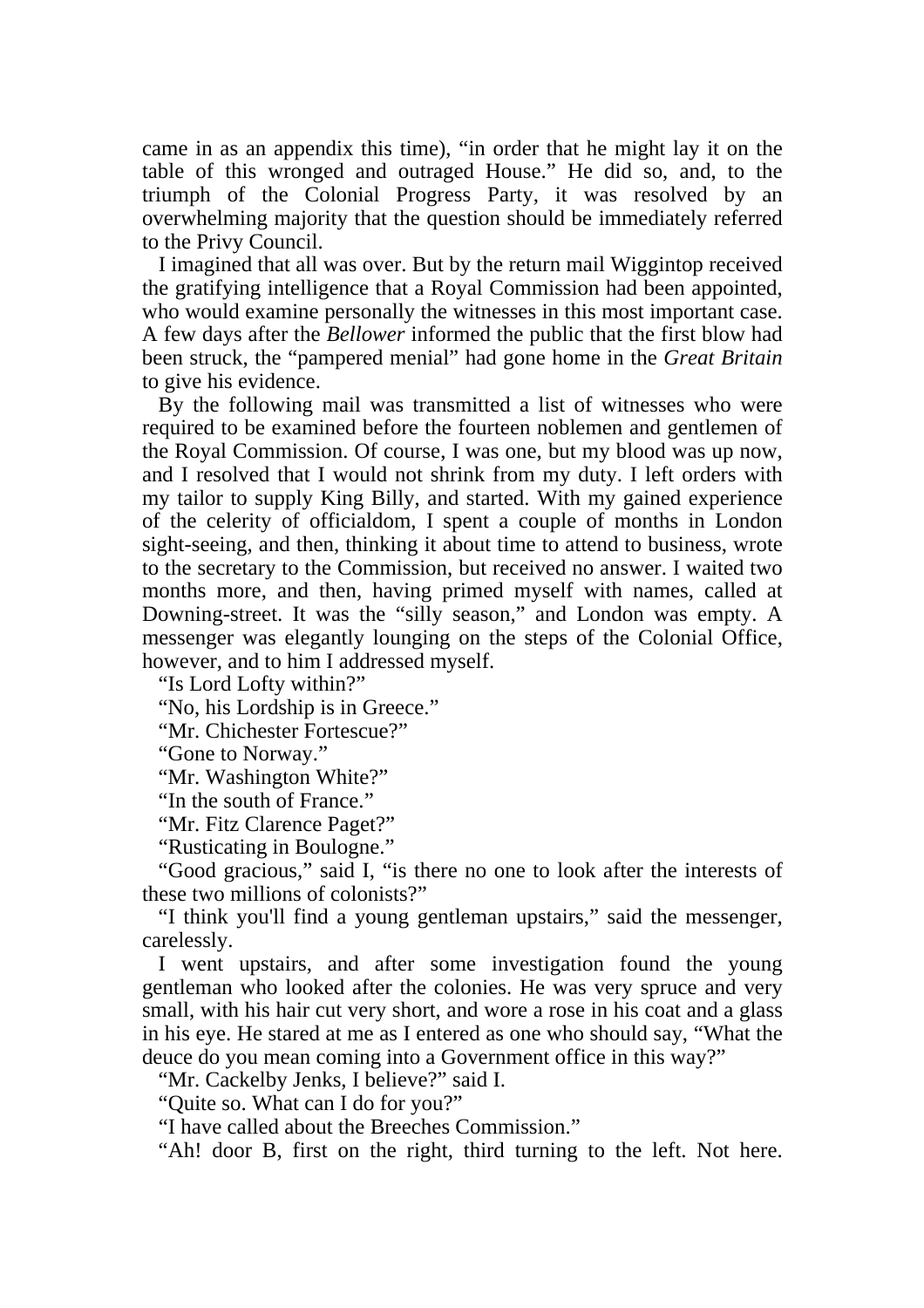Mistake."

"Pardon me, sir, I have called there, and they referred me to you."

"Oh, did they?" says Mr. Cackelby Jenks. "Ah, well, what is it?"

 "I wrote some time ago to Mr. Washington White, who acts as secretary to the Commission."

"What Commission?"

"The Breeches Commission."

 "Oh! ah! Is there such a thing? Quite so. Didn't know. Beg your pardon. Go on."

 "My name is Tityrus Tallowfat. I am an Australian, sir, and have come 30,000 miles."

 "All right, Marrowfat; sit down. Never mind the distance; every Australian tells us that. So you're from Victoria Island, eh?"

"Victoria, sir. Victoria; capital, Melbourne."

 "Oh! ah! yes, stupid of me, but the V's are not in my Department, don't you see. I take the B's, Bermuda, and so on; but, however, never mind, I daresay we shall get on. You want to see White."

"Well, no," said I, "I want to know——"

"Hadn't you better put it in writing, Marrowfat? Put it in writing now."

 "There is no occasion for that," I said, taught by bitter experience how futile was such a course; "I have already written to Mr. White."

 "Ah!" says the young gentleman, at once relieved. "Why didn't you say so before? Tomkins, bring me Mr. White's letter book." Tomkins brought it, and Mr. Jenks perused it. "You must be under a mistake, Marrowfat," he said at last. "There's no letter mentioned here."

"But I wrote one, sir," I ventured to remark.

 "I rather think *not*, Marrowfat," said he. "You must be in error, Marrowfat."

"But, my dear sir——"

 "But, *my* dear sir, the thing's as plain as a pikestaff. We register all our letters, of course; now there is no letter registered *here*, so we couldn't have received one. Don't you see?"

"Perhaps it might have escaped you," I hesitated again.

 He smiled a patronising smile. "My dear Mr. Marrowfat, our system of registration is perfect, simply perfect; it *couldn't* have escaped us."

 Just then the door was burst open, and there entered another gentleman with a letter in his hand.

 "Hullo!" said Mr. Jenks, quite unabashed. "Here it is! Egad that's strange. Thanks, my dear Carnaby, thanks. Now, sir" (to me, severely, as if I had been in fault), "perhaps you can explain your business."

 A bright idea struck me, — I would inquire as to the probable result of my inquiries.

 "That letter, sir, fully explains my business. May I ask you what will become of it?"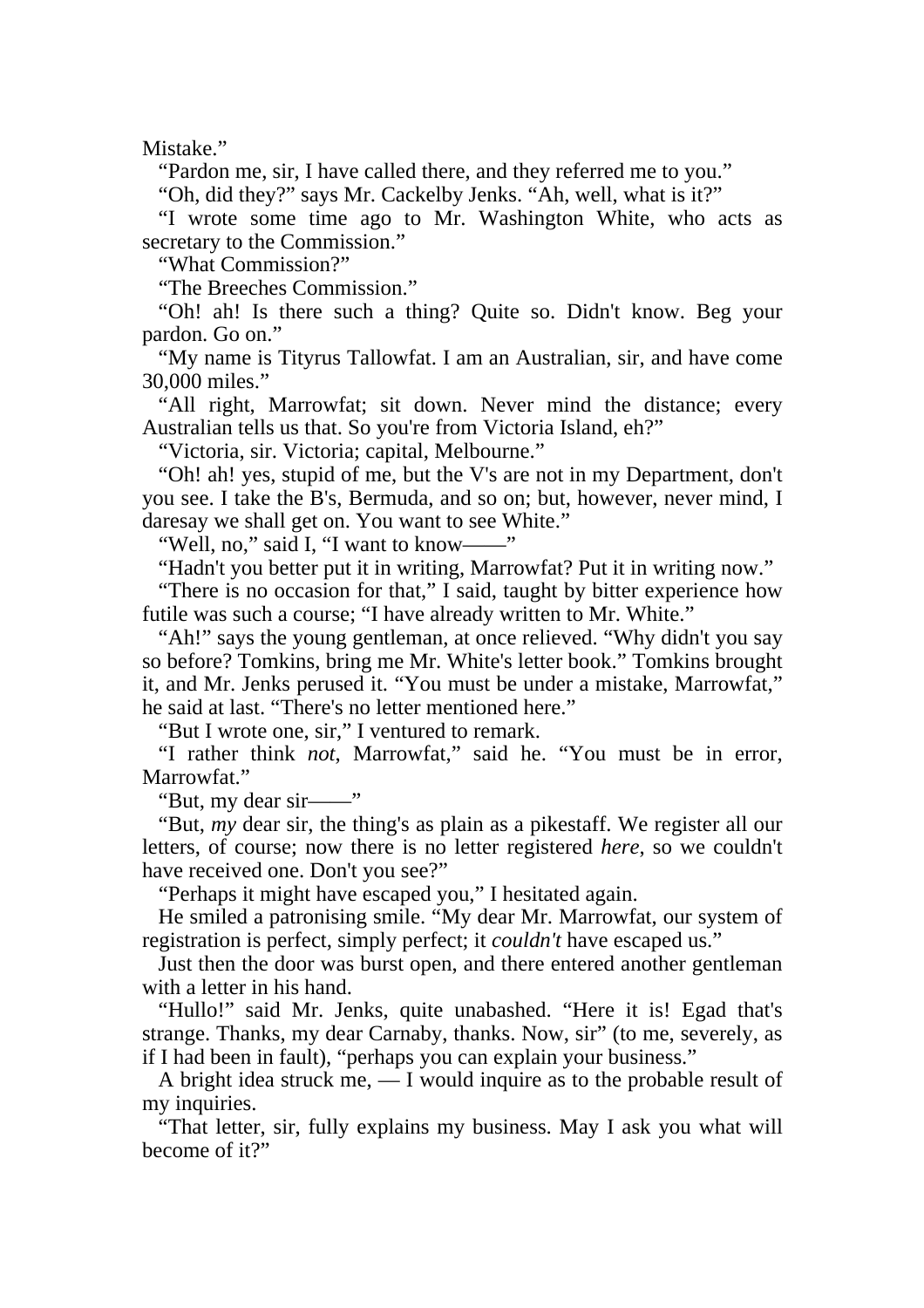"Become of it! It is the property of the office, sir."

"But what will be done with it?"

 "It will go through the usual official course, I presume," said Mr. Jenks.

"And what is that, may I ask?"

 "Oh," said the young man, waving the letter as he spoke, "Mr. White will hand it to Mr. Paget, who will minute it, and send it on to Mr. Fortescue. He will pass it through his Department, and then it will, in the usual official course, reach Mr. Secretary Sandwith; he will send it to the Commissioners."

"Oh! And what then?"

 "Well, the Commissioners will have it read and entered in their minutes, and then, unless they choose to send it to the Privy Council, they will return it to us in the usual course."

" $As$  -  $"$ "

 "From Mr. Secretary Sandwith to Mr. Fortescue, from Mr. Fortescue to Mr. Paget, from Mr. Paget to Mr. White, from Mr. White to me."

"And what would you do with it?"

"I should hand it to the Chief," said Mr. Jenks.

"And what would become of it then?"

Mr. Jenks admired his boot gloomily, and said at last —

 "'Pon my life, Marrowfat, I don't know. The Chief is rather absent, and — between ourselves — when once a document gets into his hands, 'gad, there is no telling *what* he may do with it!"

"Sir," said I, in a rage, "I wish you good morning."

 "Good morning, my dear Marrowfat," said Mr. Jenks, with perfect affability; "anything we can do for you, you know, d'lighted I'm sure."

 I did not pause to ask what would become of my letter in the alternative of the Commission choosing to hand it to the Privy Council, but left the office. Outside were some thirty or forty of the cloud of witnesses. "Ha, ha!" they laughed, "here is Mr. Tallowfat. He can tell us all about it. Where is the Commission, Tallowfat; we've been all over London looking for it."

 "Gentlemen," said I, "it may be in the moon for all I know of it. If I don't go home and go to bed I shall be a subject for Bedlam."

 I waited in London ten months, and, hearing nothing of the Commission, returned to Melbourne. King Billy had cut the Gordian Knot by dying, and as, according to the custom of his race, he was buried dressed, he took my 53rd and last pair of breeches with him to his long home. The Commission is still sitting, I suppose, for we hear the most flourishing accounts from the Agent-General of the wonderful progress they are making with the collection "of the vast mass of interesting evidence, which I shall have the honour to transmit to you in the usual official course."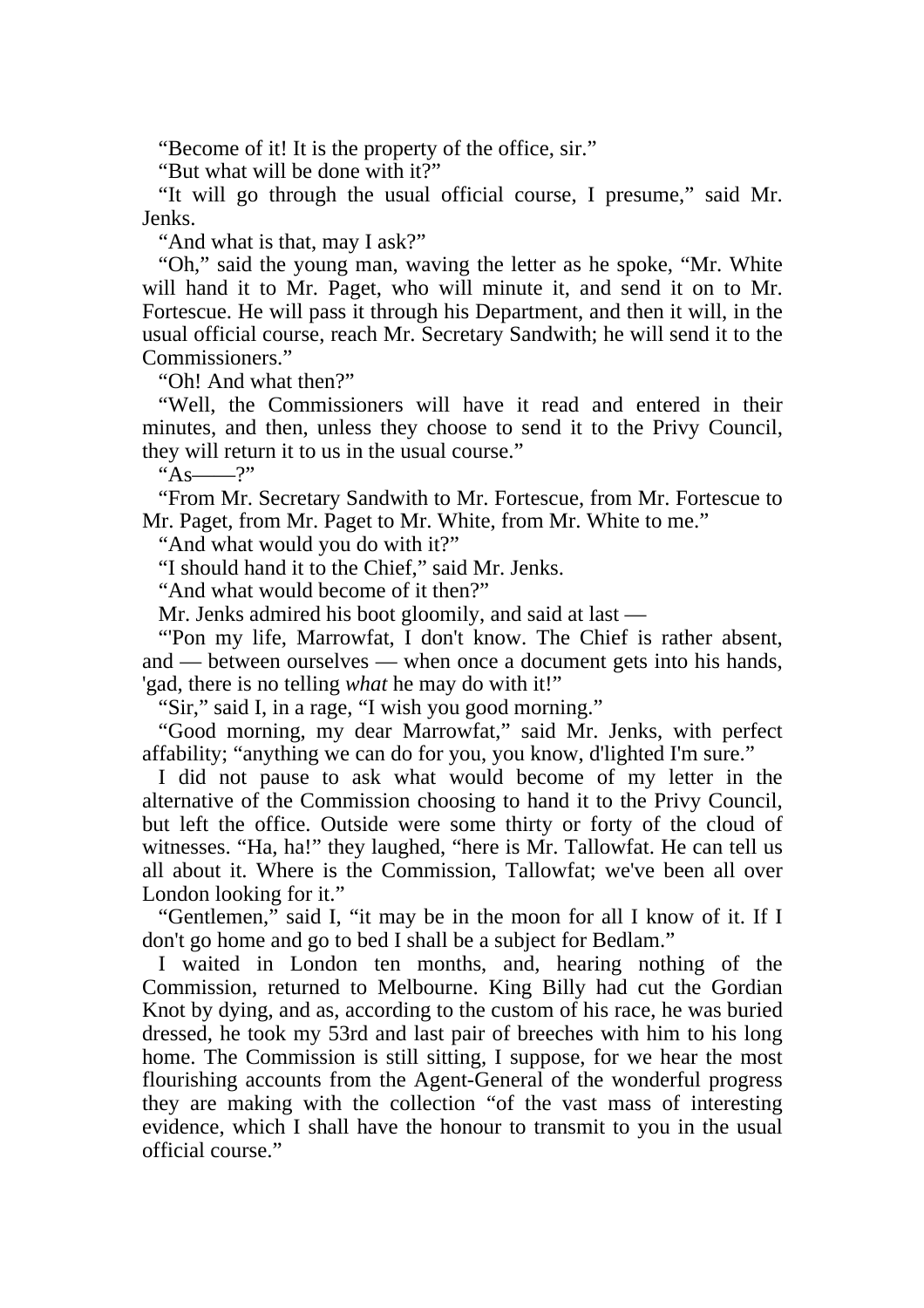But if ever I "write to the Department" again, I'm-

 "Bravo!" cried Falx and Marston, simultaneously. "My dear Tallowfat, that is the best story told yet."

 "It is," I assented. "Tityrus, you have developed your resources. Let us drink your health."

 The ceremony was performed, and Marston began to look uneasily about him for his hat.

 "I suppose, then, we shall not see each other until after Christmas," said Falx.

"I suppose not. Where do you go?"

 "I am going to dinner," said Falx. "I always amalgamate my meals during the last month of the year, and dine perpetually."

 "Falx is a man of fashion," said Marston. "He goes into Society. You know what Society is in Victoria?"

"What is it?" asked Falx, with some beat.

 "A collection of the lower organisms. Four shopkeepers of mixed sexes, a travelling creature who is cutting his brains, and some Falx or another."

 "The drawing-room from Rocke, and the wine from Gilbey," said Falx, good-humouredly. "Well, be it so; it is the best that can be got."

"I like a good dinner," said Tallowfat, simply.

 "So do I," returned Marston. "You know the proverb: 'God sends meat, and the devil sends cooks.' There are no cooks in Australia. There are mammifers who roast and boil things, but no cooks."

 "Australia is one of the suburbs of the Universe," said Falx, "and we do not get the best things in the suburbs; moreover, indigestion is, at least, a proof that one has eaten.

'Me doceat livor mecum habuisse meam.' "

 "Well," said Marston, "you are right to snatch the moment. Perhaps your friends may not be always able to give dinners, or willing to ask you to them. As one of my minor poets — you know I am editing the Poetae Minores Britannici — says: —

Love is so strange with wane and change,

His mood is subtle as the air;

Through long, vague years of joy and tears

You never looked so fair.

I never knew your eyes more blue,

Your voice flow with so sweet a tone,

Full of my bliss, I know this is

The happiest day we've known.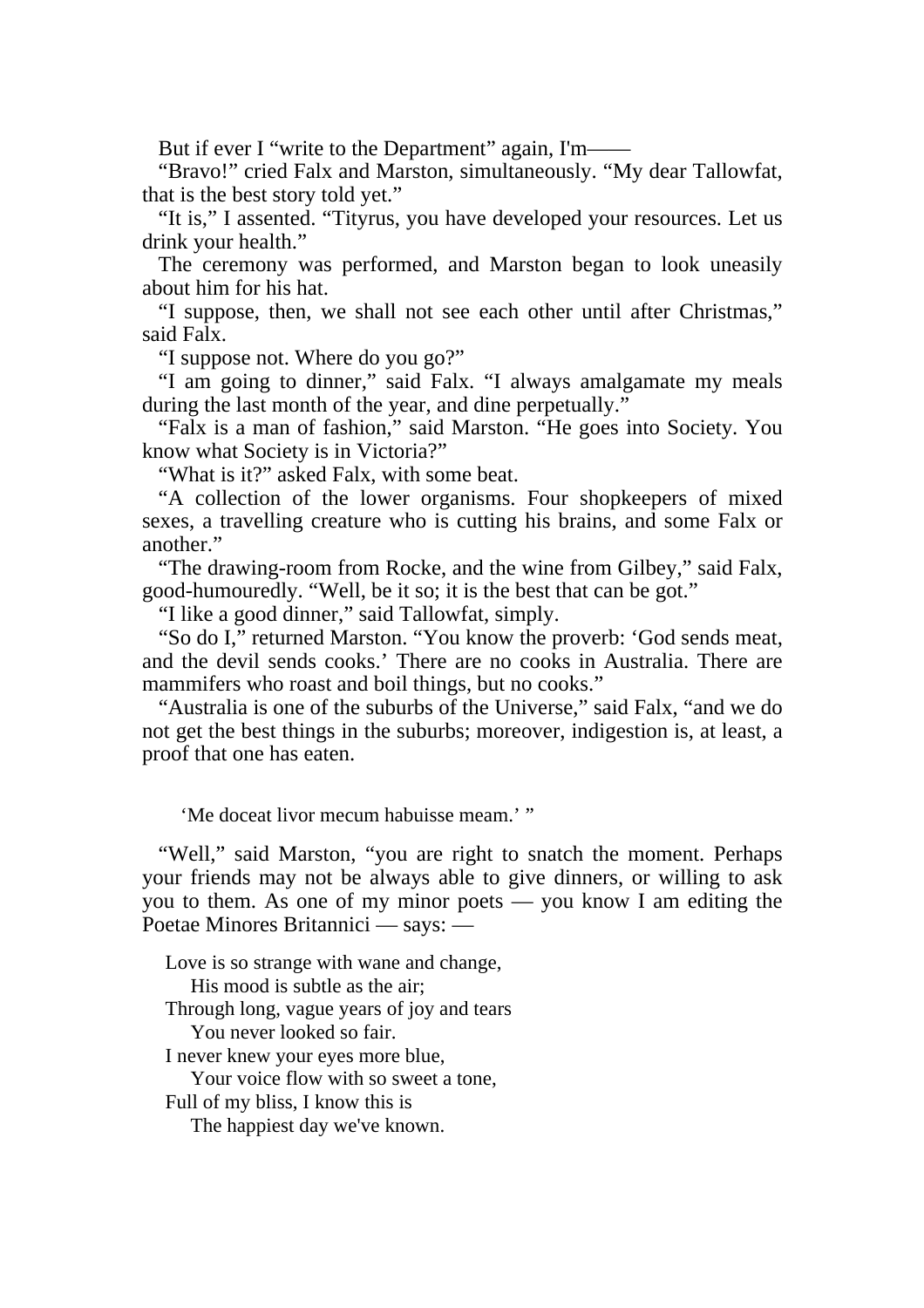'To-morrow, then, we'll find again

These rocks between the sea and sky,

To-morrow will prove happier still?'

Nay, love, *to-day*, good-bye.

We'll let love rest thus at his best,

We will not dare to tempt delight.

I'll kiss your brow, and we'll part now,

Dear love — good-bye, good-nigh"'

 "So," cried Falx, contracting his orbital muscle upon the rim of his eyeglass, "you would have me leave the table so soon as I have discovered that I can get something to eat!"

 "No;" said I, "he would only have you leave while you were still hungry. But if you begin upon the immortal themes of Love and Dinner, you will talk till Domesday."

 "True," said Marston; "let us be off. I have to catch the coach to my cabbage-garden in the morning."

"I will set to work to put your stories into shape," said I.

 "I tell you what it is," said Tityrus; "suppose you all come and spend your Christmas at. Old Man Plains. Falx will have had enough Society, and Marston enough Cabbage, by that time."

"Not a bad idea," said I.

"He wants to get four more stories out of us!" said Falx.

 "And why not?" said Tallowfat. "A house that is only four stories high is not a Tower of Babel!"

 "That sounds as if it ought to be a joke," said Marston. "Well, Four Stories High is a capital title, and if we can go four stories higher, I don't see why we shouldn't. Come, shall we accept the invitation for Christmas?"

 "I think that we had better wait a little," said I, "and see what the Public say to it."

 "A prudent scribbler!" cried Falx. "Well, I will hold myself in readiness for a favourable report. Farewell?"

"And I! — and I!" cried Tallowfat and Marston. "Good-night, and do not dream of story-telling."

 "Dream!" said I. "I have proofs to correct. The printer's imp may be here at any moment. I have no time for dreaming."

The garden gate clicked for answer, and I was alone.

 I sat down in my arm-chair, and, snuffing the candles — I detest pulled towards me the bundle of notes which contained the gist of my friends' contributions to my forthcoming venture.

The house was strangely silent  $-$  its mistress was sitting up with a sick neighbour — and I prepared for a quiet two hours' work. Just as I dipped the pen into the ink, there came from out the recesses of the house a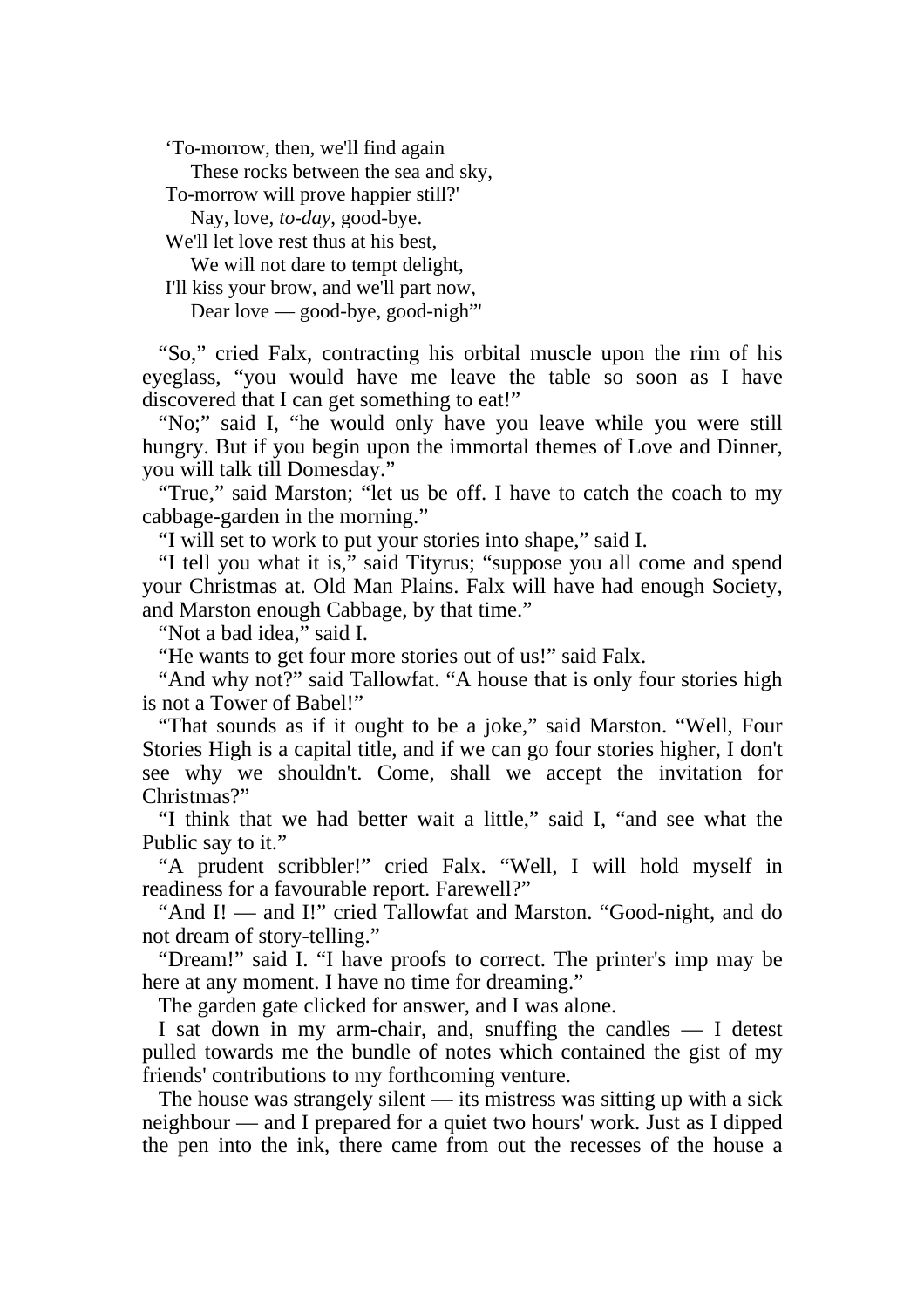plaintive wail. I knew the sound at once, and it translated itself into three words pregnant with meaning for all fathers. The plaintive cry said, as plainly as a whisper in the ear —

"TOMMY IS AWAKE."

 I took up one of the candles, and proceeded to verify my apprehensions.

 Yes, my son and heir was sitting erect in his bed, calmly surveying such portion of the universe as was visible, and howling at intervals.

 The moment he saw me he stopped crying, embellished his general nakedness by taking a foot in each hand, and smiled patronisingly.

 "Go to sleep, old boy," I remarked, encouragingly. "Bye-bye, don't you know?"

Tommy shut one eye.

 "Ain't seepy, tell I a tory!" said Tommy. There is a legend to the effect that there is a Temper in our family, and I knew better than to rashly provoke my offspring.

 "Will Tommy be very good and go to sleep if Papa tells him nice story?" I inquired.

 "Don't know!" says Tommy, with a combination of frankness and promise rare in one so young.

 I wrapped the boy in a blanket, and took him to the study. What should I tell him? Should I practice on him like Moliere did on his housekeeper, and read him some of the forthcoming Christmas book? He wanted to go to sleep, and — but no, Miss Pauline Christoval and poor Fanny Robinson were not fit companions for little boys, and I doubted if he would understand Montezuma or King Billy.

I took him on my knee, and began to improvise.

 Once upon a time, when pigs were swine, and turkeys built their nests in old men's beards, there lived a family of sparrows.

 The Papa Sparrow was a gentleman of parts, and had the reputation of being a bit of a rake; but Mrs. Sparrow — poor soul! — was only a good motherly little bird, who looked after the house, and was wrapped up in her children. Mr. Sparrow was well connected, and had a cousin in the Household at Buckingham Palace; while his wife was a mere nobody, and had been hatched in a citizen's garden at Peckham Rye. His aristocratic friends at the clubs could not make out how it was that Mr. Sparrow threw himself away upon such a silly creature; but Mr. Sparrow winked his bright little eye and dropped hints of a tree root full of worms to which his wife was sole heiress, and then his friends were satisfied of course, for sparrows are quite as wise, in their own way, as human beings are, you know.

 So they were married, and Mr. Sparrow disappeared from his favourite corner on the roof of the Rag and Famish, and went away to enjoy his worms. But after some little time he came back again, looking rather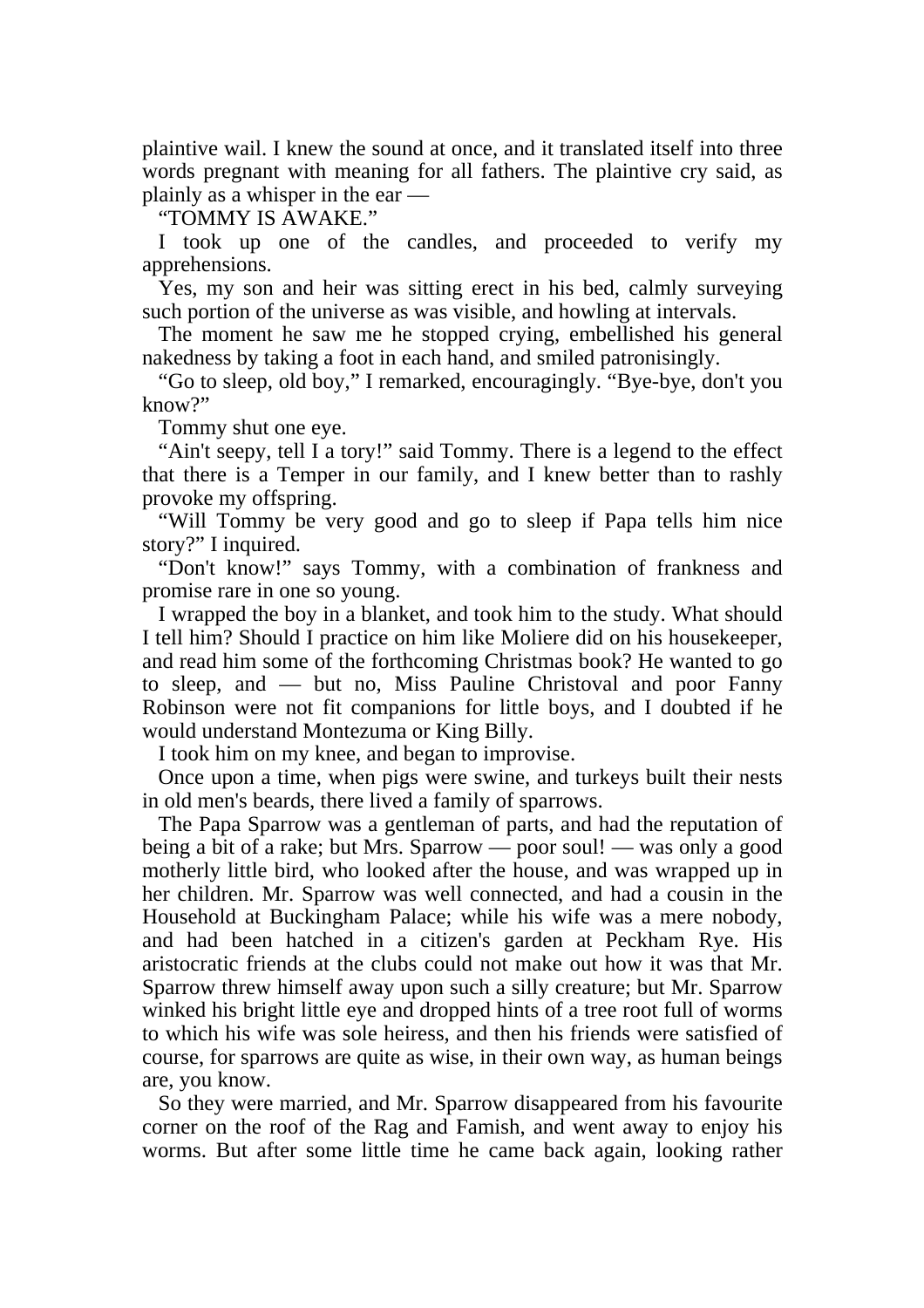ruffled in mind and feathers, and it was reported that the worm speculation had not turned out as well as was expected. However, Mr. Sparrow never said so — bless your heart, he was much too proud for that — and held his head as high as ever. A fat old Cockatoo, however, who had bachelor chambers in the Albany, said that the cousin in Buckingham Palace had told *him* that Mr. Sparrow was living over a livery stable in great poverty, and that he was only able to appear abroad because Mrs. Sparrow — "a good little body, 'pon honour," the cousin said — was such an excellent manager.

 Of course they had a large family — poor folks always have — and when Mr. Sparrow would come home from his afternoon's stroll in Pall Mall, and see all their little beaks gaping for food, his heart sank into his varnished boots, I can tell you. He got quite moody did this poor little fellow, and used to think about suicide in the horse trough, and other dreadful things.

 "The country is overcrowded, my love!" he used to say; and Mrs. Sparrow, who thought her husband the cleverest man on earth, would sigh, and say,

"She supposed it was if he said so."

Now in a milliner's window hard by lived a Parrot  $-$  a great green fellow with a red top-knot — who was a retired Port Admiral, and who had the reputation of being a shrewd man of the world, chiefly, I think, because he used to swear terribly. He was not a communicative bird, but everybody knew that though he did not say much, he thought a great deal, and that is of more importance.

 To this parrot Mr. Sparrow applied for advice, and that Ancient Mariner, after turning himself upside down and drawing several corks, in order to show his loyalty, put his beak between the brass wires, and said, "Emigrate!"

 "By Jove," said Mr. Sparrow, "just the thing!" and went home by a short cut to tell his wife.

Says she, "What of the children?"

Says he, "Take them with us, my dear, of course!"

 But when he looked round and saw the ten gaping beaks, his heart went into his boots again.

 This conversation was overheard by the eldest of the family, a pretty little Cock-sparrow who was the image of his father.

 "I hope not," said he, for he was quite a man, and had already vowed eternal love for the pet Canary of the livery stable-keeper's daughter.

 But the notion had taken firm hold of Mr. Sparrow's mind, and he liked it more and more.

But how about the children?

 He asked the Parrot, but the Parrot was suffering from indigestion owing to sugar, and putting on his Quarter Deck manner, swore so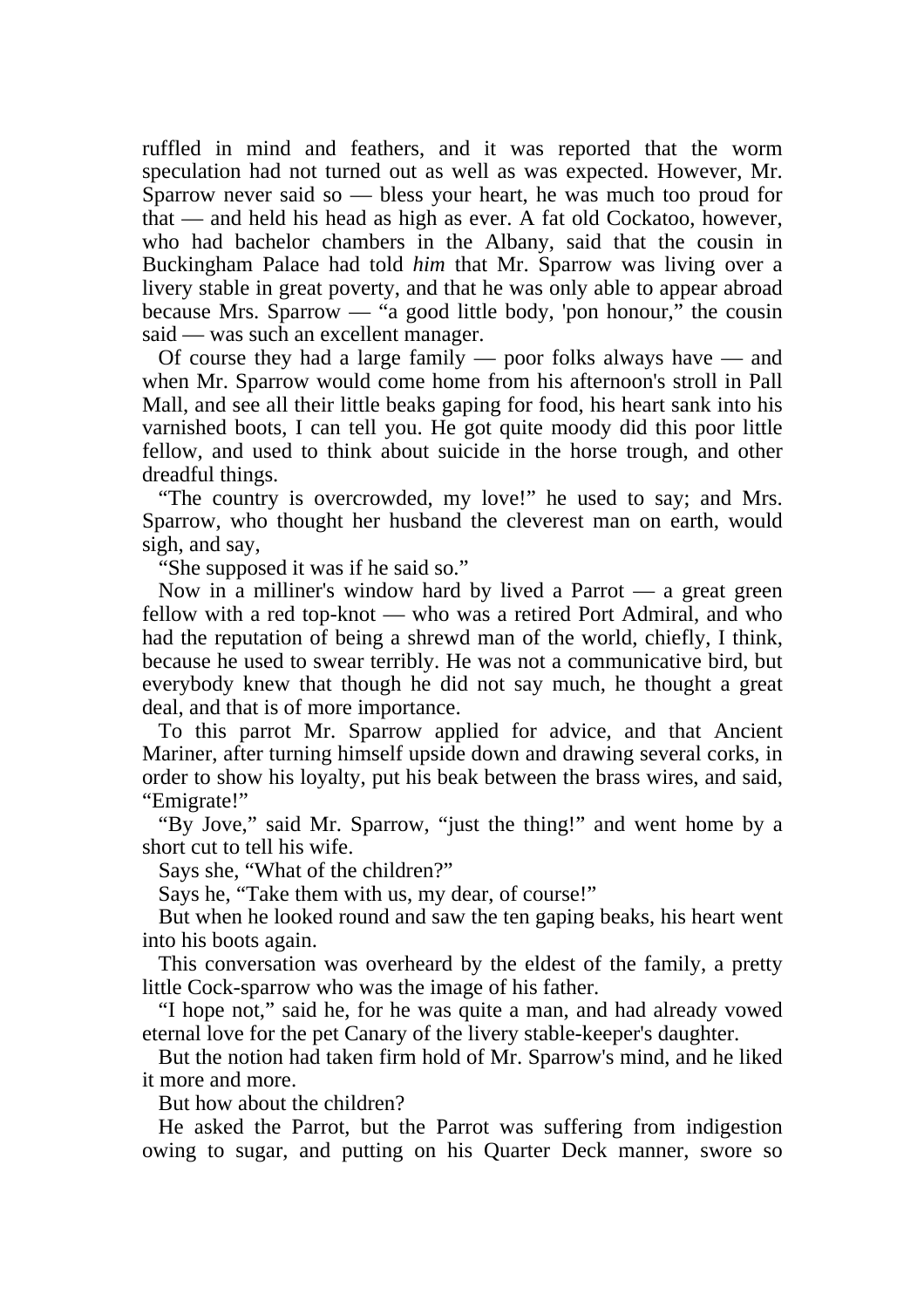dreadfully when he was spoken to that Mr. Sparrow flew away in a fright.

He flew right into the back yard, where the Little Boy kept his rabbits.

 "How am I to take the children?" said he to the Buck rabbit, and told him the whole story.

 "Children!" cried Mr. Buck. "Why, look at Mrs. Doe! Children indeed — that is just what they want!"

 And then he laid his ears back, and nipping a piece out of a cabbage leaf, said, "Assisted emigration of course. Try the Acclimatisation Society!"

 So after a little trouble the passage was taken, and the Sparrows went on board. Mrs. Sparrow cried a good deal, and Mr. Sparrow sulked, for I am sorry to say that his genteel friends gave him a parting supper under the Haymarket Collonade, and he was brought home at six the next morning by the milkman, very rumpled and with several feathers out of his tail. But they all got safely away, and on the whole were not sorry to go — all except the naughty little Cock-sparrow before mentioned, who said that he was sure it was a "horrible colony, and that London was the only place for a gentleman to live in."

 Now when they got to Melbourne it was blowing a hot wind, and the dust was whirling down the streets in big, red clouds. The Horses didn't mind it so much, but the prize Leicester Rams put their tongues out and panted; the little Cock-sparrow pecked at his wires, and said he was confident that he shouldn't live a month in such a climate.

 But his reflections were put an end to by a sailor, who took the cage containing the Sparrow family and whipped it over the side, before they even had time to say good-bye to the one fowl that had escaped the curry-pot.

 They went to the Society's Gardens, and were soon comfortable enough — all except the little Cock-sparrow, who said that he hated the place, and wished he was at home again.

 There were many strange creatures in the Gardens. There was a Kangaroo, with melancholy eyes and long legs, who leapt twenty feet at a spring. There was a Black Swan, with a yellow bill and a red rim to his eye, who gave himself airs because one of his ancestors had been mentioned in the Classics. There was a queer animal with a duck's bill and a rat's body, whose life was a burden to him, because he couldn't determine whether he was a beast or a bird. There were white Cockatoos with yellow crests, who spoke a foreign language, and said that they knew nothing about the green Parrot at home, unless he came from the Sydney side. There were Hares and Rabbits, and even Axis Deer. There was a Llama — with long hair, like a walking she-oak tree, and there were several Laughing Jackasses, who called themselves Philosophers, and laughed at everything. Some people said it was because they were so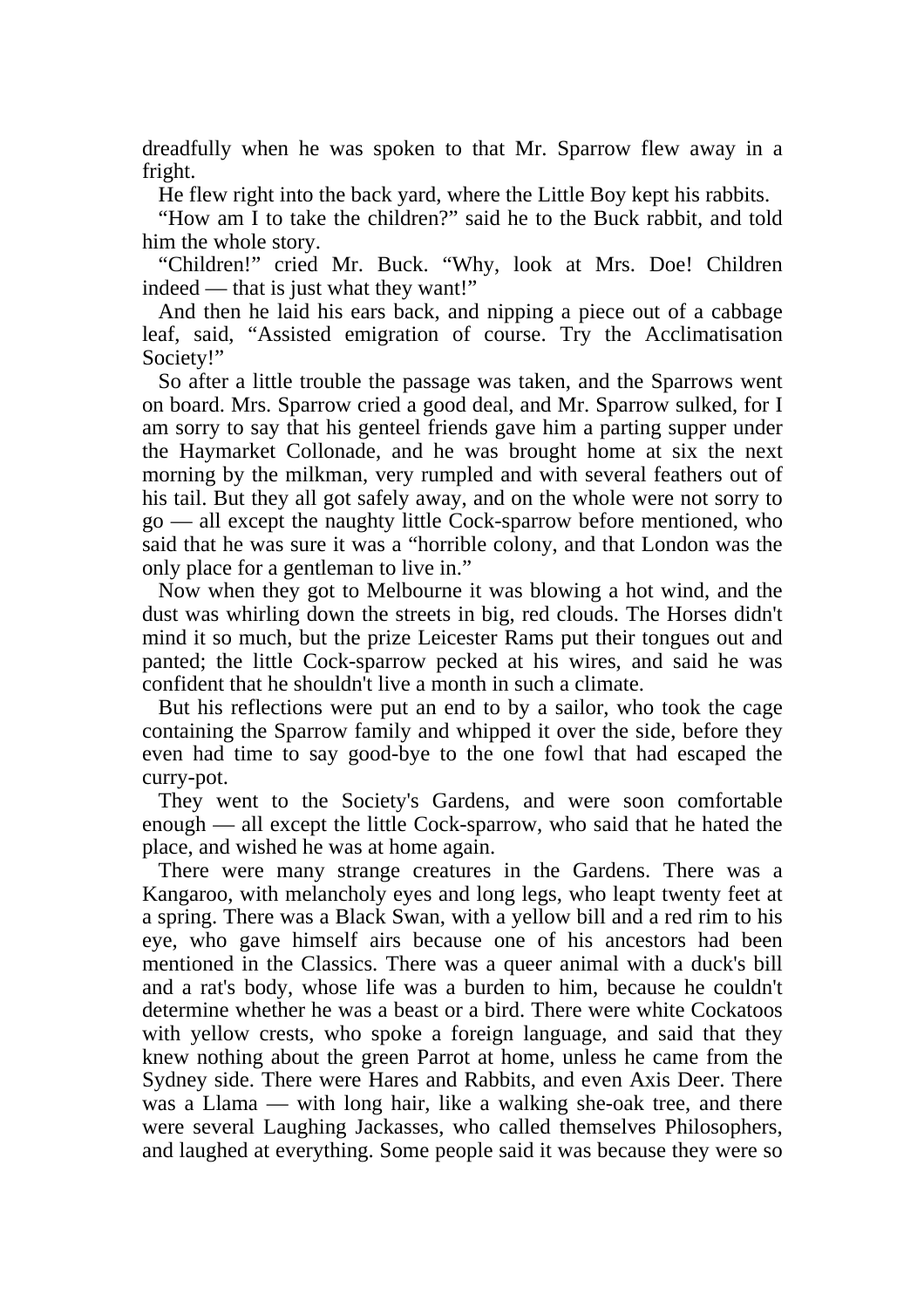clever, and others, because they could do nothing else. I don't pretend to say why it was myself, — I only know that they laughed.

 But our little Cock-sparrow turned up his beak at all his companions, and said they were people of no family, and had never been to London.

 The Kangaroo hopped up with that sudden obtrusiveness which belongs to naturally timid people, and said, "How do you do my little brown bird?"

 "Brown yourself!" said the Cock-sparrow. "I am a Londoner, and have lived in good society, I can tell you. Put that in your pouch, my longlegged friend!" Whereat the Kangaroo hopped off again, and talked to the Black Swan.

 The Axis Deer passed the time of day, and said that it was warm. "Warm!" said the little Cock-sparrow — "warm do you call it? It was much hotter in London." Nevertheless he was gasping for breath all the time.

 "And what do you think of the colony?" said the Lyre-bird, spreading his tail out best side foremost.

 "Oh, so-so," said the little Cock-sparrow. "It is not half as big as London though!" At which the Laughing Jackass burst into such a roar that the Keeper, who was smoking his pipe at the door, began to laugh too, though he could not tell what he was laughing at for the life of him.

 All this time poor Mrs. Sparrow was silently weeping in a corner of the cage, for two of her children had died on the way out, and being only a poor woman and a good manager, she felt the loss of them. But the little Cock-sparrow never went to comfort her. He was too much wrapped up in his own thoughts. "Never mind," he said to himself, "wait till I get out into the world!"

 The next day the Keeper came and put the Sparrow family into a cage, and sent them up to Ballarat by rail, for the farmers round about wanted Sparrows to kill the grubs, which were destroying their crops. So, when they got to Ballarat, they were taken outside the town and set free. Oh, how nice it was! A lovely summer's evening, with the sun going down behind the big purple hills, and the air cool and balmy.

 "Here is a big worm!" cried Mr. Sparrow. "And another, and another!" So they all had supper, and when they had done, Mrs. Sparrow put up her head, and said,

"Tweet, tweet!" which is the Sparrow for grace, you know.

 Then Mr. Sparrow found out a triangular hole in a stable roof, and flew in among the sweet clean straw. A lovely nest! And his family all followed him; and, as he put his head under his little weary wing, he said,

"How — glad — I — am — that — we — have — em-migra — ." And then he went fast asleep.

But the discontented little Cock-sparrow remained behind, and cried,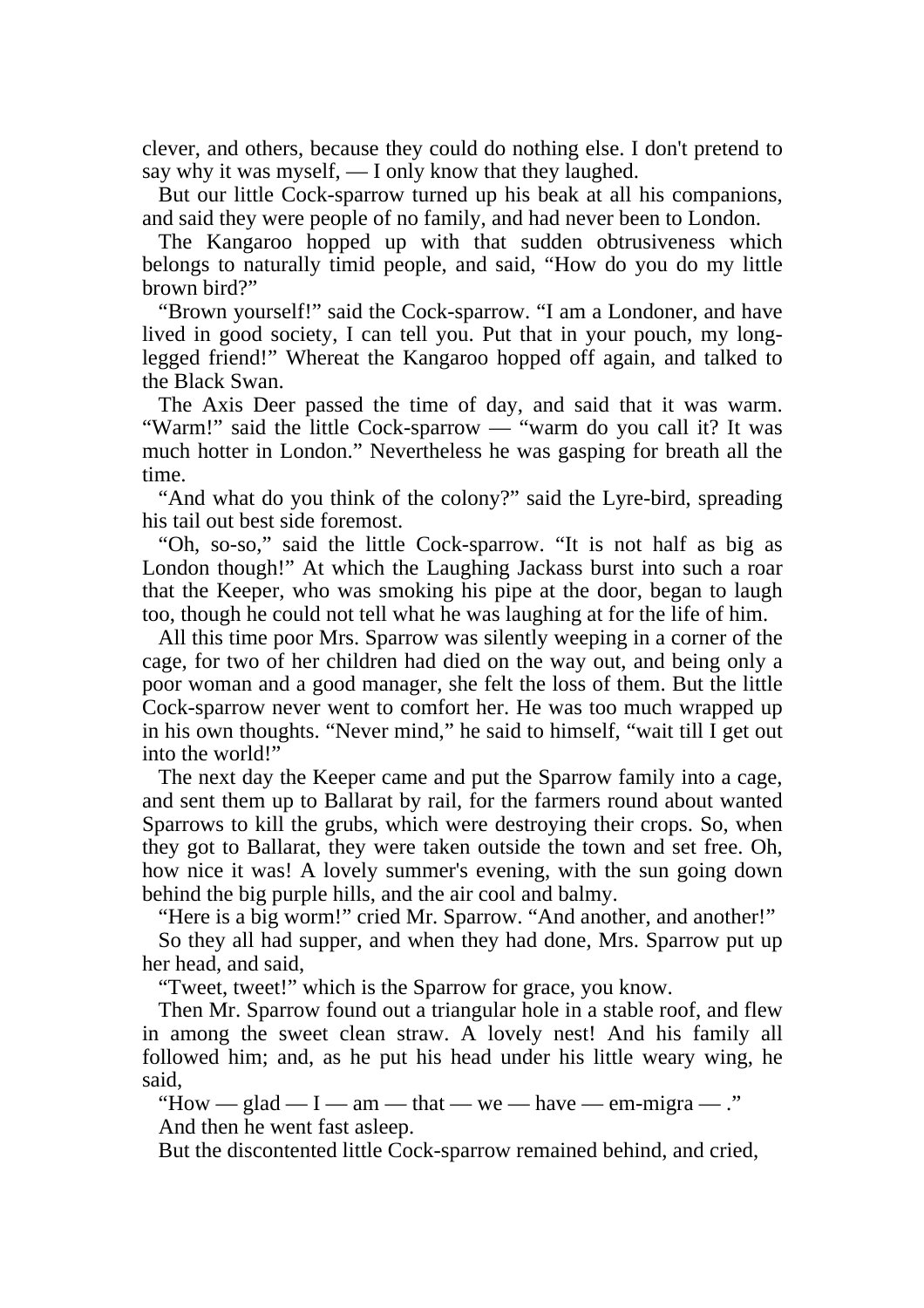"What is the use of a vulgar stable? I have been used to live in a town. This is a horrible colony." And then he flew away. "I will go into the world and seek my fortune," said he.

 The first place he came to was an Engine Shed — a thrashing engine, I mean — and he went in and slept upon some oil-rags. But before daylight a boy came to light a fire, and tried to catch him with his cap; but the Sparrow was too quick for him, and got away.

"Now, isn't this a horrible colony!" said the Cock-sparrow.

 The next night he came to a Bush Tavern, where two men were drinking, and as he sat on the iron ring of the verandah post, he heard one say to the other.

"I say, Jem, I'll bet you drinks that I knock that bird over."

"Done!" says the other.

 And before our little Sparrow could fly away, a big quartz pebble came whizzing past his head, and the men burst into a roar of laughter.

"*That* wouldn't have happened in London!" said the Cock-sparrow.

 By-and-bye he came to a Corn Field — for instead of going back to Ballarat he was flying further up the country — and he got down among the stalks for a night's rest, but just as he was dropping off, a big black snake glided by, and startled him.

 "I *hate* snakes," said the Cock-sparrow; "they have none in London." And he flew off again in disgust.

 The next night he came to a Fruit Garden, and made a luxurious supper.

"Come," he said, "the fruit is not bad anyway!"

 But in the morning out came the owner with a big blunderbuss, and says he, "Small birds again!" Bang! bang!

 But he had been sitting up late the night before, and his hand shook, so he missed; and the Cock-sparrow flew away, only singed.

 "What a terrible colony this is!" says the Cock-sparrow. So he got quite discontented, and wished himself home again.

 "I could do some good at home," said he to himself. "London is a place where they appreciate talent. There is no opening for a bird of my abilities here. I do not so much mind the hot winds, or the rough living, but it is the gross ignorance of the inhabitants I object to! Fire at *me* indeed! I wonder what they would say to that in London."

 He told this to a Toad, who lived under a stone in a Squatter's garden, and the Toad said,

 "Ah, you are young. You will know better one of these days. I thought so myself when I was a child."

"Why, were *you* born in London?" asked the Sparrow.

 "No," said the Toad. "I was born in a British copper mine, about two thousand years before London was thought of."

"Oh, what a story!" cried the Cock-sparrow; "why, London is as old as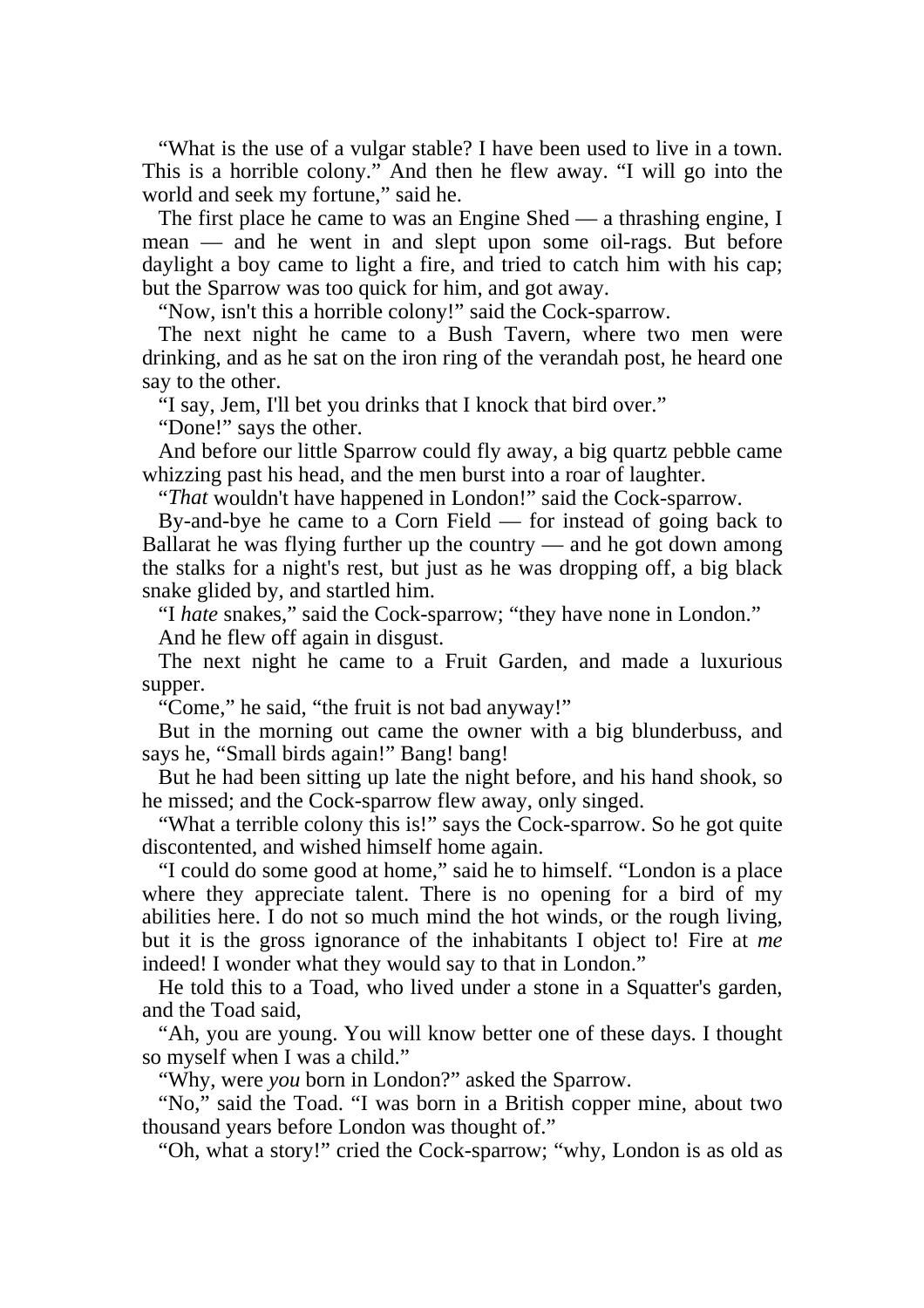the World!"

 And the Toad said nothing, because he was ugly and poor, and accustomed to be contradicted.

 There was a Hen in the Squatter's family, and when the Sparrow told her his grievance, she began to cluck in the most angry manner.

 "Tut-tut-tut," said she. "You miserable little Cock-sparrow, go and do some good in the world. Don't twitter to me, don't! Can you lay eggs?"

"No," said the Sparrow.

 "Tut-tut. Then what's the good of you I should like to know! Master Chickabiddy, if you don't come out of that kitchen directly minute, I'll peck your poll for you!" And she went off in high dudgeon.

"Oh, dear, dear," said the Sparrow, "what shall I do to be useful?"

So he went on, and on, and on, until he met a Mole.

 "Please, Mr. Mole," said he, with his little heart sinking nearly as low as his father's did when the beaks used to gape, "tell me what I must do to be useful."

"Dig," said the Mole. "Everybody who is worth anything digs!"

"But I can't dig," said the Cock-sparrow. "I wasn't made for it!"

 But the Mole didn't hear him, for he was already six inches below the surface.

Then he went on, and on, and on, until he met a Sheep-dog.

 "Please, good Mr. Sheep-dog," said he, "tell me what I must do to be useful."

 "Drive sheep," said the Sheep-dog. "Everybody who is worth anything drives sheep!"

"But I can't bark," said the Cock-sparrow.

 "Hoot, mon," said the Sheep-dog — he was of Scotch extraction — "that's no affair of mine," and went away.

Then he went on, and on, and on, until he met a Magpie.

"Please, Mr. Magpie," said he, "tell me what I must do to be useful."

 "Can't you steal?" asked the Magpie, with his knowing head on one side.

"I don't know," said the Cock-sparrow. "I never tried."

 "Oh, you're a fool!" said the Magpie, and flew away in a hurry, for he was a member of Parliament, and had some "proper representations" to make.

 So the poor little Cock-sparrow sat down on a stone by the road-side and began to cry.

 "I *am* a fool, I suppose," said he, "and that is it. I can do nothing but eat and drink, and cry 'Tweet — tweet.' Oh, dear, why was I ever hatched?"

 Now, close to the roadside was a little cabin, made of wood, with a brick chimney, and in this cabin lived an Old Woman and her son. The son used to be away all day sinking a shaft — for the cabin was on the outskirts of a gold-field, and in some of the great red mounds, that rose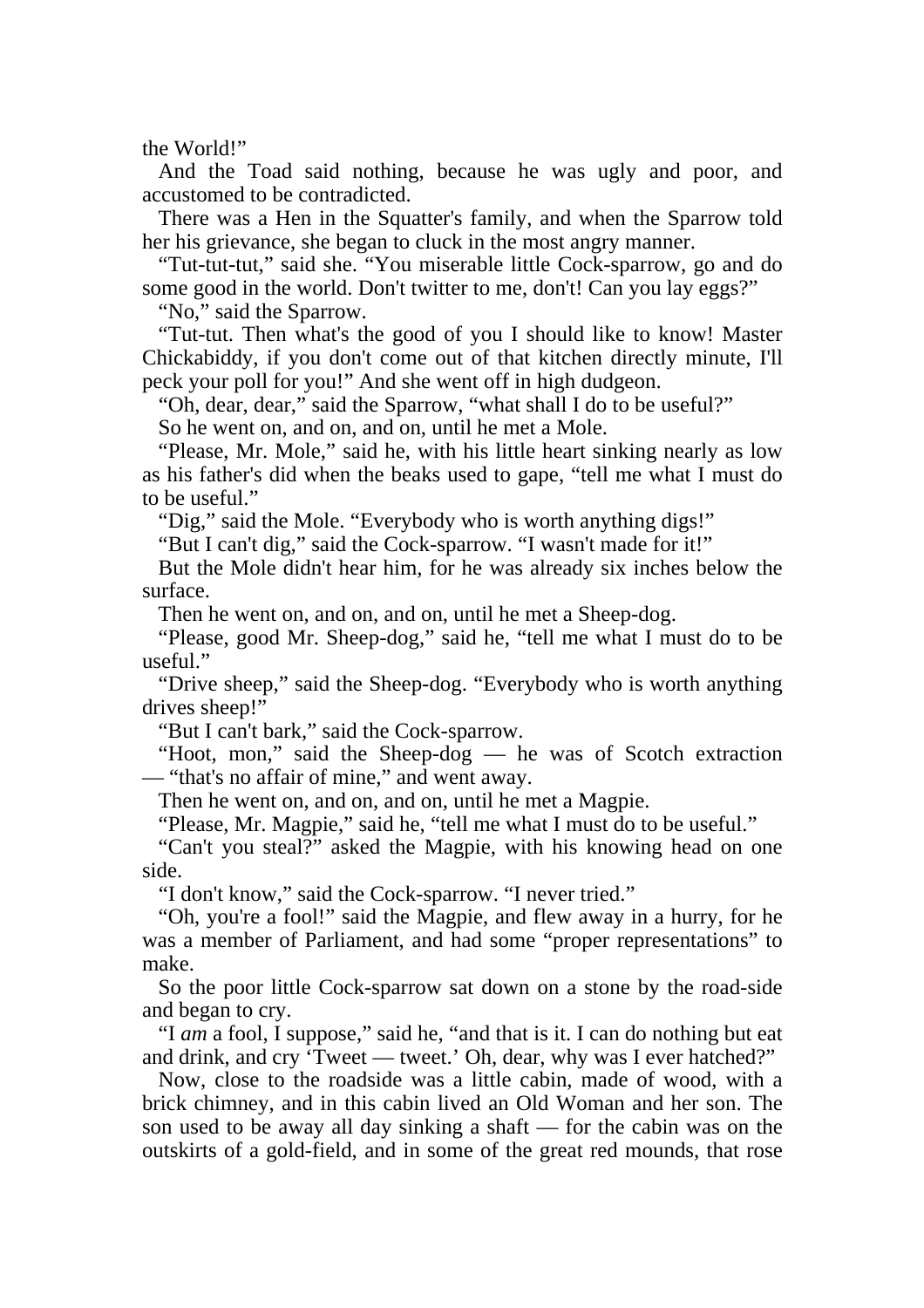up among the dusty gum saplings, much gold had been found in days gone by.

 But the diggings were half deserted now, for the Quartz Reefs which had broken out some five miles off had attracted all the people, and only those who were very poor, like the Old Woman and her son, lived on the spot. They had built the hut in the good times, and had fenced in a little piece of ground with a wattle fence, thinking that the rush was going to last, but the tide of fortune had rolled back again, and left them stranded on the shore. The Old Woman said that she would stay in the old hut until she died; and her son, who was a good, stupid fellow, and loved his mother, said that he would stop with her. So all day the son went away, in his short-sleeved flannel shirt, and his moleskin trousers all stained red with earth, to the big mound, with the windlass standing up clear against the fierce blue sky, and every night he came back with as many gold grains as would pay the bill at the store.

 The floor was of earth, the door was half off its bullock-hide hinge, there was a hole in the roof, and the Old Woman lay upon a stretcher, in the inner of the two rooms, dying.

 The day was very hot, and the air seemed to simmer. The goats had all crept under the dusty gum saplings, and a hobbled horse hard by kept clanking his fetters, as he stamped to get rid of the flies. From a break in the purple line of hills, seen from the hut window, a thin column of white smoke rose  $up - a$  bush fire,  $-$  and no sound broke the stillness save the buzzing of the blow-flies and the occasional crack of the whip over the shoulders of the whim horse down in the hollow.

 All of a sudden the little Cock-sparrow hopped up on one of the broken palings that surrounded the desolate place, and said "Tweet, tweet! Tweet, tweet!"

 The Old Woman had been lying in a sort of stupor, looking at the sordid Australian landscape, and waving from time to time her withered hand before her face to keep the flies off. At the faint sound, she raised her head.

"Tweet — tweet!"

What was it? Did she dream?

"Tweet — tweet!"

 She had not heard that sound for years; not since she was a merry young girl at service in the house of the merchant at Peckham Rye, where John wooed and won her.

"Tweet — tweet!"

 She began to think of her childhood, in the old Kentish Farm, when the harvest moon rose, full orbed, over the apple blossoms, and the sparrows twittered in the orchard.

"Tweet — tweet?"

How pleasant it used to be in those times when she was young, and